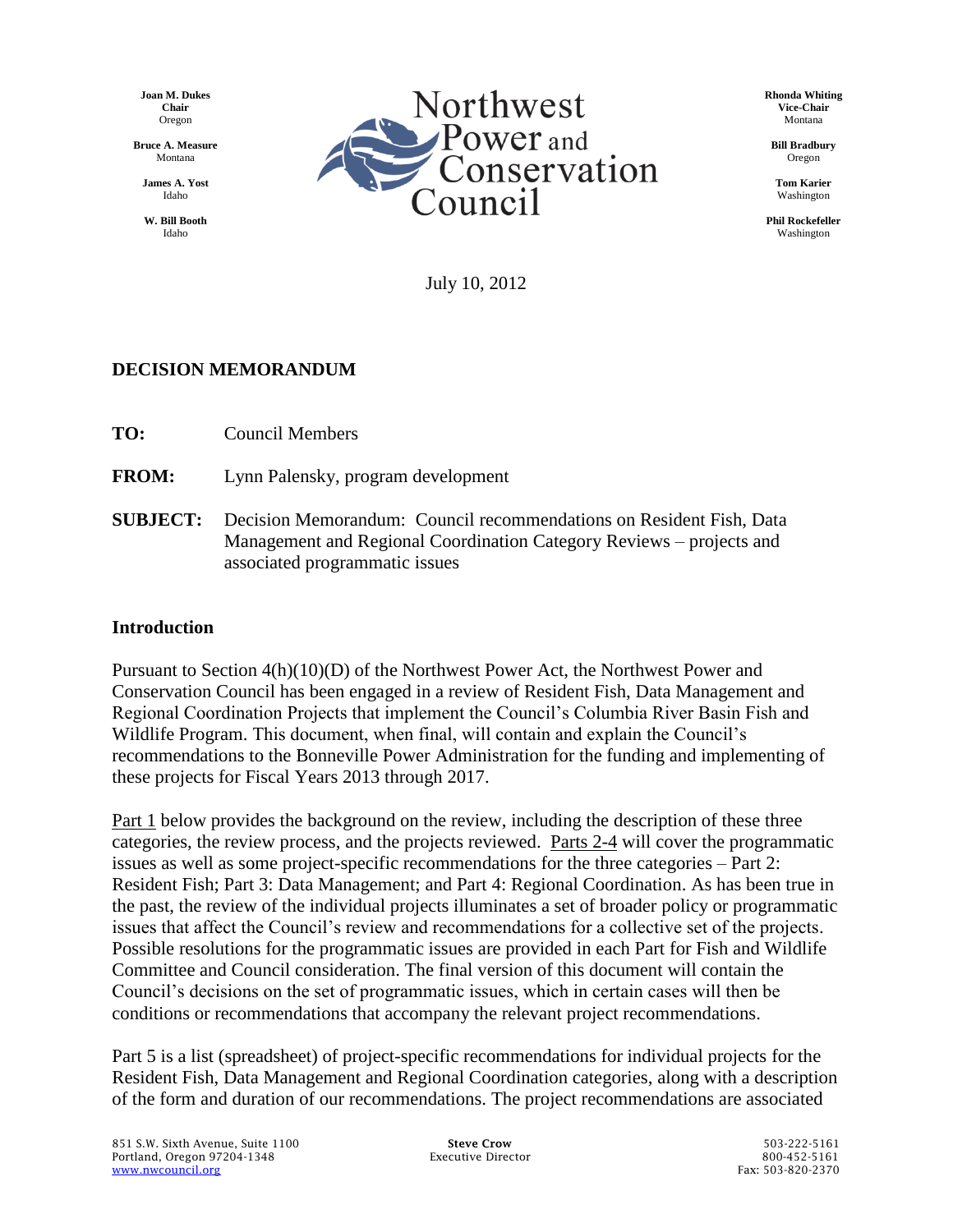with Parts 2-4 of the decision document as many of the recommendations point to a programmatic issue for full resolution. The spreadsheet lists the projects reviewed in this category, with Bonneville's FY 2012 planning budgets, requested FY 2013 budgets and the Council recommendation for each project as well as conditions or comments to be considered a part of the recommendation.

Finally, Part 6 will contain the formal explanations by the Council responsive to the specific requirements of Section  $4(h)(10)(D)$  of the Northwest Power Act. This includes the written explanations required of the Council in those few instances in which the Council's project funding recommendations do not follow the recommendations of the Independent Scientific Review Panel. The Council will also explain how it complied with the requirements in Section 4(h)(10)(D) to "consider the impact of ocean conditions on fish and wildlife populations" and "determine whether the projects employ cost-effective measures to achieve program objectives" when making project funding recommendations.

### **Part 1: Background -- Categories, Projects, and Review Process**

Under Section 4h of the Northwest Power Act, the Council develops a program to "protect, mitigate and enhance" fish and wildlife affected by the hydroelectric facilities on the Columbia and its tributaries. Section 4(h)(10)(A) of the Power Act then calls on the Bonneville Power Administration to use its fund and other authorities to protect, mitigate, and enhance these same fish and wildlife "in a manner consistent with" the Council's fish and wildlife program. Bonneville directly spends hundreds of millions of dollars every year to fund mainstem and offsite mitigation projects that implement measures in the Council's program, along with resident fish, data management and regional coordination projects.

Section 4h(10)(D) of the Northwest Power Act then directs the Council to review projects proposed for funding by Bonneville to implement the Council's Fish and Wildlife Program. The Council engages in this review with the assistance of its Independent Scientific Review Panel (ISRP). The Council and Bonneville work together to develop the information necessary to make this review process successful. Past review processes have taken many forms including programwide solicitations, review of projects by geographical organization (the rolling provincial review), and targeted solicitations. Beginning in 2009, the Council and Bonneville, with advice from the ISRP, decided to review projects in functional categories (wildlife, monitoring, evaluation and research, artificial production, resident fish in the areas impassible for anadromous fish), to be followed by a review of certain projects, especially habitat actions, organized by subbasin and province, commonly referred to as "geographic review".

The central purpose of the broad category reviews is to highlight issues apparent only by looking at similar projects collectively, such as duplication and redundancy, relevance and relative priority, coordination, consistency of approach and methods and costs, and collective consistency with the broad basinwide objectives and strategies in the Fish and Wildlife Program. Organizing the reviews by category also recognizes differences in project types, especially highlighting those with longer-term commitments. The category reviews thus focus on existing commitments and these existing commitments are of many years' standing and have been the subject of numerous reviews in the past. So an important function of the category reviews is to evaluate project results and how well the projects have adapted proposed future work based on those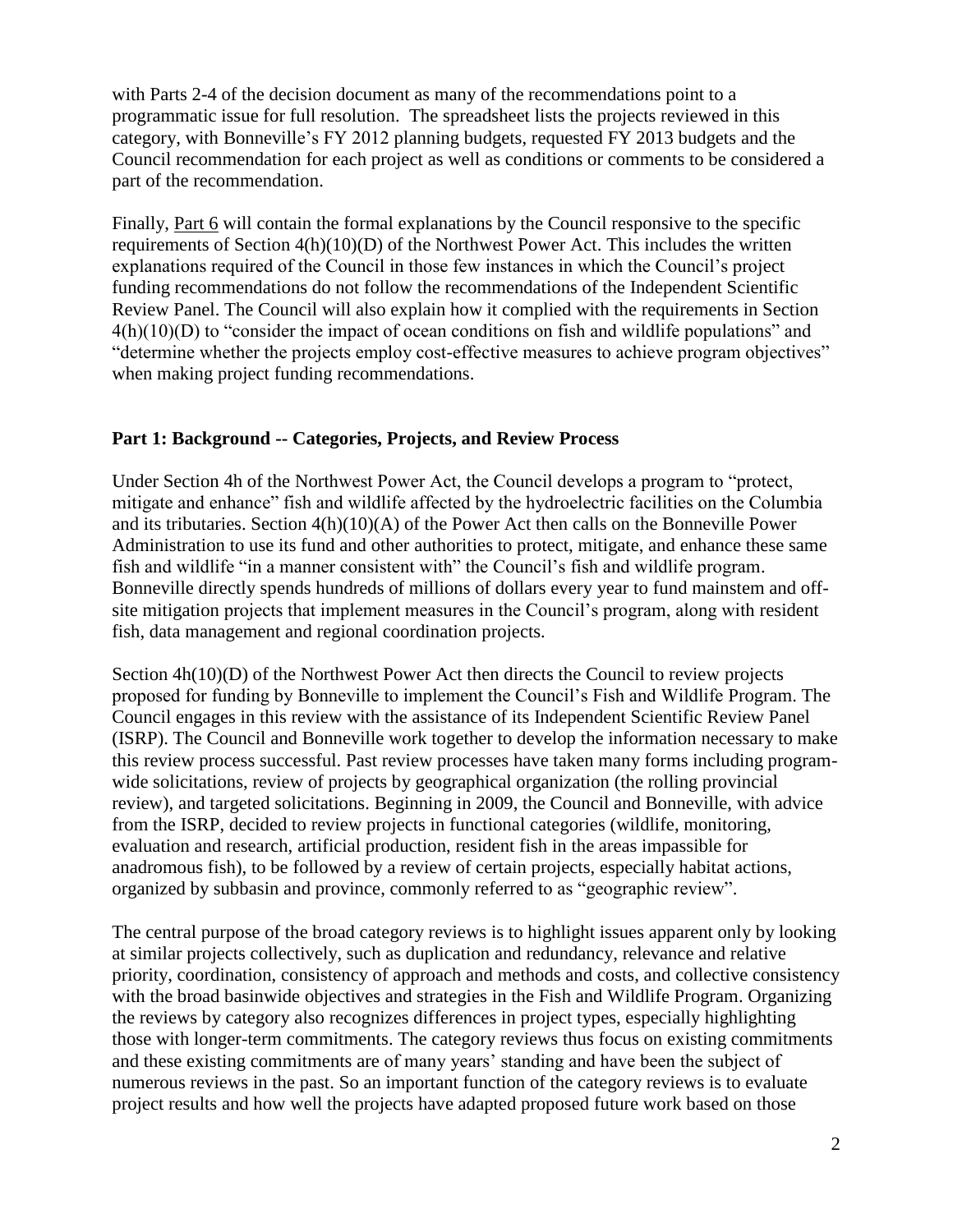results, and how well the project sponsors have responded to the scientific and management issues identified in previous reviews. The scientific and administrative review for the projects should enable the Council and Bonneville to make long-term funding decisions and establish appropriate longer-length review cycles for many of these projects.

The category reviews include six steps: planning; project sponsors' reports and proposals, ISRP review; public review; staff review and recommendations, and final Council recommendation. Detailed information about the Resident Fish, Data Management and Regional (Program) Coordination review is found on the Council's website at [www.nwcouncil.org/fw/budget/2013/Default.asp.](http://www.nwcouncil.org/fw/budget/2013/Default.asp) The webpage describes the steps in the review process and includes a link to the list of the projects reviewed or included as part of the review context.

Part of the planning for the resident fish review included a decision to include all activities within the non-anadromous fish portions of the basin known as the "blocked areas." This meant reviewing projects or parts of projects that occur in these areas involving artificial production, habitat improvements, research, and monitoring.

In September 2011, the Council and Bonneville together began this review of projects in the categories of resident fish, data management and regional coordination (or "program coordination"). The Council's 2009 Fish and Wildlife Program focuses in particular on implementation and performance and commits to developing a better monitoring and evaluation framework for the Fish and Wildlife Program. The goal is improved performance and reporting on progress and effects under the Program and improved decision making on actions in an adaptive management fashion.

A broad set of principles and information relating to monitoring, evaluation, research, and reporting of results has also been important for this review. As noted above, the Council has focused in recent years on improving these elements of the Fish and Wildlife Program. One goal of this particular review has been to improve consistency with the provisions on monitoring, evaluation, research and reporting in the Council's Fish and Wildlife Program, in the Council's final programmatic and project recommendations in the Research, Monitoring and Evaluation category review completed in 2011, and in the body of scientific guidance on monitoring and etc. that the Program has developed over the years with the assistance of the independent science panels.

These same considerations have also informed the ongoing development of the Council's draft Monitoring, Evaluation, Research and Reporting Plan (also known as the [MERR Framework\)](http://www.nwcouncil.org/fw/merr/Default.asp). The MERR Framework is an overarching and comprehensive framework for research, monitoring, evaluation, and reporting of results that the Council has been working on as another facet of its commitment in the 2009 Fish and Wildlife Program. The MERR framework provides umbrella guidance for the development and refinement of research, monitoring and evaluation [implementation strategies](http://www.nwcouncil.org/fw/merr/Default.asp) for particular areas of the Program, including the Anadromous Salmonid Monitoring Strategy (ASMS), the Wildlife Monitoring Implementation Strategy (WMIS) and the Resident Fish Monitoring Strategy (RFMS). The Council has not formally adopted either the MERR Framework or the related implementation strategies, and the MERR Framework and implementation strategies are *not* a source of decision-making criteria for the review. Instead, the principles and considerations informing the review of the monitoring and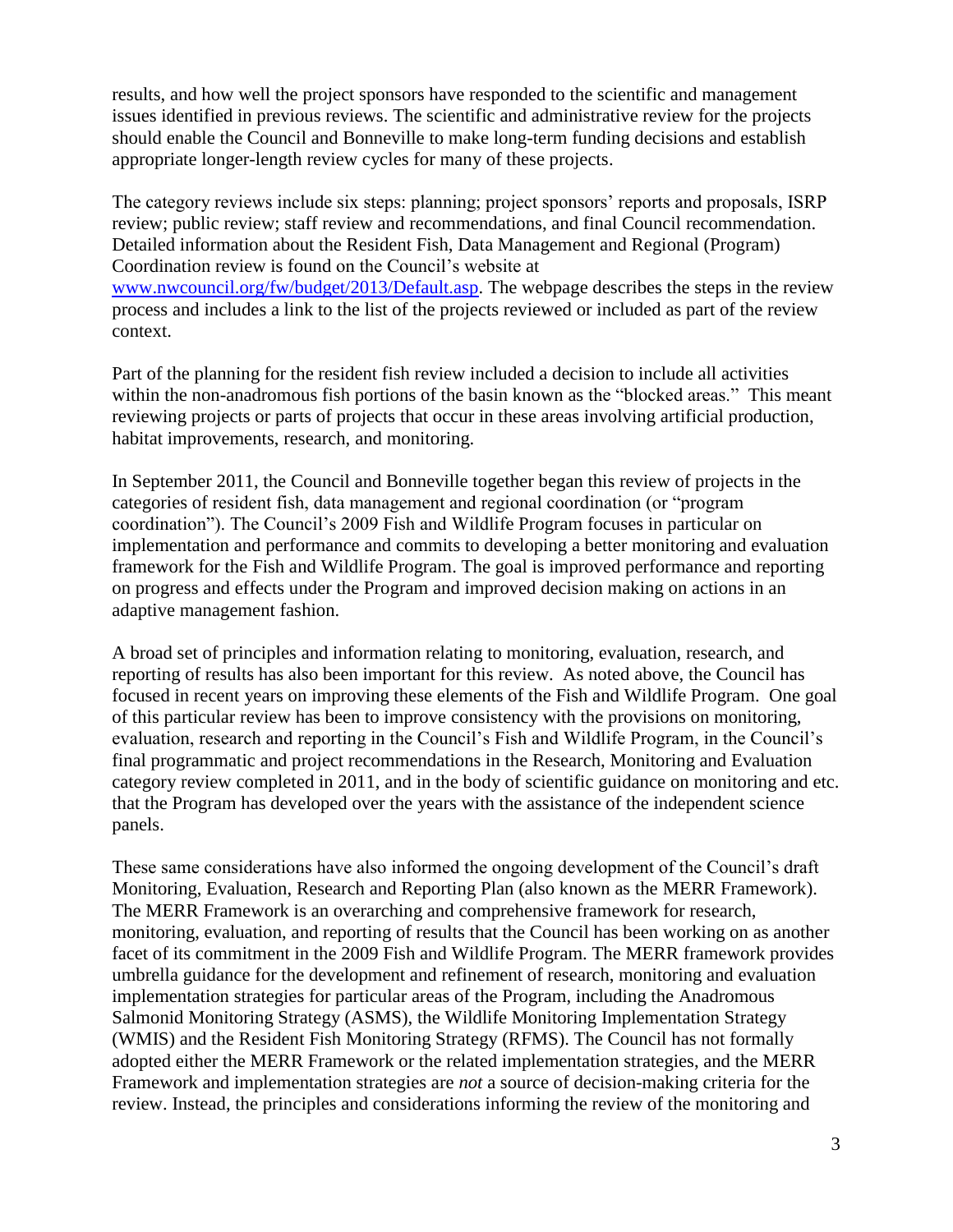etc. elements of the projects in this review are the same principles and considerations informing the development of the MERR Framework and its implementation strategies. Part of the record in the review includes feedback from the ISRP on drafts of the Resident Fish Implementation Strategy (RFIS) and Wildlife Monitoring Implementation Strategy (WMIS), feedback that was also helpful for this category review.

The ISRP began its review in September 2011, beginning with project site visits for the resident fish projects. As noted above, under Section 4(h)(10)(D) of the Northwest Power Act, the Council is to conduct its review of projects with the assistance of an Independent Scientific Review Panel appointed by the Council. The ISRP is asked "to adequately ensure that the list of prioritized projects recommended is consistent with the Council's program," and to make project recommendations to the Council "based on a determination that projects: are based on sound scientific principles; benefit fish and wildlife; and have a clearly defined objective and outcome with provisions for monitoring and evaluation of results." The ISRP issued a single preliminary report on the projects in the three categories on February 8, 2011 (see [www.nwcouncil.org/library/report.asp?docid=662\)](http://www.nwcouncil.org/library/report.asp?docid=662).

For the projects within the current review categories, project sponsors were asked in September 2011 to submit the necessary information for ISRP and Council review by the end of November 2011. The sponsors were asked to include project descriptions, work elements, a report on results, and proposed work for the next five fiscal years, and proposed budgets. The project sponsors entered the information directly into the Taurus database (cbfish.org) in a set proposal format.

The review process also included a 'review in context' of nine related projects recently reviewed by the ISRP and Council. It did not make sense to ask for project submissions so soon after the recent review, but information on these projects was included in the review to provide the necessary context for the full category.

The ISRP released its preliminary in February 2012 and concluded that 24 of the project proposals met the ISRP's science review criteria either in whole or in part or with certain qualifications. The ISRP noted that for most of the remaining 30 projects, the ISRP needed further information before it could conclude its review, and asked for a response by the sponsor to a preliminary set of review comments. The ISRP made a specific programmatic recommendation that applied to the 17 regional coordination proposals. The Council invited public comment on the preliminary ISRP report and that period remained open through the release of the final report, until May  $4^{\text{th}}$ , 2012.

Project sponsors submitted responses to the Council and the ISRP on March 7, 2012. The ISRP then issued its final review report on April 3, 2012. See [www.nwcouncil.org/library/report.asp?docid=27.](http://www.nwcouncil.org/library/report.asp?docid=27.%20) The ISRP found that 14 proposals met scientific review criteria, 37 proposals met criteria with some qualifications, and 3 proposals did not meet criteria. In the preliminary review, the ISRP made a specific programmatic recommendation that applied to the 17 regional coordination proposals. In addition to these 71 proposals, the ISRP considered 9 "contextual" projects that had been recently reviewed in another process but were included in the review for reference because of their relation to the proposals under review.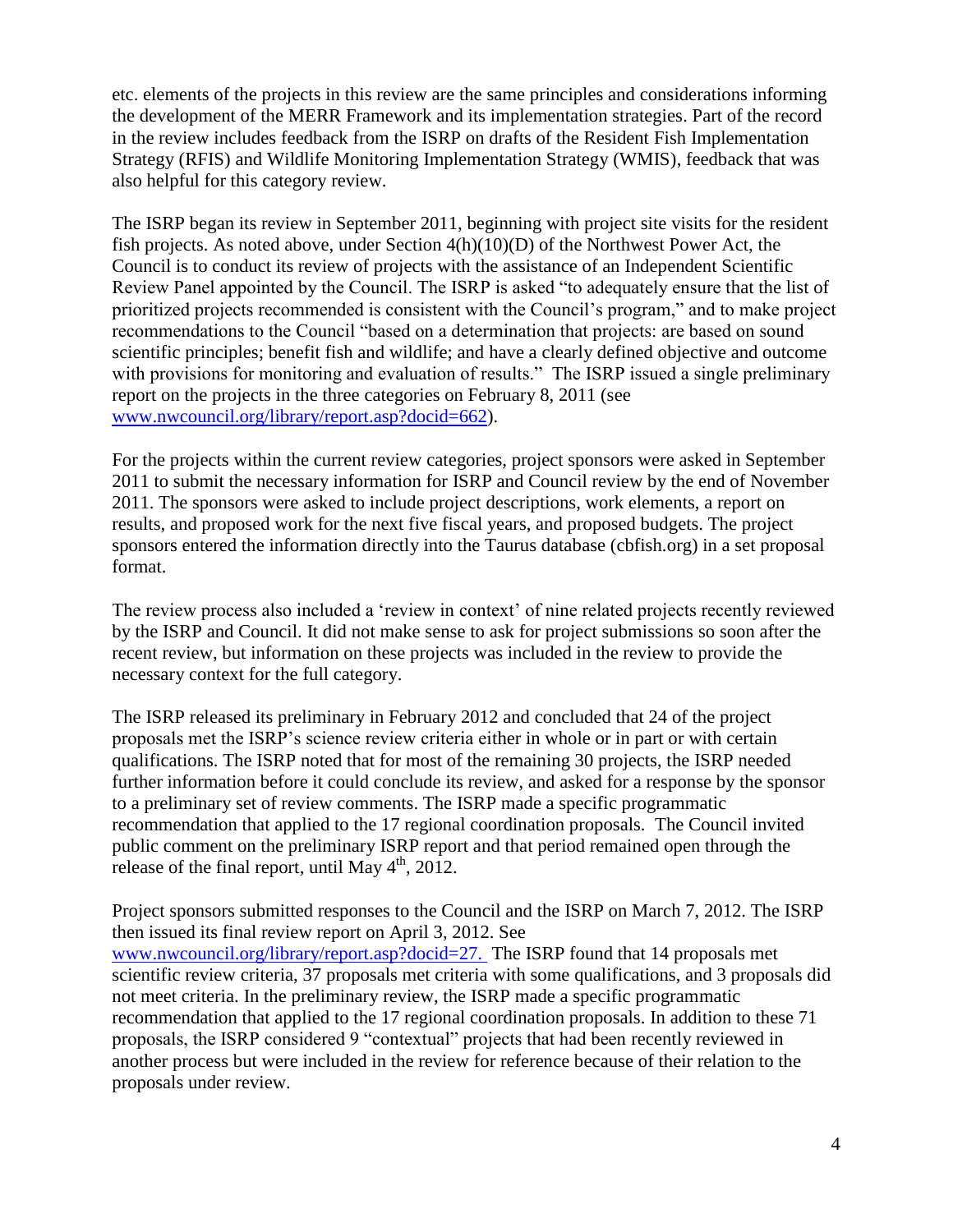In addition to individual project reviews, the ISRP's report contains comments on issues that cut across projects and apply to the Program in general. Topics covered include non-native fish management, trout stocking strategies, monitoring and evaluation, regional coordination, results reporting, and process issues.

As required by the Act, the Council invited public to comment on the ISRP's report and the projects under review. The comment period ended May 4, 2012. While there is no requirement for the Council to seek public comment on subsequent Committee and or Council recommendations, the Council has that option and may consider doing so in the event that there are contentious decisions, or follow-up requests from interested parties. [www.nwcouncil.org/library/report.asp?docid=668.](http://www.nwcouncil.org/library/report.asp?docid=668)

The Council staff, working in cooperation and consultation with Bonneville staff, began reviewing the project information, comments from the sponsors and others on the projects, the ISRP's reports, public comment on the ISRP report, and other information to develop project recommendations and frame programmatic issues.

Under Section  $4(h)(10)(D)$  of the Act, the Council completes the review process by deciding on its project recommendations to Bonneville to implement the Council's Fish and Wildlife Program. The Act specifies that in making these recommendations, the Council is to "fully consider" the recommendations of the ISRP. If the Council decides not to accept a recommendation of the ISRP, the Council must explain in writing its reasons. The Council is also to "consider the impact of ocean conditions on fish and wildlife populations" and "determine whether the projects employ cost-effective measures to achieve program objectives" when deciding on is project-funding recommendations. "The Council, after consideration of the recommendations of the Panel and other appropriate entities, shall be responsible for making the final recommendations of projects to be funded through BPA's annual fish and wildlife budget."

Before turning to the substantive programmatic and project-specific issues and recommendations in Parts 2-5, this part concludes with an overarching issue concerning the form and duration of the project recommendations. The Council's recommendations include the following set of general expectations regarding the duration and implementation of specific project recommendations:

### *Duration and conditions of multi-year project recommendations*

The Council's multi-year funding recommendations for projects extend from FY2013 through FY 2017. The duration of any particular project recommendation is specified in the projectspecific recommendation on the attached spreadsheet. These vary from one to five years depending on the type of project, the project conditions, when the project is due to be completed, and if there is delivery of a product to review prior to a recommendation for additional years of funding. For example several projects have a short-term funding recommendation that is accompanied with a recommendation to develop a larger plan or report with may refine the evolution of the project in the out-years. In this case, the out-year funding recommendations are generally based on the submission and Council review of the plan or process. This is not unlike recommendations Council provided in the RM&E/AP review for ocean, sturgeon, tagging, and lamprey projects.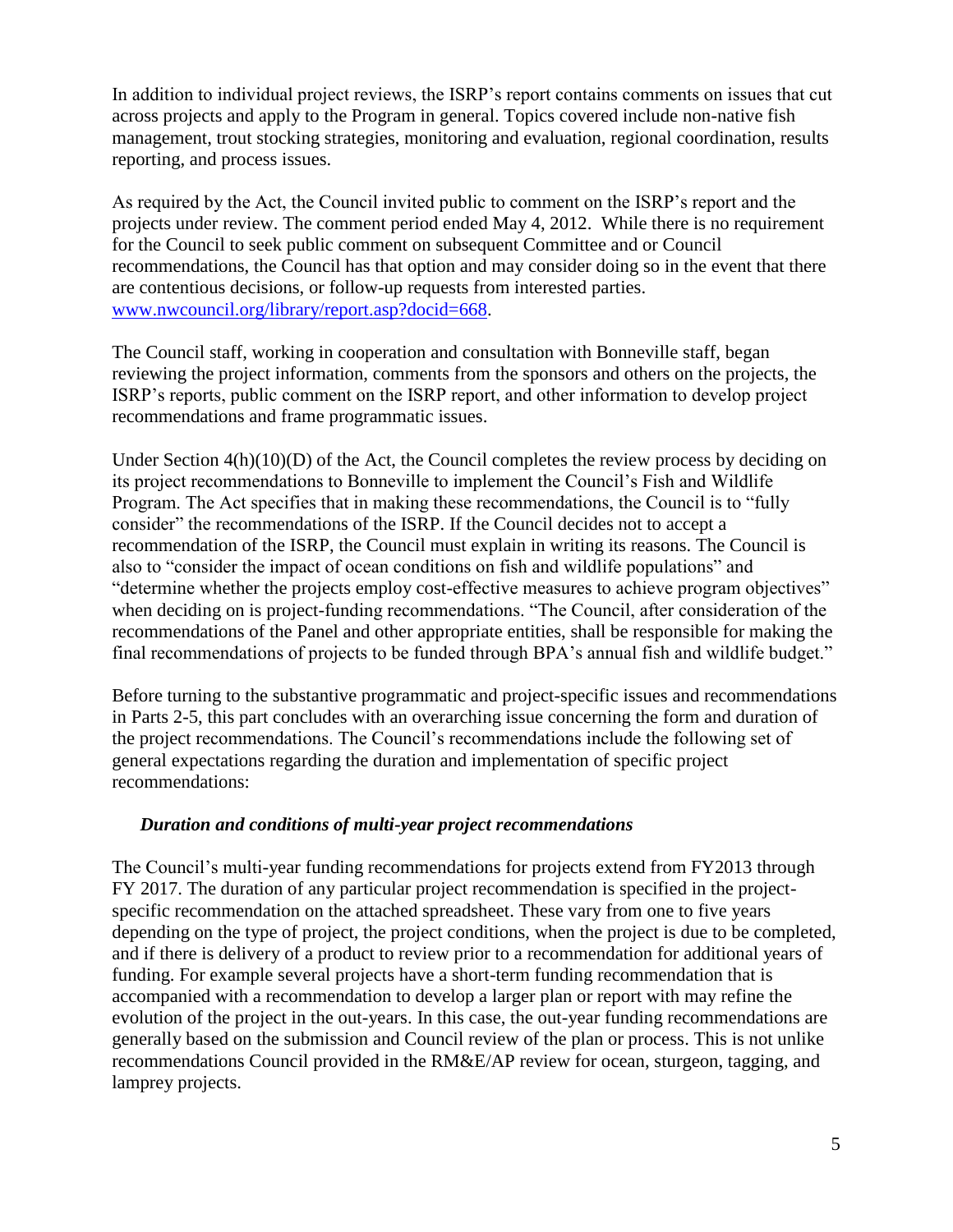### *Review considerations*

The Council's recommendations are based on sound scientific principles, the reviews of the projects by the Independent Scientific Review Panel, review of the projects in the context of the Fish and Wildlife Program, and other considerations and information developed during the review process. Collectively, the body of work recommended is intended to support and address the Council's Fish and Wildlife Program, as also integrated with the requirements of the two Biological Opinions (FCRPS and Libby) and the commitments made by Bonneville with the parties to the Columbia Fish Accords.

### *Funding considerations and expectations*

The Council's project recommendations do not include recommended project budgets or annual budgets. The spreadsheets each have a column that shows Bonneville's current FY 2012 budget, and the sponsor-requested budget for FY 2013 to provide a general sense of annual project cost. A multi-year funding recommendation that does not set a particular budget allows Bonneville and the sponsors' flexibility in contracting and spending over the life of the project recommendation. Bonneville may also identify areas for cost savings within the work elements and the funding conditions identified by staff. In each case, Bonneville will have the flexibility to negotiate with sponsors through contracting to finalize work and budgets. Actual spending by Bonneville for each project should be sufficient to maintain project integrity as the ISRP reviewed it and as recommended by the Council. The Council's multi-year implementation recommendation does include the following general expectations:

- 1. The ISRP's science review of the projects is sufficient for the duration recommended for the project. Additional review generally will not be needed for the duration of the recommendation, with two exceptions: (1) when the project recommendation is conditioned upon the ISRP reviewing a deliverable (such as a comprehensive management plan or report) within or at the end of the funding period, or (2) when new components outside of the scope or intent of the project at the time of this review are proposed by the project sponsor or Bonneville during the funding period. In these cases, the delivered product or the new project components will be reviewed by the ISRP and a funding recommendation made by the Council based on this new or supplemental information.
- 2. Bonneville will provide start-of-year budgets annually, for each project in this portfolio prior to the beginning of each fiscal year, which should also include: (1) trend information to show how and why the overall budget will change from the previous year, and (2) how inflation and cost-of-living adjustments are to be applied, if any; (3) any modifications to scope negotiated with the project sponsor; and (4) report back to the Council in general how the Council recommendations were dealt with in contracting, and (5) Bonneville will work with the Council to track and follow-up on items or project conditions that require the sponsor to deliver products as part of the funding recommendations.
- 3. Bonneville will work with sponsors to address ISRP qualifications and other conditions during contracting when and as recommended by the Council.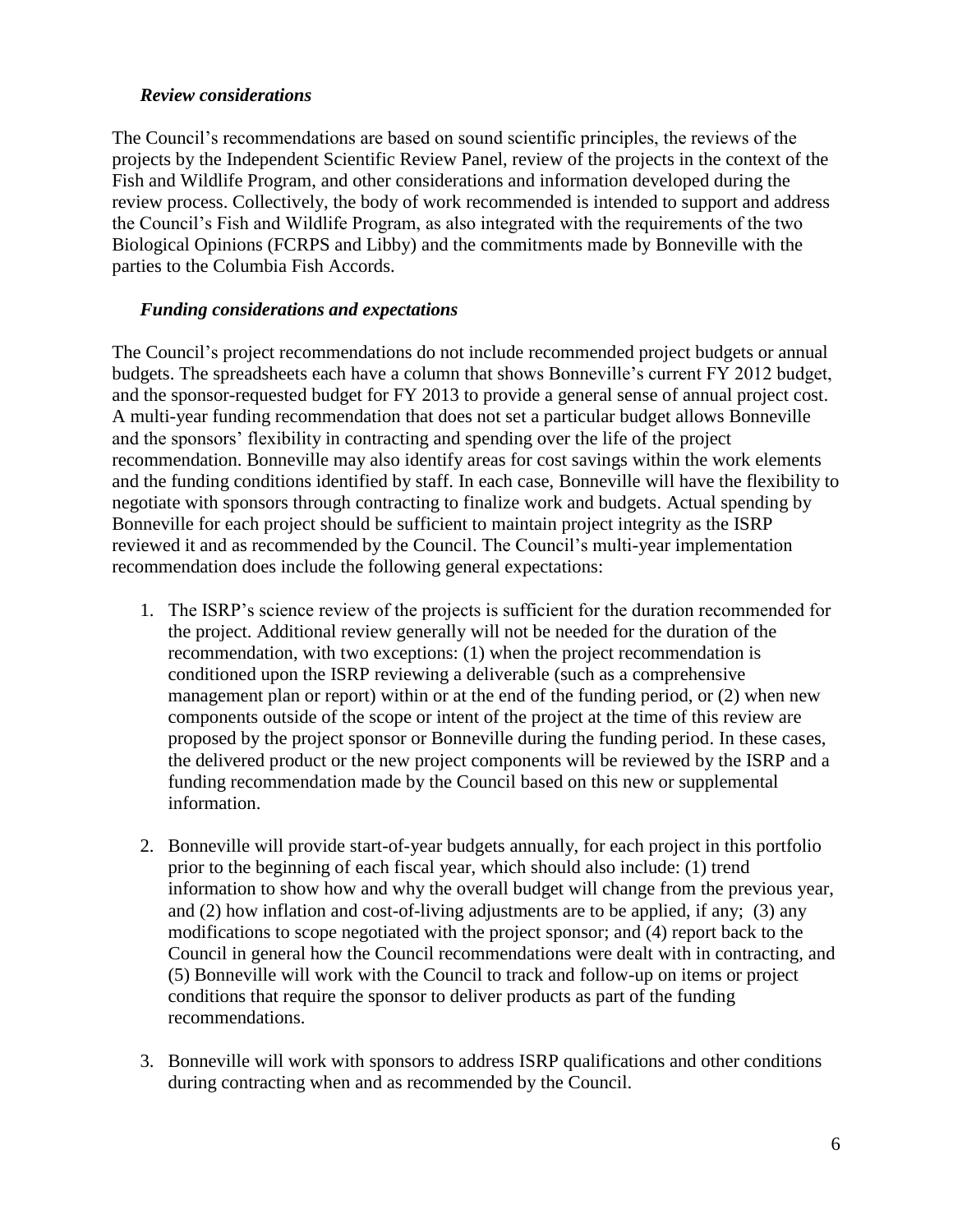- 4. Bonneville will provide adequate funding to maintain the integrity of the project as reviewed by the ISRP and recommended by the Council.
- 5. In the event that cost savings are found in projects within this review, Bonneville will notify the Council of those savings and engage in a discussion of where the cost savings will be utilized within Bonneville's Fish and Wildlife Program implementation plan.

### *Project funding package*

Each category has its own set of projects, issues and funding requests. Collectively, for projects in all three categories, Bonneville's projected budget for FY 2012 totals \$49,987,065. While the sponsor's project budget requests can vary from year to year, the first year budget requests are provided in the spreadsheet for all 71 (non-contextual) projects. The total budget request for all three categories by sponsors for FY 2013 is \$57,751,322.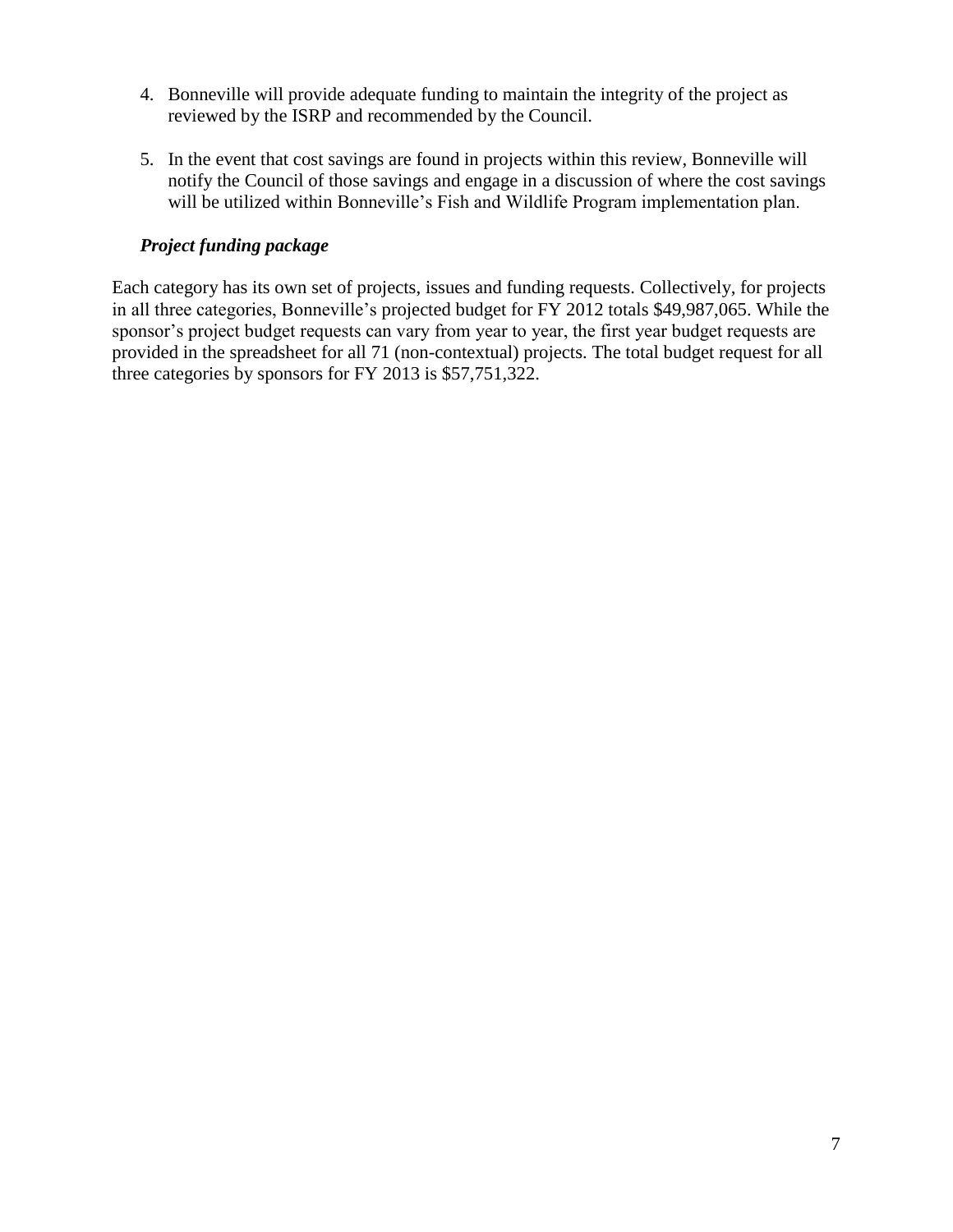# **Part 2: Resident Fish - Issues and Recommendations**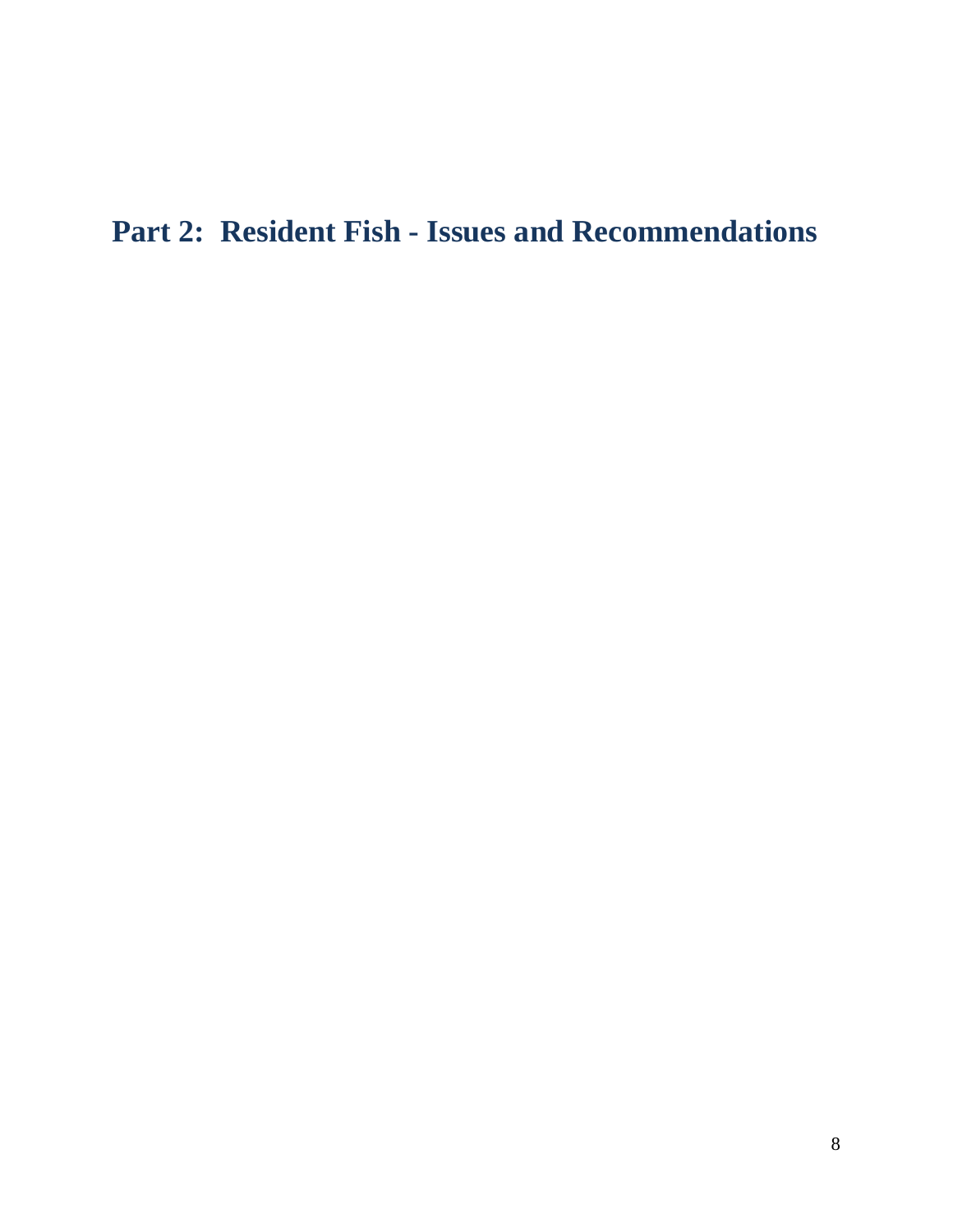# **Resident Fish Programmatic Issues and Project-Specific Recommendations**

The next three parts identify a set of overarching programmatic issues that arise out of the review of the projects in these categories. The Council's recommendations on the programmatic issues are to be accorded the same weight as the project-specific implementation recommendations. In many cases the Council's programmatic recommendations have become conditions or recommendations that accompany the relevant project recommendations, as explained further in Part 5 (project recommendation spreadsheet).

## **1. Follow-up plans and reports** *(management plans, synthesis, retrospectives, etc).*

While all projects have specific and detailed recommendations to be dealt with in contracting or follow-up work, many of the projects in the Resident Fish category come with a recommendation to lead, assist with or participate in the development of a larger plan or report.

In most cases the product is to be submitted to the Council for ISRP review and Council review within a defined period. The report or plan is intended to guide future implementation of the project, either within the funding period, or prior to the next review cycle, or as part of the reporting of results. In some cases, funding in out years is directly linked to the outcome and review of the information, and in other cases, it may simply result in the evolution of an ongoing project. The table below provides a summary list of the resident fish projects that have a follow up report due from this review.

|           | <b>Title</b>                | <b>Sponsor</b>       | <b>Deliverable</b>                         | <b>Due Date</b> |
|-----------|-----------------------------|----------------------|--------------------------------------------|-----------------|
| ID        |                             |                      |                                            |                 |
| 199101904 | <b>Hungry Horse</b>         | <b>US</b> Fish and   | Assist in the development of a joint M&E   | Prior to FY     |
|           | Mitigation-Creston          | Wildlife Service     | plan for the interconnected Flathead River | 2015            |
|           | Hatchery                    | (USFWS)              | system.                                    |                 |
| 199404300 | Lake Roosevelt Data         | <b>Spokane Tribe</b> | Co-lead Kokanee Plan for Lake Roosevelt    | March           |
|           | Collection                  |                      | with partners WDFW (1991-047-00) and       | 2013            |
|           |                             |                      | STOI (1991-046-00 and 1994-043-00).        |                 |
| 199104600 | Spokane Tribal              | Spokane Tribe        | Co-lead Kokanee Plan for Lake Roosevelt    | March           |
|           | <b>Hatchery Operations</b>  |                      | with partners WDFW (1991-047-00) and       | 2013            |
|           | and Maintenance             |                      | STOI (1991-046-00 and 1994-043-00).        |                 |
|           | (O&M)                       |                      |                                            |                 |
| 199104700 | <b>Sherman Creek</b>        | Washington           | Co-lead Kokanee Plan for Lake Roosevelt    | March           |
|           | <b>Hatchery Operations</b>  | Department of        | with partners WDFW (1991-047-00) and       | 2013            |
|           | and Maintenance             | Fish and             | STOI (1991-046-00 and 1994-043-00).        |                 |
|           | (O&M)                       | Wildlife             |                                            |                 |
|           |                             | (WDFW)               |                                            |                 |
| 199101901 | <b>Hungry Horse</b>         | Salish and           | Co-lead retrospective report for the       | Prior to FY     |
|           | Mitigation/Flathead         | Kootenai             | interconnected Flathead River system for   | 2015            |
|           | <b>Lake Restoration and</b> | Confederated         | Project #199101903 and to include a joint  |                 |
|           | RM&E                        | <b>Tribes</b>        | M&E plan as described for project $#$      |                 |
|           |                             |                      | 199101904.                                 |                 |

### **Table 1. List of the follow-up plans and reports with a description of the deliverable and the due date.**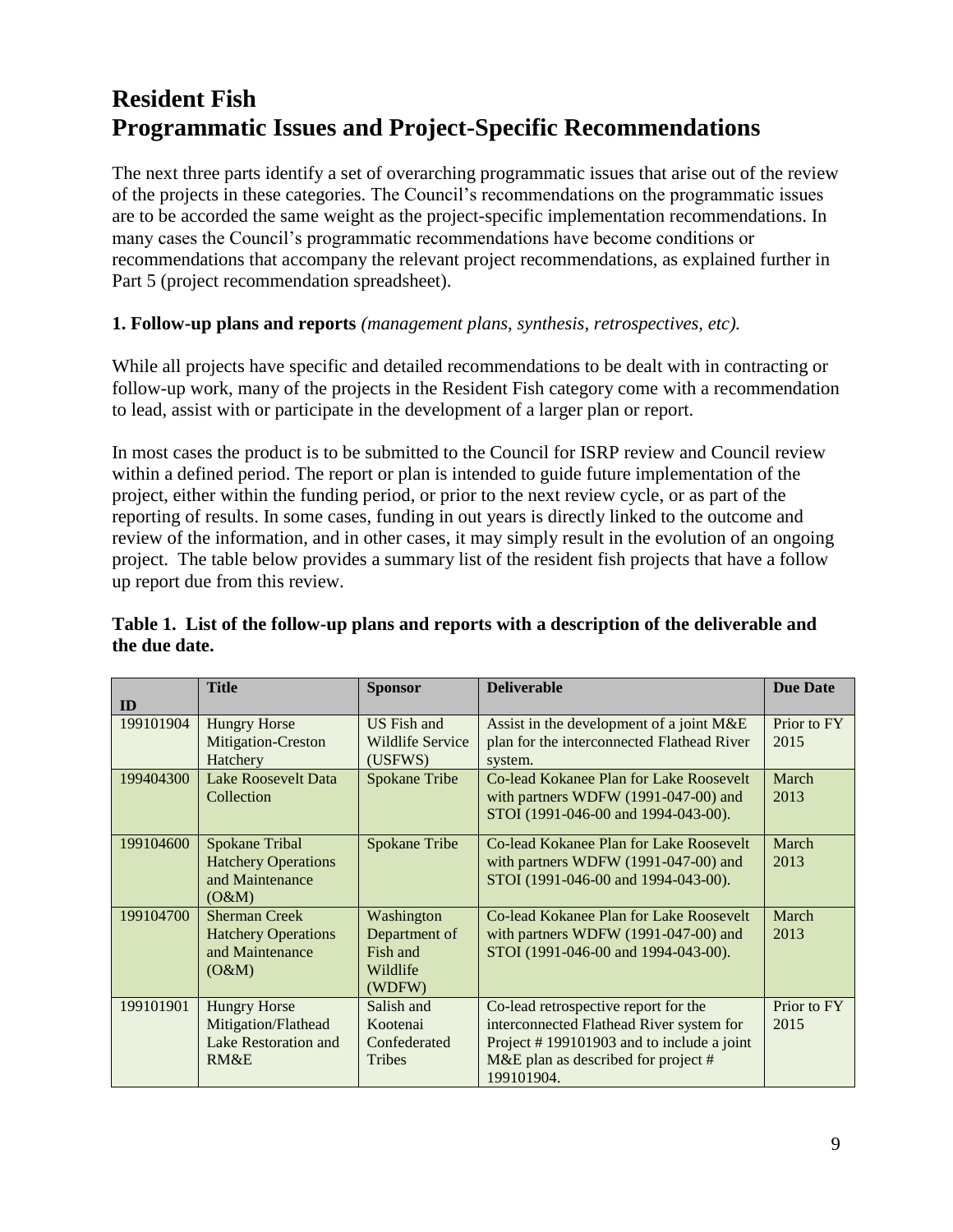| 199101903 | <b>Hungry Horse</b><br><b>Mitigation Habitat</b><br><b>Restoration RM&amp;E</b>                | Montana Fish,<br>Wildlife and<br>Parks (MFWP)            | Co-lead retrospective report for the<br>interconnected Flathead River system,<br>including a joint M&E plan as described<br>for project #199101904. | Prior to FY<br>2015                               |
|-----------|------------------------------------------------------------------------------------------------|----------------------------------------------------------|-----------------------------------------------------------------------------------------------------------------------------------------------------|---------------------------------------------------|
| 199201000 | Fort Hall Habitat<br>Restoration                                                               | Shoshone-<br><b>Bannock Tribes</b>                       | Habitat restoration plan.                                                                                                                           | March<br>2014                                     |
| 200714900 | Non-Native fish<br>Suppression in<br><b>Graham Creek</b>                                       | Kalispel Tribe                                           | Progress report on Northern Pike<br>suppression in Box Canyon.                                                                                      | Prior to FY<br>2015                               |
| 200740500 | <b>Rufus Woods</b><br>Habitat/Passage<br>Improvement, Creel<br>and Triploid<br>Supplementation | Colville<br>Confederated<br><b>Tribes</b>                | Report addressing ISRP issues and<br>concerns for all aspects of project<br>implementation.                                                         | Prior to FY<br>2015                               |
| 199501500 | Duck Valley<br><b>Reservation Reservoir</b><br>Fish Stocking O&M<br>and M&E                    | Shoshone-<br><b>Paiute Tribes</b>                        | Reservoir Management Plan.                                                                                                                          | March<br>2014                                     |
| 199404900 | Kootenai River<br><b>Ecosystem Restoration</b>                                                 | Kootenai Tribe                                           | Synthesis report for Kootenai River<br>projects (1988-065-00, 1994-049-00,<br>2002-002-00, 2002-008-00, 2002-011-00).                               | Timeline<br>for<br>deliverable<br>due<br>12/31/12 |
| 200200200 | <b>Restore Natural</b><br>Recruitment of<br>Kootenai River White<br>Sturgeon                   | Kootenai Tribe                                           | Synthesis report for Kootenai River<br>projects (1988-065-00, 1994-049-00,<br>2002-002-00, 2002-008-00, 2002-011-00).                               | Timeline<br>for<br>deliverable<br>due<br>12/31/12 |
| 200200800 | Reconnect Kootenai<br>River with Historic<br>Floodplain                                        | Kootenai Tribe                                           | Synthesis report for Kootenai River<br>projects (1988-065-00, 1994-049-00,<br>2002-002-00, 2002-008-00, 2002-011-00).                               | Timeline<br>for<br>deliverable<br>due<br>12/31/12 |
| 198806500 | Kootenai River<br><b>Fishery Investigations</b>                                                | Idaho<br>Department of<br><b>Fish and Game</b><br>(IDFG) | Synthesis report for Kootenai River<br>projects 1988-065-00, 1994-049-00, 2002-<br>002-00, 2002-008-00, 2002-011-00.                                | Timeline<br>for<br>deliverable<br>due<br>12/31/12 |
| 198503800 | <b>Colville Hatchery</b><br>Operation and<br>Maintenance (O&M)                                 | Colville<br>Confederated<br><b>Tribes</b>                | Trout stocking plan, including project<br>specific concerns.                                                                                        | Prior to FY<br>2015                               |
| 200811700 | <b>Rufus Woods</b><br><b>Redband Net Pens</b>                                                  | Colville<br>Confederated<br>Tribes                       | Trout stocking plan, including project<br>specific concerns.                                                                                        | Prior to FY<br>2015                               |

*Council recommendation:* All projects that have a follow-up deliverable of a plan or report should assume that the Council may form a different recommendation for the project based on the Council and or ISRP review of the follow-up deliverable. The work to develop and respond to the collaborative reports should be adequately funded through the individual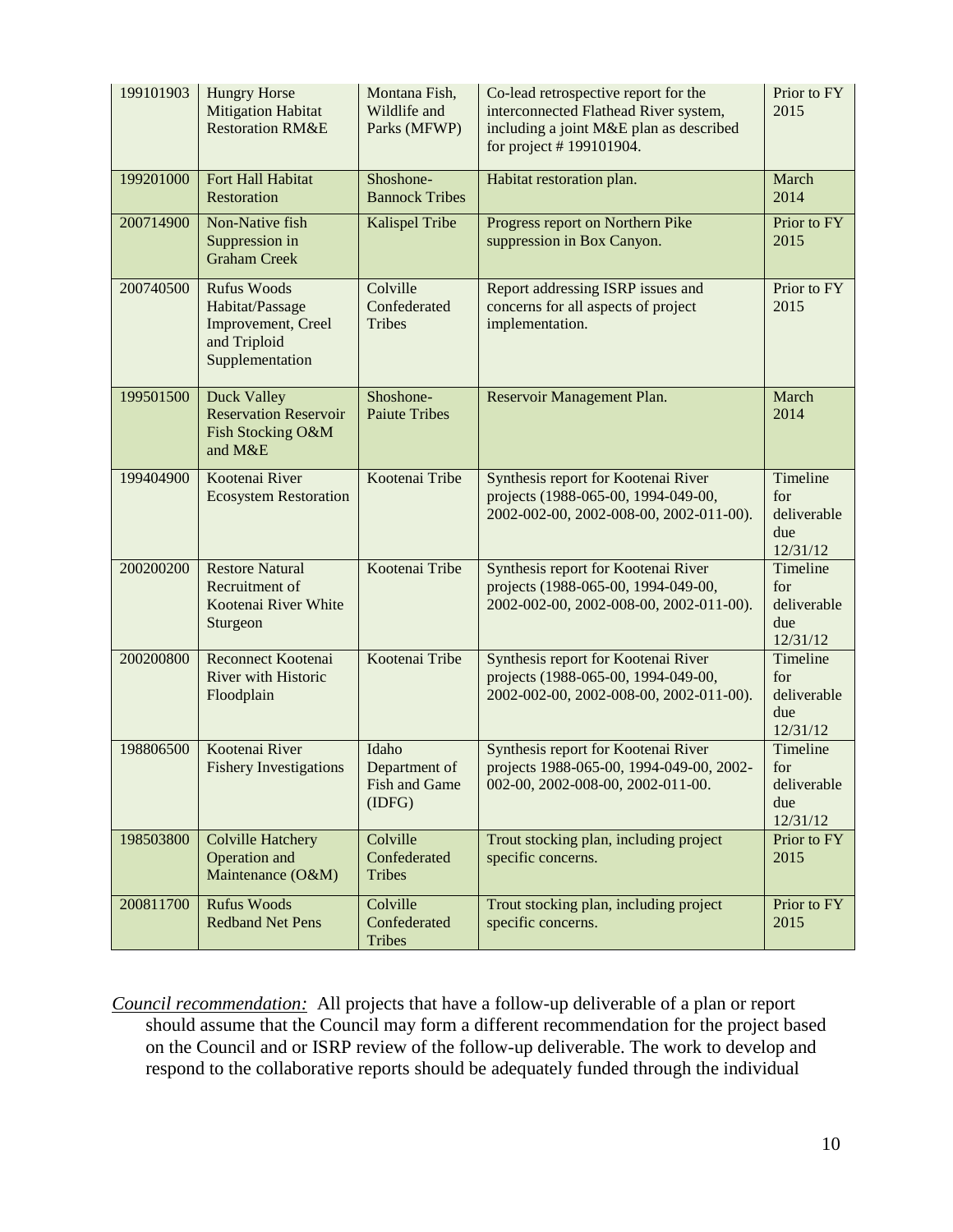project budgets. However, if necessary, this work can be funded through Regional Coordination contracts as well.

## **2. White sturgeon**

White sturgeon were historically highly migratory throughout the Columbia Basin and ranged freely between freshwater and marine environments. Dam construction has fragmented the historical population into a series of subpopulations to which the marine environment is no longer available. Most impounded populations are recruitment-limited due to a lack of suitable spawning habitat or flow conditions suitable to produce significant recruitment in the available habitat.

The RME/AP review included four white sturgeon projects in the lower river (that is, from the mouth of the Columbia upstream to Priest Rapids on the Mainstem and up to Lower Granite Dam in the Snake River). The sturgeon projects in the Resident Fish review include those populations above Chief Joseph Dam (i.e., Kootenai River and Lake Roosevelt). These projects, as well as those recently reviewed in the RME/AP review; collectively include research, monitoring, evaluation, hatchery, and habitat elements.

The ISRP's review of the specific projects was favorable, albeit with comments about differing approaches certain elements and activities: *White sturgeon research, management, and restoration are at a crossroads in the Columbia Basin precipitated by passage and recruitment issues. Greater coordination among agencies and tribes in goals, objectives, and actions is needed. To this end, White Sturgeon Strategic Planning Workshops for the Lower Columbia and Lower Snake River impoundments were convened in 2009, 2010, and 2011, in part to head toward a clear vision for sturgeon in the Basin. Some progress has been made, but difficult issues remain. Key aspects of sturgeon proposals reviewed in the ISRP's resident fish review reflect differing approaches to addressing the recruitment issue, including recruitment limitation research, habitat restoration, and hatcheries. The design of the 2012 workshop should use a Structured Decision Making approach to resolve the difficult issues identified.*

*Council recommendation:* The Council recommends that the Council continue to encourage the sturgeon experts in the basin to continue to collaborate on activities, priorities and research at the Sturgeon Workshops. Sturgeon projects in this review - both in the Kootenai River and in Lake Roosevelt– reflect project-specific recommendations to coordinate on sturgeon activities.

### **3. New work elements**

Some proposals included new or greatly expanded work elements. Some examples are expanded outreach and education activities that range up to 15% of the project budget, completing a baseline assessment of native mussel populations, operating a new invasive mussel cleaning station, and developing databases. Those are the most obvious new work elements, and there may be more that were overlooked. Most of these new work elements received positive ISRP review. Council is supportive of the new work elements, but also recognizes that they may require additional funding. In deciding whether and how to implement the new work elements,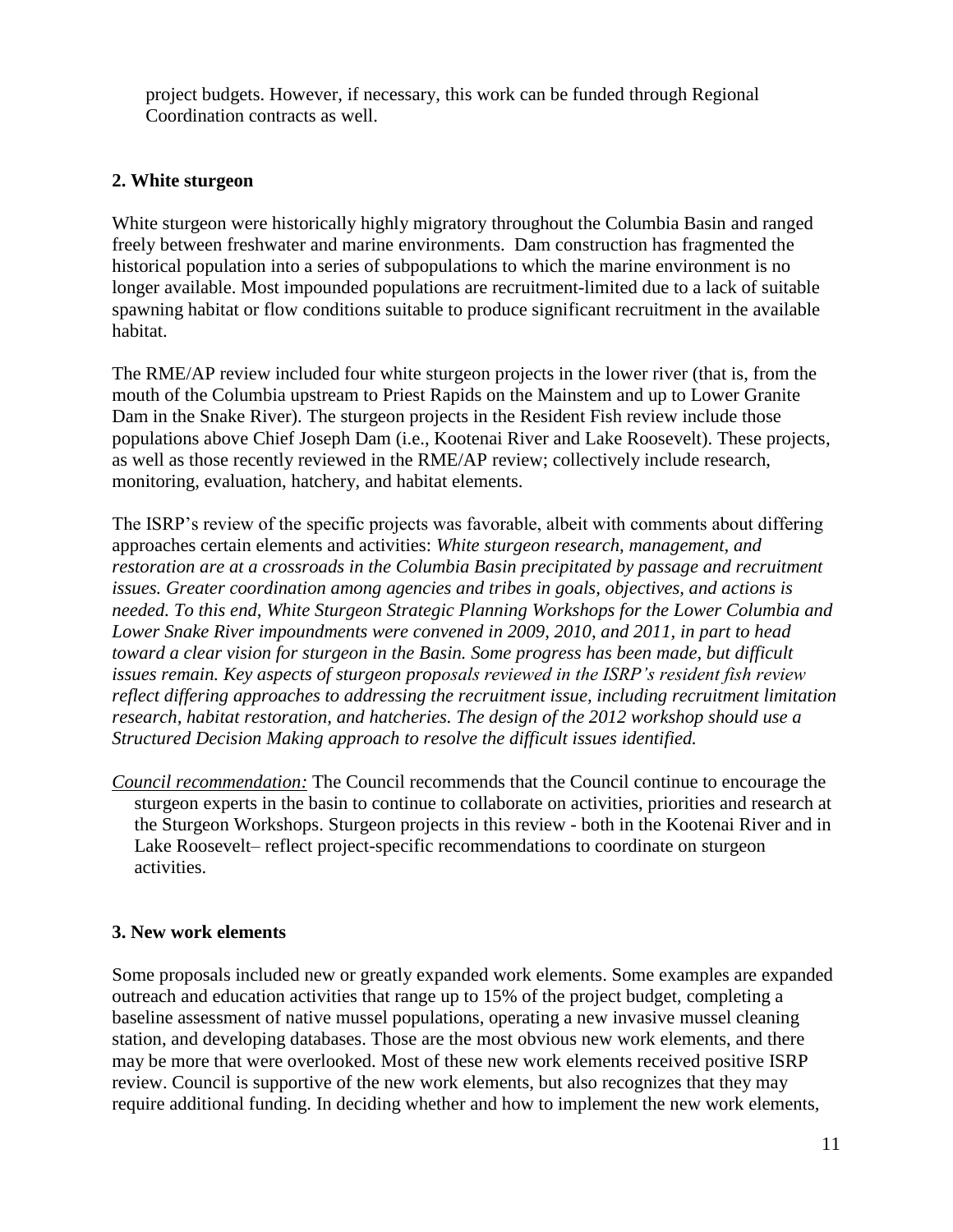the most critical consideration is to ensure the project integrity and intent is maintained as reviewed by the ISRP and recommended by the Council.

*Council recommendation:* Fund these projects as reviewed and recommended. The Council expects that in its contracting process these projects will be funded to maintain the intent and scope of the projects as reviewed and recommended.

### **4. The Council continues to evaluate the distribution of funding to provide fair and adequate treatment across the Program.**

*Council recommendation:* Bonneville should maintain the budget allocation recommended in the Council's Fish and Wildlife Program of 70% of the total budget to anadromous fish activities, 15% to resident fish, and 15% to wildlife.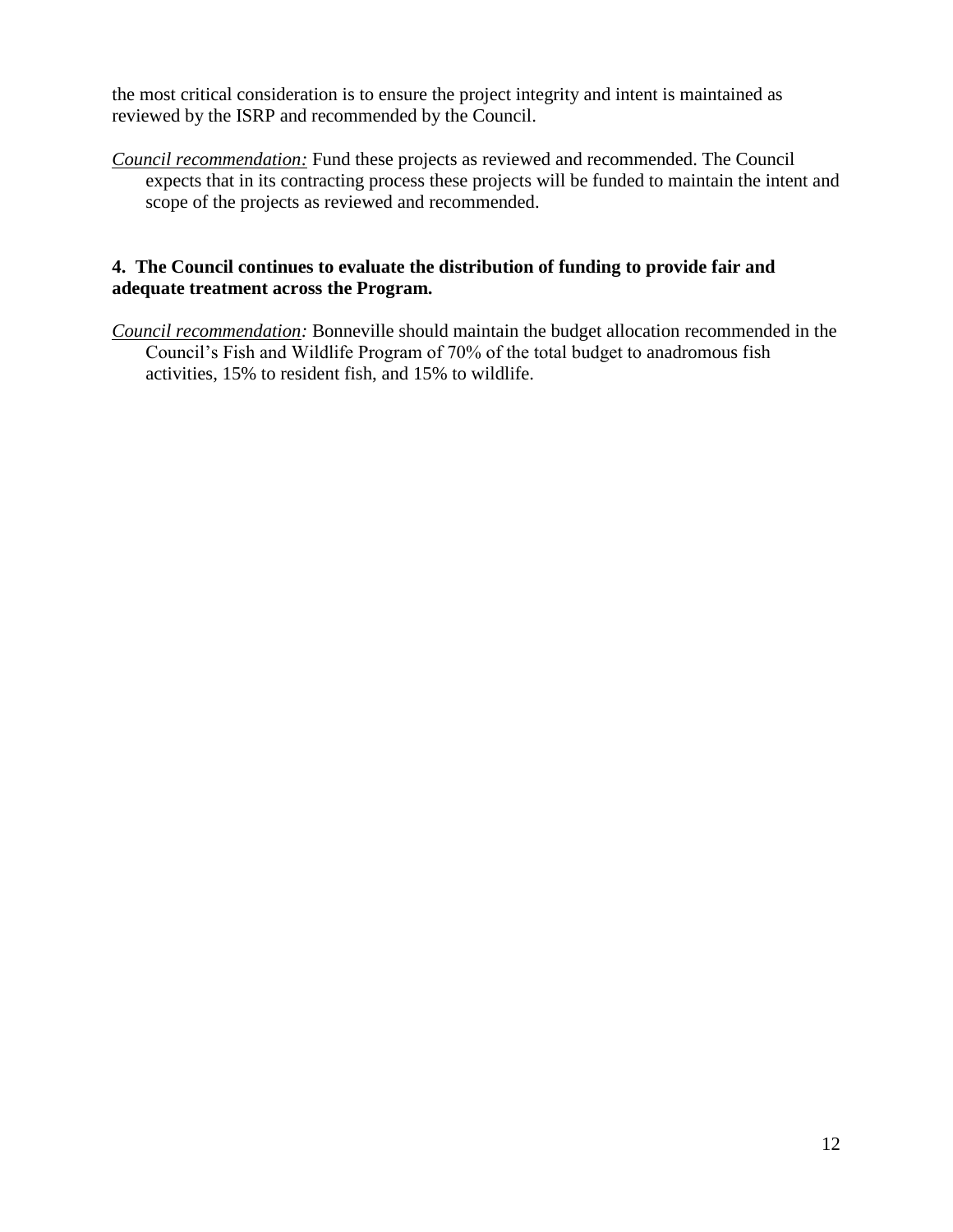# **Part 3:**

# **Data Management Category Review - Issues and Recommendations**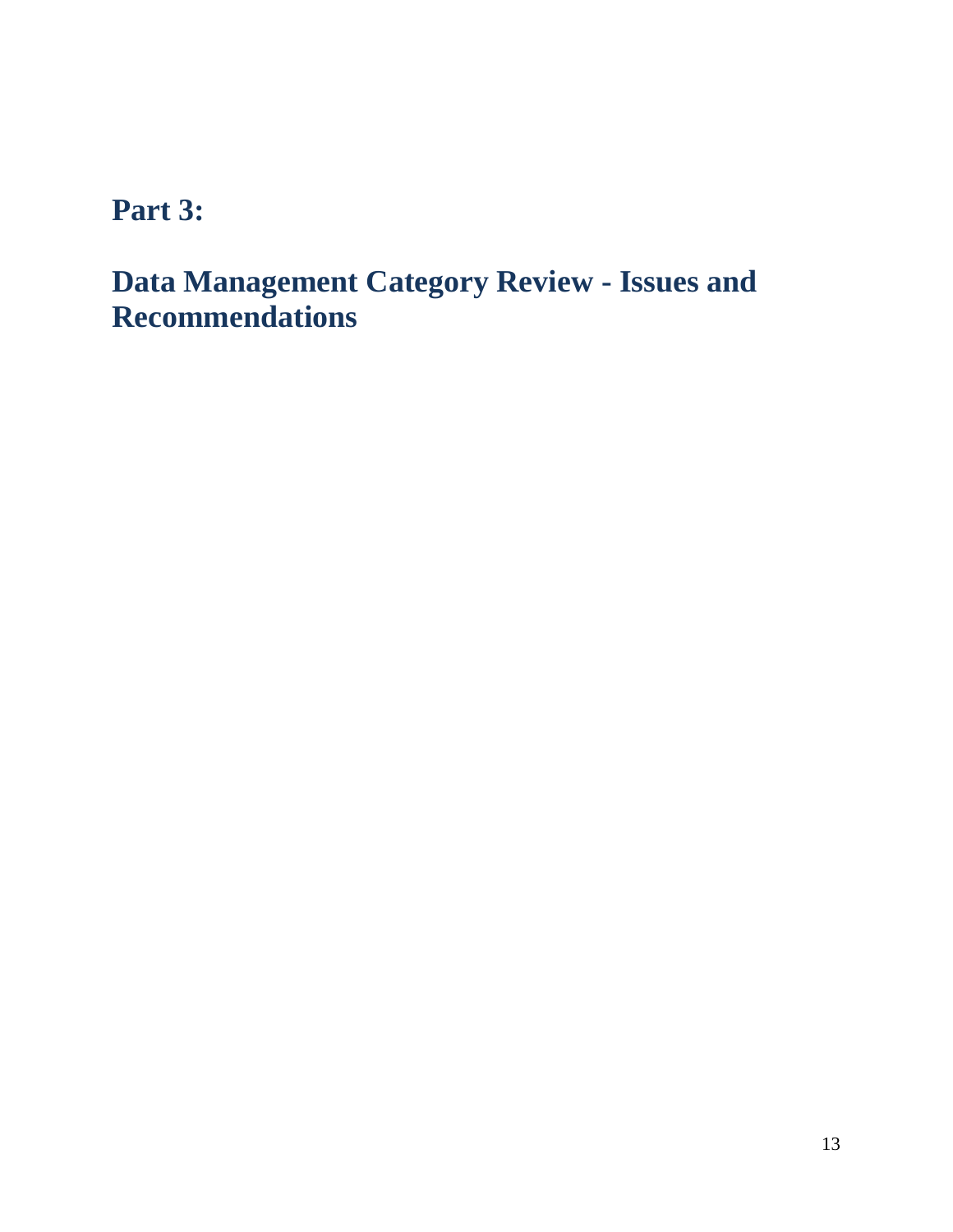# **Data Management Programmatic Issues and Council recommendations**

### **Background**

The Council is charged with evaluating and reporting on the Fish and Wildlife Program (Program) implementation and progress. Program assessment occurs at multiple scales -- from project to program level - and thus, the Council relies on data that are appropriately synthesized for these scales. The Council supports the approaches and tools that will ensure management of data that facilitates sharing of environmental, biological, and implementation information that contribute to program evaluation. Council guidance related to these two charges are described within the 2009 program, and this guidance is being refined with the region's assistance through the Council's draft MERR Framework [\(http://www.nwcouncil.org/fw/merr/Default.asp\)](http://www.nwcouncil.org/fw/merr/Default.asp).

The Council, through its program, currently supports many projects that collect data. The Council also supports several regional data-management projects and sub-regional database projects that provide access to data from multiple sources, either by storing or serving as a portal to the data from these sources. Also related to data management, the Council supports the development of guidance and tools for improving management and for facilitating sharing of data through its Regional Coordination projects. Given the program's investment in data collection, management, and sharing, and the requirements for program evaluation and reporting, it is critical that these data be appropriately managed, be used optimally, and contribute to program assessment needs.

Currently, data- related work that is funded through the program can be grouped into three broad categories (1) regional data-management projects, (2) sub-regional databases, and (3) individual project level data management.

- *(1) Regional Data Management Projects:* What we generally refer to as regional datamanagement projects are designed, specifically to manage, store and or synthesize data and information for specific users and the public (e.g., PITAGIS and StreamNet). These data management projects incorporate data from multiple sources and are not restricted to an individual project's field data or to organizing data collected by an agency or tribe.
- *(2) Sub-Regional Databases:* These are projects or work elements within projects that contribute to the development, maintenance, and/or management of databases that are designed to store data collected in the field from one or more organizations (e.g., Idaho Fish and Wildlife Information System and CRITFC's Tribal Data Network).
- *(3) Individual Project Data Management:* Occurs within individual projects that collect data for a specific project objective. These projects are associated with work elements for collecting data and may also include development and management of individual entities' database systems.

During the current category review of regional data management, sub-regional database projects, and individual resident fish projects that collect data, several issues related to data management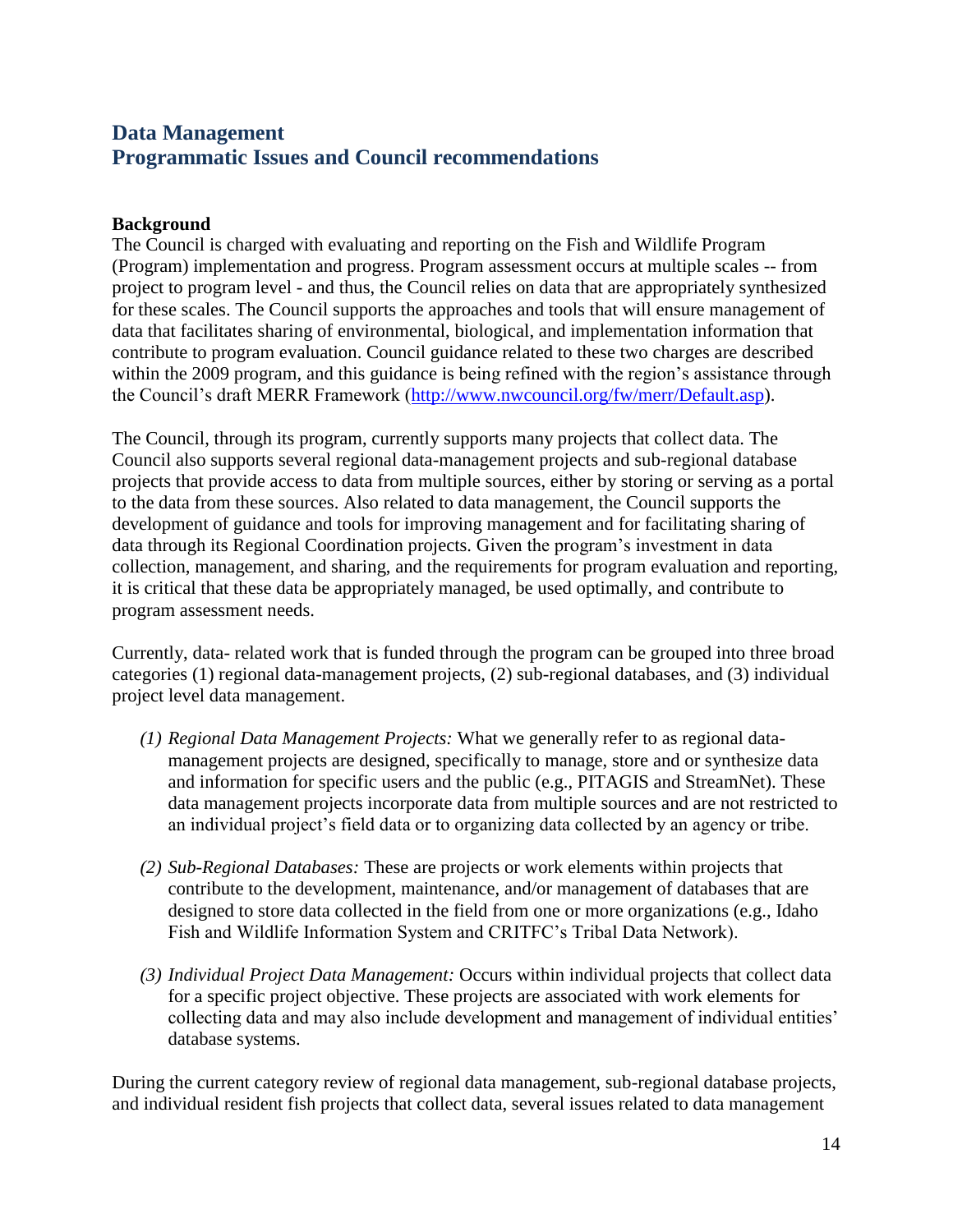became evident. Specifically, these issues consist of the need to implement approaches and tools that ensure management of collected data that facilitates data sharing and, improve accessibility of data required for informing program evaluation and reporting needs.

To address the needs at all projects levels, Council recommendations are organized into threeparts:

- 1. General Data Management and Sharing;
- 2. Program-Specific Data Management and Sharing; and,
- 3. Regional Data-Management **a**nd Sub-Regional Database Project-Specific Data Management and Sharing.

## **1. General Data Management and Sharing**

 $\overline{a}$ 

*Council recommendations***:** To address the general data management and sharing needs within program funded projects, Council recommends the following:

- 1) All data collected by program funded projects must be publicly available in accordance with applicable state and federal laws<sup>1</sup>. The program recommends all data be available upon request annually and within 6-months of project completion or following completion of a significant phase of research. To address this legal requirement, Bonneville should require all projects collecting data to store and manage their data and its metadata in a manner that facilitates accessibility to the public, such as through the use of web-services, regional data-management projects, and sub-regional databases.
- 2) All projects collecting data can provide user-limited access to different levels of synthesized data to ensure appropriate use of data while providing easy access to more highly synthesized data to a wider array of users. In general, more highly synthesized data may be of most use and interest to the general public, whereas the more detailed and original data should be accessible to managers, in real time if appropriate. Upon request, however, all data must be made available to all potential users.
- 3) All projects collecting data through the Program should ensure the longevity and usefulness of the collected data be using data management approaches and tools that facilitates its sharing such as by providing comprehensive documentation of metadata and employing data stewards. This may be best achieved by data-collecting entities participating in regional forums and workshops addressing these topics and by taking advantage of data management and data-sharing guidance and technologies generated by these efforts (e.g., PNAMP, StreamNet, and Coordinated Assessments for Salmon and Steelhead (CA) projects).
- 4) All regional data management projects publish their data electronically on a regular basis (i.e., not a static PDF or Word document), and consider using a dynamic data-sharing system for regularly requested information. These regional projects may need to respond to data input in real time for time-sensitive evaluations. As feasible, regional databases, should rely on web-services to access data instead of storing data from multiple sources

<sup>&</sup>lt;sup>1</sup> Freedom of Information Act 5 U.S.C. '552 (1994 & Supp. II 1996), Data Quality Act (uncodified, as amending the Paperwork Reduction Act 44 U.S.C. 3501 et. seq.), PL 105-277 (Shelby Amendment).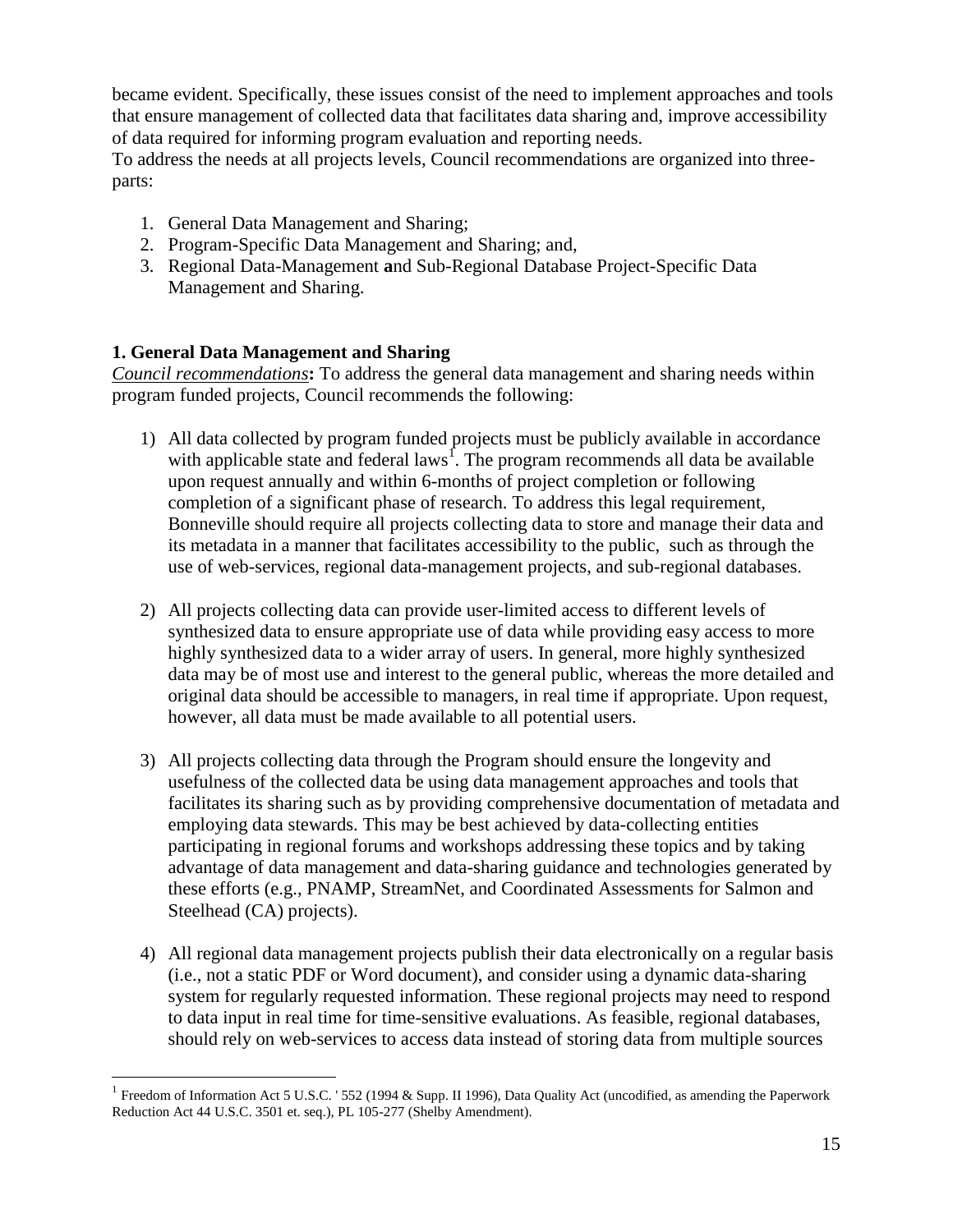within a data warehouse. Furthermore, as the region's environmental and biological information efforts have matured (along with technology), the time is right for the region to focus on the highest priority data which will influence management decisions, program evaluation and its adaptive management, as well as assessing the most effective and efficient ways to share and store data (see Council recommendation #2 below for program priority data).

- 5) All sub-regional databases should use web-services to provide access to priority data for broad-scale evaluation and reporting needs, such as for the program. Other data should be published electronically on a regular basis (i.e., not a static PDF or Word document) through a website (see Council recommendation #2 below for program priority data).
- 6) All individual project data that are required for program evaluation and reporting should be made accessible by making these data web-services accessible or by submitting these data to a sub-regional databases or regional data-management project. For anadromous fish data and wildlife data, this appears to be fulfilled by existing regional datamanagement projects and sub-regional databases with some potential to improve the accessibility and prioritization of these data. Resident fish data management is evolving and would benefit from investment in needed infrastructure to make priority data accessible through web-services, subregional database, or a regional data management project; thus facilitating access to resident fish data that are needed for program evaluation and reporting (see Council recommendation #2 below for program priority data).

### **2. Program-Specific Data Management and Sharing**

To address evaluation and reporting needs from the program, the Council has been working on a [draft Monitoring, Evaluation, Research, Reporting and Data Access Framework](http://www.nwcouncil.org/fw/merr/Default.asp) (MERR Framework) (also see discussion of how the Council describes the role of the MERR report on pages 3-4). The draft MERR Framework includes a proposed approach for evaluating and reporting on Program progress and the status of the Basin's fish and wildlife. This approach includes developing and refining program biological objectives, the Council's research plan, improving project annual reporting to address priority information needs<sup>2</sup>, and an annual High-Level Indicators (HLI) report to improve how the Council communicates the status of fish and wildlife and program actions in the basin. In combination, outcome of this review process, and guidance in the program and its draft MERR Framework, identify program priority data needs and processes to refine these priority data, including:

- Reporting on Council's HLIs (draft HLIs Report) and supporting Fish and Wildlife [Indicators](http://www.nwcouncil.org/fw/program/hli/Default.htm) (SOTR),
- Tracking program's biological objectives,

 $\overline{a}$ 

- Information needs of Biological Opinions recognized by the program,
- Council processes informing program needs as described in Part 4: Regional Coordination – Issues and Recommendations including outcomes related to "Participate and contribute to ongoing work to improve program reporting, evaluation and

<sup>&</sup>lt;sup>2</sup> The Council currently is focusing on developing and refining the program's evaluation and reporting priorities (e.g., Council's High Level Indicators (HLIs), program management questions, program biological objectives, and Bonneville's FCRPS BiOp reporting needs) and reporting tools (e.g., Bonneville's standardized project sponsor's Annual Reporting template, Council's HLIs report).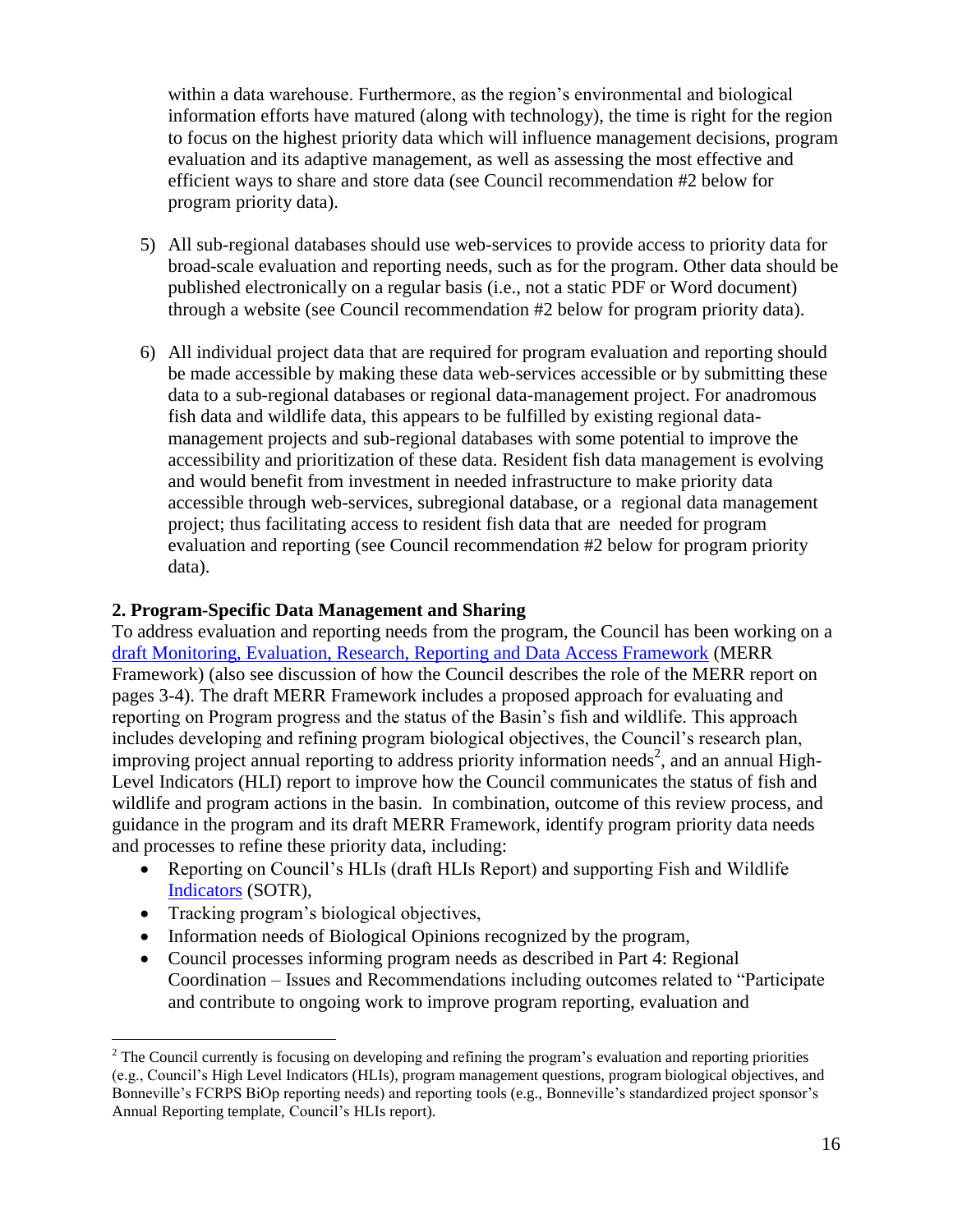assessment" and "Participate and contribute to Council- sponsored/requested topical forums, reports and workgroups to aid in program development and implementation."

To date, the MERR and HLI report efforts have demonstrated the need to improve data management and sharing within the basin that are needed to inform program level evaluation and reporting needs, as well as the importance of having easy access priority information (e.g., SOTR, StreamNet). As the Council continues to develop its program evaluation and reporting approach for anadromous fish, resident fish, wildlife, and program tasks related to the draft MERR and its HLI report, the Council can help further advance these efforts by providing additional support through policy and organizational structure, as needed.

*Council recommendations***:** To address these evolving data needs for program evaluation and reporting, Council recommends the following:

- 1) Data-sharing be focused on priority Program data, and that the shared data should not be limited to non-synthesized data, but also include, the synthesized information such as population estimates and redd abundance for use by the Council and public.
- 2) Priority data for program evaluation and reporting should be accessible through regional data management projects (data accessed through data warehouse and/or web-services) and not through static documents (e.g., PDF, Word)
- 3) The Council should focus on improving data sharing among individual projects, subregional databases, and regional data-management projects to provide program priority data at the appropriate level of synthesis to assist with program evaluation. This consists of supporting the recommendations described under '1. General Data Management and Sharing - Council recommendations " as well as supporting existing process that contribute to this need, such as:
	- a. The Anadromous Salmonids Monitoring Strategies' (ASMS) Coordinated Assessments for Salmon and Steelhead process (co-lead by PNAMP and the Foundation)
	- b. Resident Fish Monitoring Strategy and the Wildlife Monitoring Implementation Strategies being develop by resident fish and wildlife managers through the MERR Framework's implementation strategies for linking exiting data to Council draft management questions and HLIs.
	- c. Development of data guidance for proper management and facilitating sharing
	- d. Development of tools to facilitate access to data (e.g. data exchange templates)
	- e. Development, refining and updating of the fish and wildlife indicators reported in the Status of the Resource (SOTR) that serve to inform Council HLIs.
	- f. Continue to support products and related coordination functions that assist the Council in Program evaluation and reporting needs. These products and functions include those described in Table 1 under "Part 4: Regional Coordination – Issues and Recommendations", such as: "Participate and contribute to ongoing work to improve program reporting, evaluation and assessment" and "Participate and contribute to Council- sponsored/requested topical forums, reports and workgroups to aid in program development and implementation."
	- g. Provide technical and policy comments or recommendations to Council-related documents and/or processes.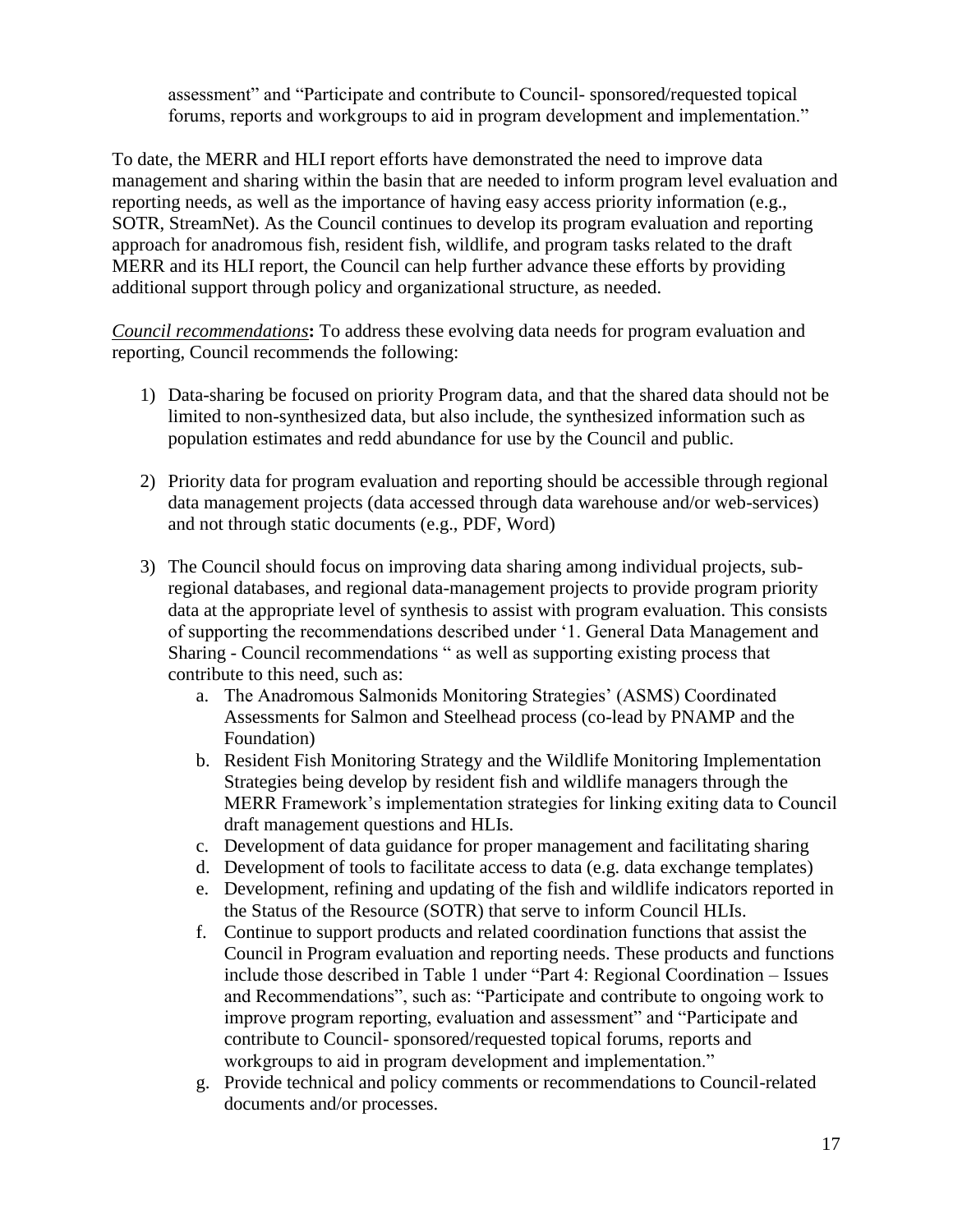- 4) To inform program evaluation and reporting needs, entities with program funded projects that collect program priority data should engage in collaborative efforts aiming to address these needs (e.g., RFMS, WMIS, ASMS and CA). Some entities providing data needed for synthesized variables, though these data may not be funded solely by the Program, may use Program Coordination funds to engage in activities supporting data sharing and synthesis and use Program Data Management funds to make the required data accessible to the program (e.g., Coordinated Assessments, SOTR).
- 5) The Committee recommends that the Council engage in a regional data management and sharing discussion through a Program Evaluation & Reporting Committee (PERC). The PERC would provide guidance related to Council oversight and management of data management needs and activities, and associated challenges and opportunities This guidance would be directed towards existing and evolving regional level datamanagement projects and data-sharing processes.

To ensure that the PERC remains focused on Council program needs, the committee should be:

- chaired by a member of the Council's Fish and Wildlife Committee;
- led by an experienced facilitator; and
- be comprised of policy and technical representatives. Representation and participation on the committee would be voluntary. Representatives may include biologists and data managers/stewards representative each from states, tribal and federal fish and wildlife agencies, Non-Government Organizations, and public utilities working in the Columbia Basin.

The PERC would serve to provide a/an:

- Confirmation of priority tasks and sideboards and schedule
- Understanding our existing world by providing brief overviews of
	- o Data-management projects and data-sharing processes that can provide access to program priority data.
	- o Program policy guidance regarding priority data needs for program evaluation and reporting, both current and future.
	- o Current and future availability and accessibility of synthesized data needed for Program evaluation and reporting data needs (e.g. HLIs, project sponsors' Annual Reports to Bonneville).
- Discuss current and future plans for addressing the infrastructure needed to facilitate efficient sharing of priority program data (e.g., data stewards),
- Discuss emerging data management needs and how these may be addressed by the region and through the program (e.g. Data repository for genetics information).

To test the value-added and effectiveness of the PERC, Council recommends a threemonth trial assignment in which PERC would address a narrowly defined tasked. Council recommends:

- Focusing on the data needs related to the Council's HLIs (draft and in-use)
- Assessing how these data needs can be further addressed by modifications to existing Bonneville funded work and (e.g., StreamNet, Tribal Data Network,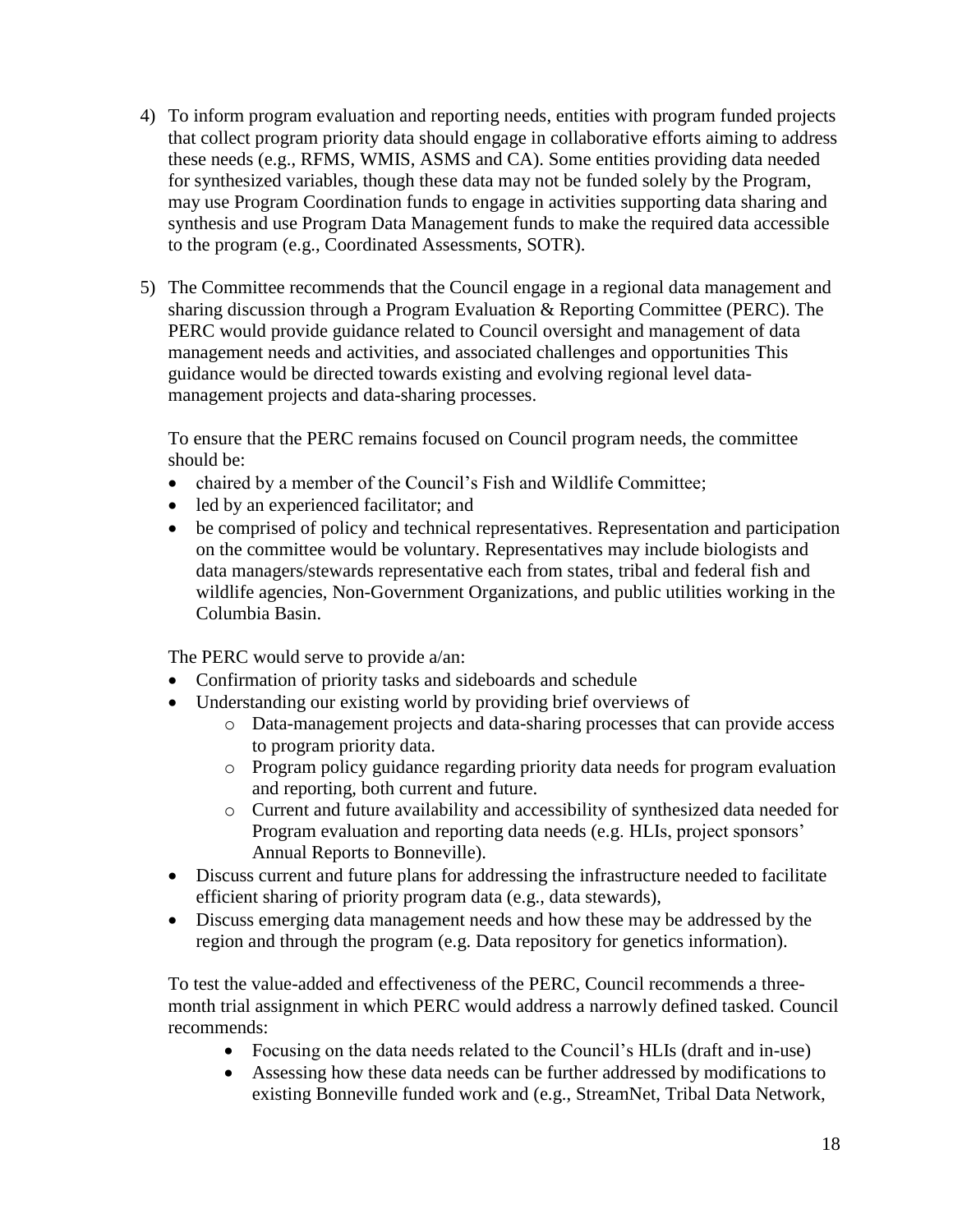SOTR, PNAMP Coordinated Assessment project, Resident Fish Monitoring Strategy, Wildlife Monitoring Implementation Strategy, and Anadromous Salmonid Monitoring Strategy).

- Engaging the following subset of the data management project sponsors in this three-month trial PERC assignment: StreamNet, Tribal Data Network, PNAMP and SOTR.
- Producing a report with recommendations to Council on Bonneville funded projects.
- The future of PERC, in terms of follow-up to data management issues assessed by PERC, should be determined by the conclusion of the trial period.

### **3. Project-Specific Council recommendations – Regional Data Management projects and Sub-Regional Database project**

### **a. Project 1989-062-01 Program Coordination and Facilitation Services provided through the Columbia Basin Fish and Wildlife Foundation (Foundation)**

An existing task of the project consisting of manager and Council input, focuses on developing fish and wildlife [indicators \(FWI\)](http://www.nwcouncil.org/fw/program/hli/Default.htm) and aggregating related data to support the Council's Program [HLIs.](http://www.nwcouncil.org/fw/program/hli/Default.htm) Another task of the Foundation project, presents the FWI data in a highly summarized manner that is easily accessible to the public through the Status of the Resources (SOTR). The information gathered by tasks also may serve to inform Program implementation and evaluation needs including assessments at the subbasin and provincial level. The products related to these two tasks are important for addressing to the program's evaluation reporting needs, and are critical to the Council's HLIs report. For brevity, these two tasks are referred to as "reporting tasks" from this point forward. This work is currently under contract through FY 2012 (in this case, through March 31, 2013). PERC should determine and detail the future implementation of the SOTR and the development of the FWIs.

### *Council recommendation*:

a. PERC should determine and detail the future implementation of the two reporting tasks described above – SOTR and the development of the FWIs .

b. The project also provides important historical project information through their website that is valuable to the Program and should receive input from Council and managers regarding maintenance and content of this web resource. The content of the website, including past project proposals, should be maintained as this is critical information for the Program and its coordination. Bonneville should provide a long-term storage and accessibility plan for the past project proposals.

### **b. Project 2003-072-00 Habitat and Biodiversity Information System for Columbia River Basin**

### *Council recommendation:*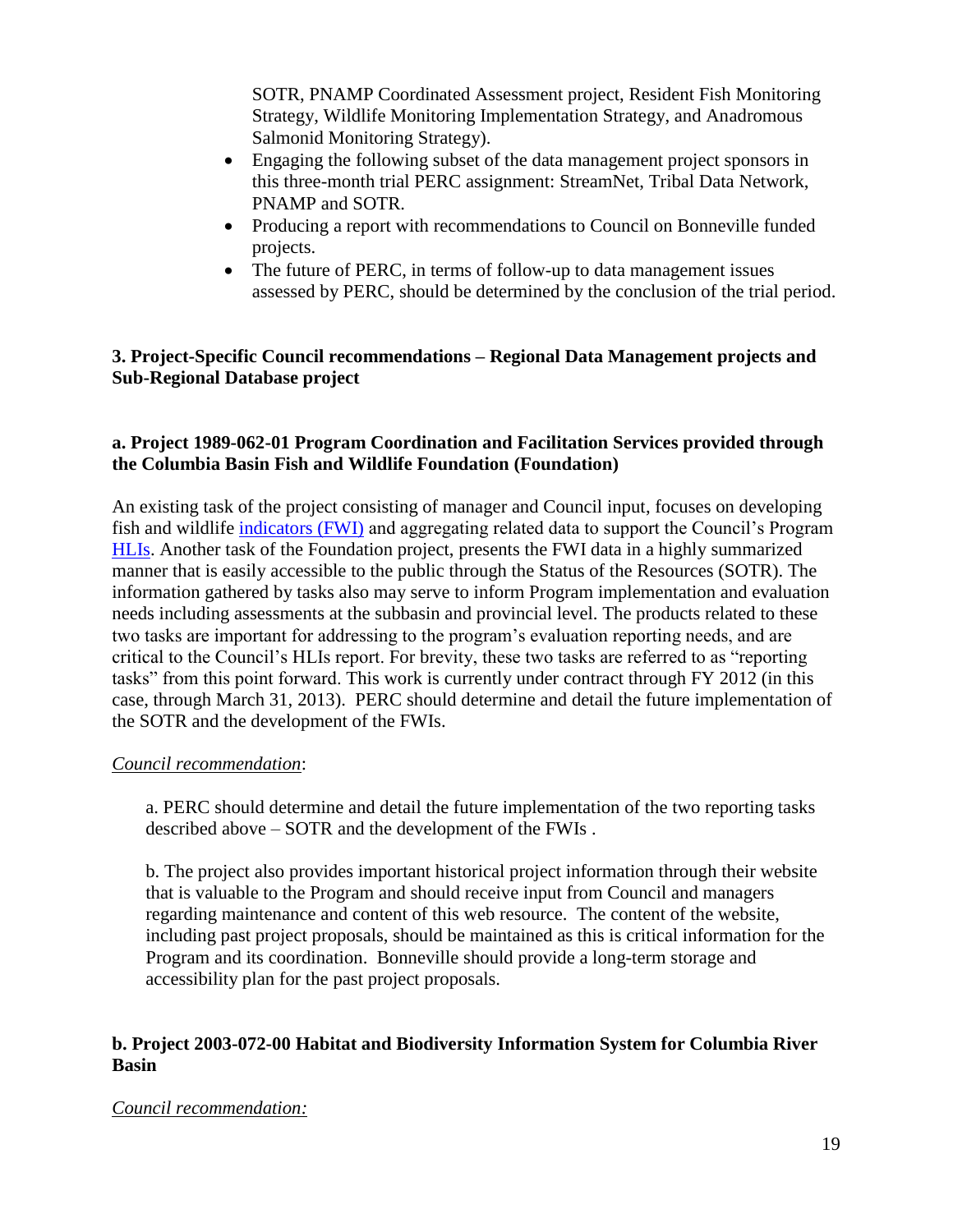*Revise proposed work based on the following recommendation through FY 2013:* This work should remain narrowly focused on Program evaluation needs and evolve towards web-service data accessibility for facilitating meeting these needs. Guidance from the wildlife managers and Council should guide wildlife and terrestrial related work needed for Program evaluation and reporting needs related to HEP, CHAP, subbasin and provincial assessments, and wildlife HLIs. The sponsor will work with Bonneville to incorporate all HEP data into the NWHI database by end of FY2013 (also see project-specific recommendation for NHI in Part 3-3b). Furthermore, if the PERC moves forward, it would be expected that the council recommendations based on the guidance from this committee would be incorporated in this work.

### **c. Project 1988-10-804 StreamNet**

### *Council recommendation:*

 $\overline{a}$ 

*Fund as proposed with the following supplemental recommendations through FY 2013:*

- Data access under this work should continue to evolve towards a more accessible platform for various users and optimize dynamic web-services to facilitate coordinated data-sharing and data depiction.
- As feasible, this work should expand to include additional managers (and data collecting entities<sup>3</sup>) that currently cannot easily provide access to their data, whether raw or synthesized, to improve accessibility to their data.
- StreamNet should strive to be a comprehensive data portal (e.g. linking to and depicting data from other sources etc.) for locating fish data needed to inform Program implementation and broad Program evaluation, emphasizing on using webservices. With respect to salmonid fish data, data collectors could provide their data directly to StreamNet while non-salmonid fish data could be made accessible to StreamNet through web-services from resident fish databases or a resident fish data portal.
- Data stored and accessed through StreamNet should include synthesized information, e.g. population estimates, needed for informing Program implementation and broad Program evaluation.
- Data made accessible through StreamNet should focus on data funded by Bonneville and priority data for the program. Identification of Bonneville funded projects that collect fish data should be based on project information available at cbfish.org.
- As necessary, prioritization of Bonneville funded data should be informed by Bonneville and Council's evaluation and reporting needs for the program (e.g., ISRP retrospective reports, Report to Congress, and HLI reports), and Bonneville FCRPS BiOp reports. Furthermore, if the PERC moves forward, it would be expected that the council recommendations based on the guidance from this committee would be incorporated in this work.

<sup>&</sup>lt;sup>3</sup> Data collecting entities include state, tribal, and federal agencies as well as other Program funded entity such as umbrella projects (e.g. LCREP) or databases (e.g. DART, PTAGIS)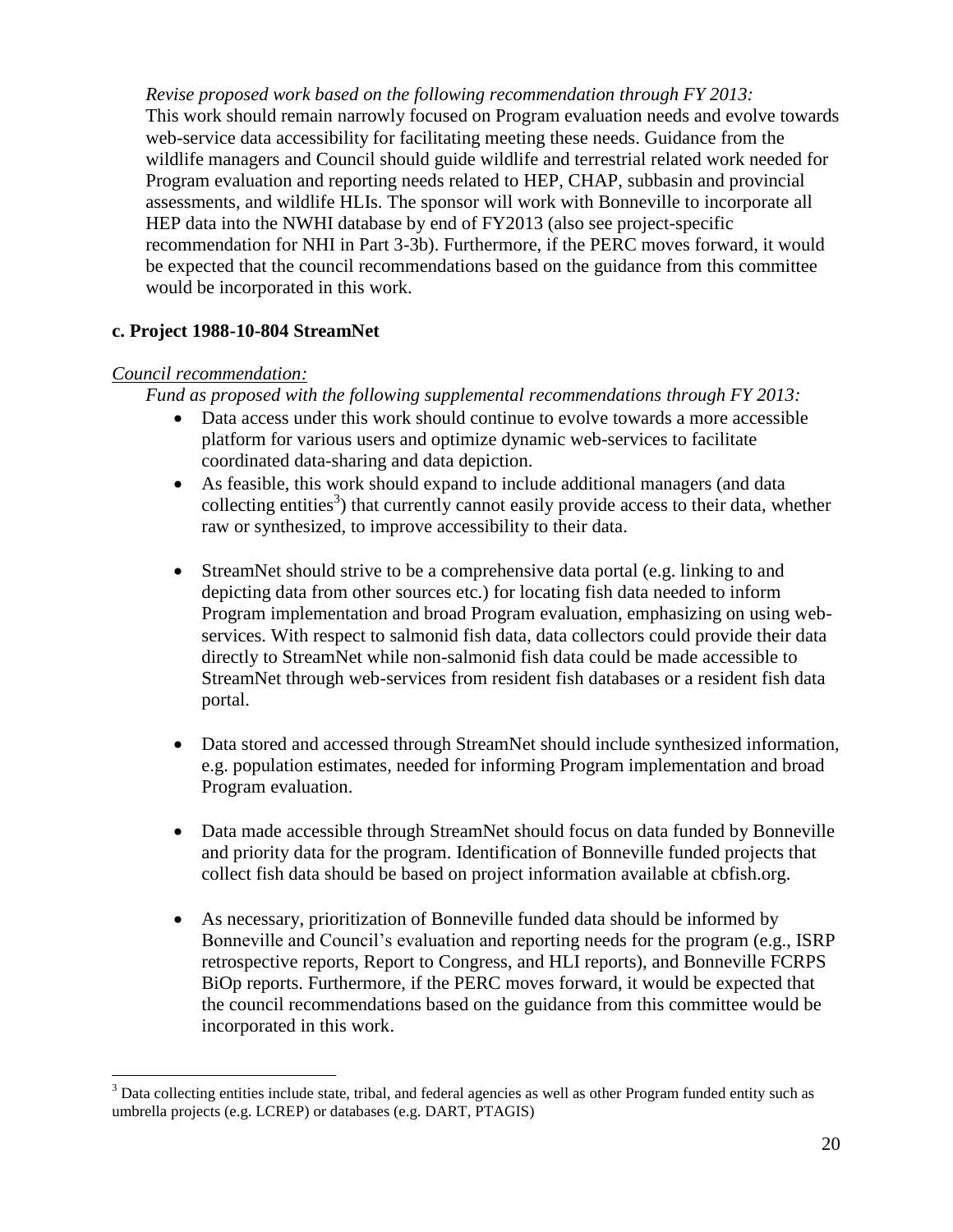• Sponsor to participate on the PERC as requested by the Council to assist in developing recommendations of the PERC.

### **d. Project 1998-004-01 Columbia Basin Bulletin**

#### *Council recommendation:*

*Fund as proposed with the following supplemental recommendation through 2017:* If not already being done, make Columbia Basin Bulletin publications accessible through the StreamNet Library to facilitate broader distribution and access.

### **e. Project 199008000 Columbia Basin PIT Tag Information System (PITAGIS)**

*Supplemental Council recommendation* (to Council Decision July, 2011):

This work should accommodate all PIT Tag data generated in the Columbia River Basin, both long term and short term monitoring data, especially those data funded by Bonneville through the program. This includes tributary PIT-Tag based monitoring data currently stored in other databases such as ISEMP's STEM database, and resident fish PIT Tag data. Furthermore, if the PERC moves forward, it would be expected that the council recommendations based on the guidance from this committee would be incorporated in this work.

### **f. Project 2008-505-00 StreamNet Library**

### *Council recommendation:*

*Fund as proposed through FY 2013 with the following caveats:*

This work should provide access to documents that are not easily attainable; provide an important archive service for documents; and allow for inter-library loan requests to access hard to access scientific journal articles and other documents for individuals not associated with a university library. This work could be improved to meet the needs of Council, Bonneville and basin state and tribal agencies by:

- Serving as an access point for Council, ISRP, ISAB, Bonneville documents by having these be searchable and findable through the library's search engine, thereby improving the visibility and accessibility of Columbia River Basin related publications, including Council and Bonneville documents, by enhancing the connection to web-based search engines.
- Modifying the public name of the library name to more properly reflect its content and services. The name StreamNet Library does not convey the broad spectrum of basin, and out of basin, documents it houses.
- Exploring the possibility of collaboratively publishing (digital) synthesis, strategies, and reports for the Fish and Wildlife Program and establishing these documents as a lowergrade ongoing-publication series of the Council/Bonneville. This could be accomplished by having these documents be peer reviewed by the ISRP, ISAB, or selected reviewers.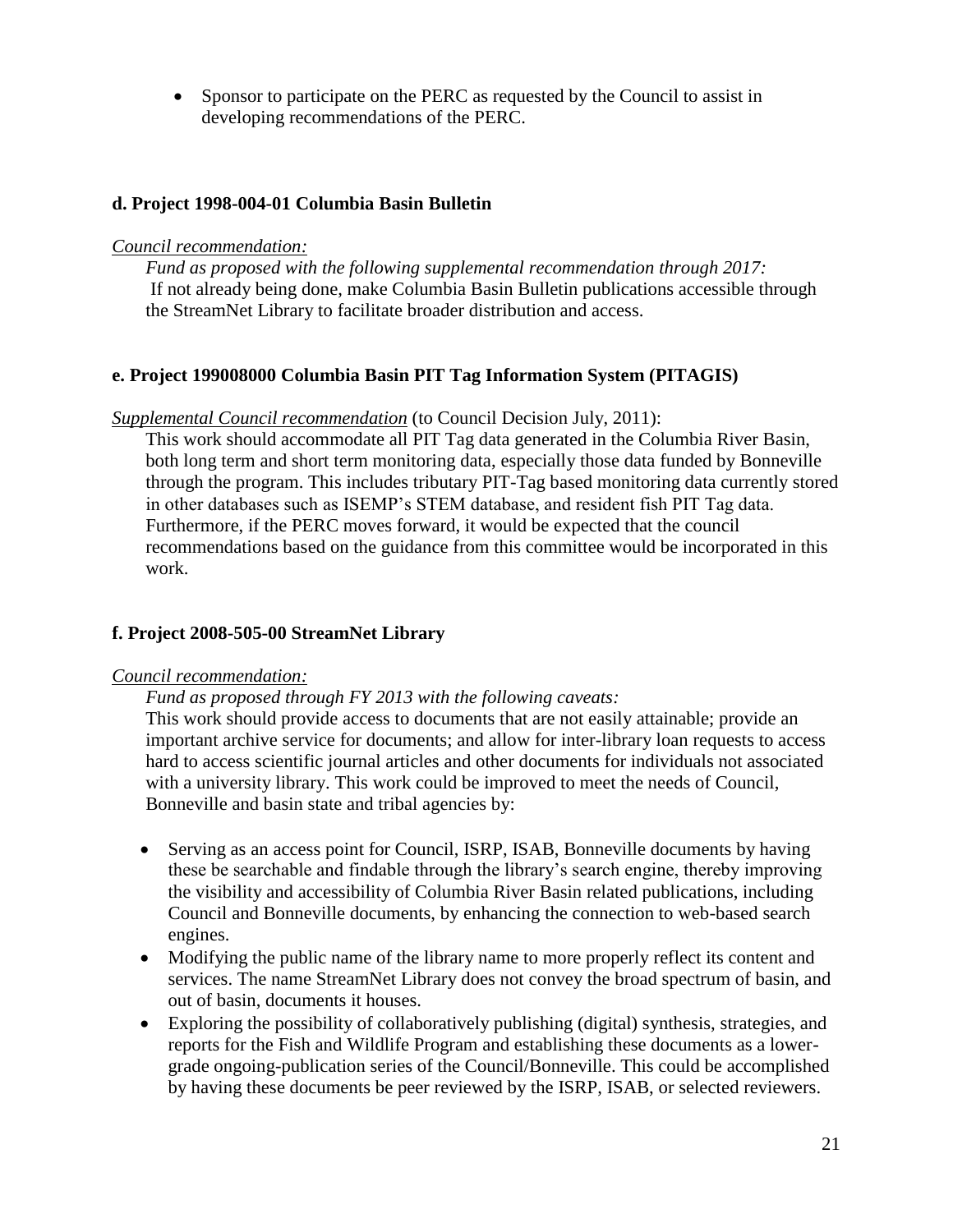### **g. Project 2008-50-700 Tribal Data Network**

#### *Council recommendation:*

*Fund as proposed through FY 2013 with the following caveat:*

This work should meet the needs of CRITFC members as related to program evaluation and reporting needs, as well as exploring the potential to assist non-CRTIFC tribal members. This work should evolve to provide web-service access to tribal anadromous and resident fish and aquatic habitat data collected by CRITFC members so that these data are easily available through web-services. This data-sharing and accessibility should not be limited to raw data, but also make accessible the synthesized information, such as abundance estimates, for the Council and public users. Furthermore, if the PERC moves forward, it would be expected that the Council recommendations based on the guidance from this committee would be incorporated in this work. Sponsor to participate on the PERC as requested by the Council to assist in developing recommendations of the PERC.

### **h. Project 2004-00-200 Pacific NW Aquatic Monitoring Partnership**

PNAMP receives program funding to provide a forum to coordinate monitoring activities and develop common monitoring approaches in the Pacific Northwest including the Columbia River Basin. PNAMP was established in 2003 as an alliance of federal, state, tribal, local, and private aquatic monitoring programs in the Pacific Northwest in response to a need to coordinate as needed the different organizational mandates, jurisdictional needs, issues and questions related to fish and habitat monitoring.

#### *Council recommendation:*

#### *Fund as proposed with the following caveat through FY 2013:*

As necessary, prioritization tasks funded by Bonneville should be informed by Bonneville and Council's evaluation and reporting needs for the program (e.g., ISRP retrospective reports, Report to Congress, and HLI reports), and Bonneville FCRPS BiOp reports. Furthermore, if the PERC moves forward, it would be expected that the council recommendations based on the guidance from this committee would be incorporated in this work. Sponsor to participate on the PERC as requested by the Council to assist in developing recommendations of the PERC.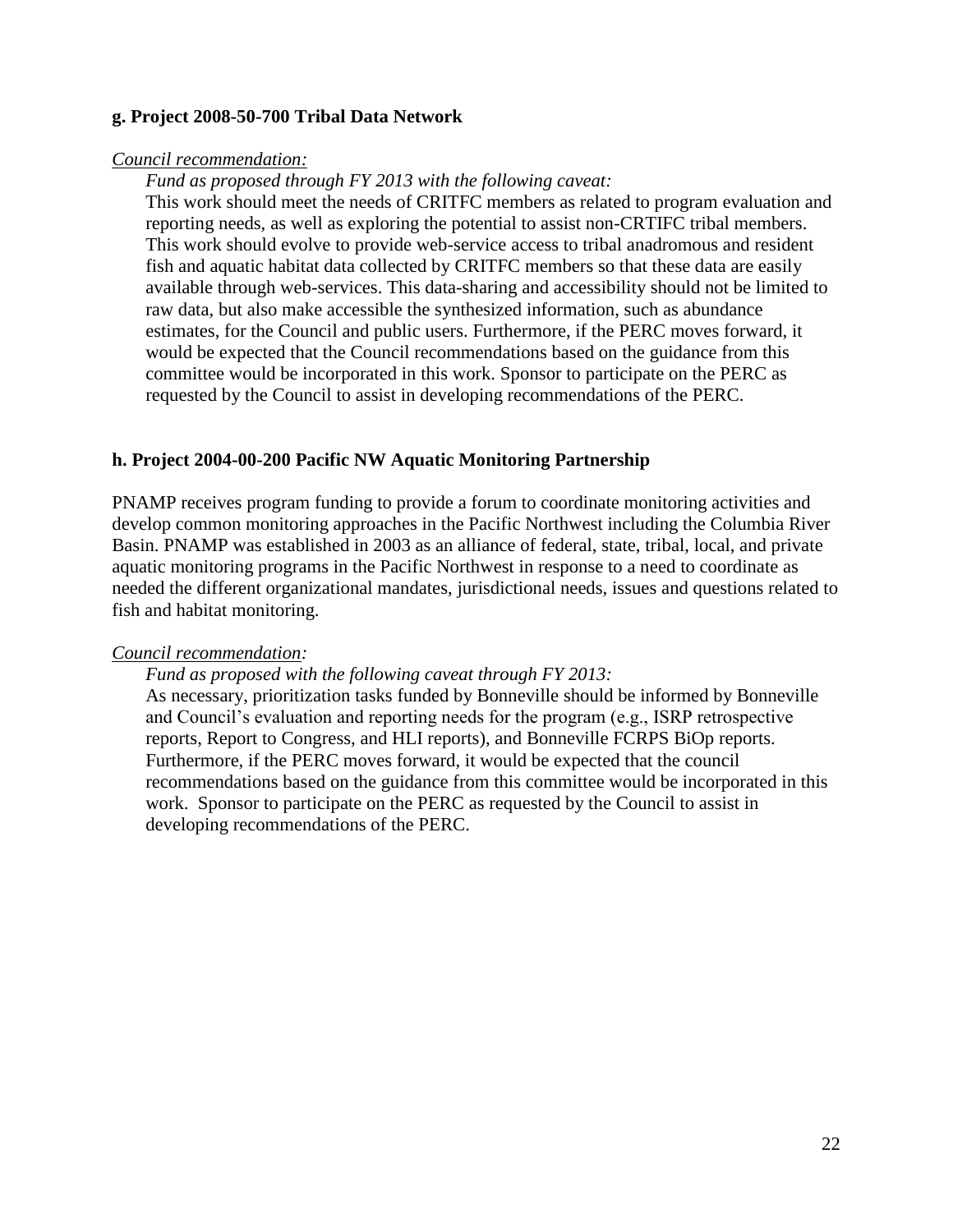# **Part 4:**

**Regional Coordination – Issues and Recommendations**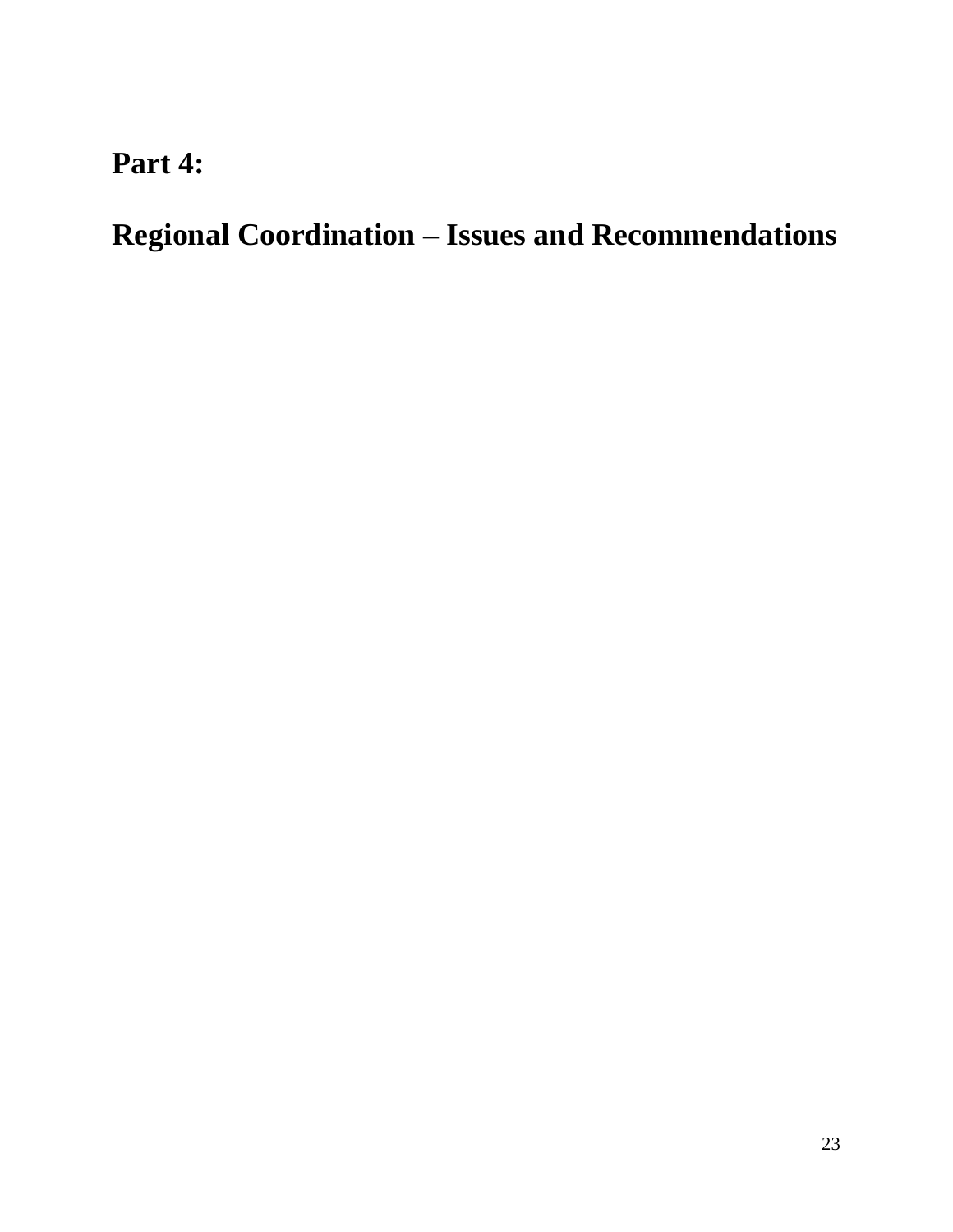# **Regional Coordination Issues and Recommendations**

# **I. Background**

The "Regional Coordination" category includes project proposals from individual state fish and wildlife agencies, individual tribes, or organizations consisting of a number of agencies, tribes or both. Prior to the 2007-2009 project-selection process the term "regional coordination" did not exist to describe a group of projects funded under the program. At the time, the Council relied mainly on one membership organization, the Columbia Basin Fish and Wildlife Authority (CBFWA) to help coordinate the activities of the different agencies and tribes involved in Program implementation. CBFWA was formed in 1987 and was and still is the largest membership organization of fish and wildlife managers in the Columbia Basin. Its membership at one time included 13 tribes, four state agencies and the two federal "Services" (NOAA) and US Fish and Wildlife Service (USFWS), although the number of members has declined since 2009. CBFWA was established by charter as an informal collaborative for the region's fish and wildlife managers to:

- *1. Coordinate the efforts of its members to protect and enhance fish and wildlife resources of the Columbia River Basin through joint planning and action;*
- *2. Provide a forum to facilitate the exchange of information among members on matters affecting anadromous fish, resident fish, and wildlife resources and their habitat in the Columbia River Basin for informed, coordinated decisions and joint actions;*
- *3. Provide more effective review of other uses of the Basin in relation to fish and wildlife.*

Funding came directly from Bonneville Power Administration (Bonneville) to CBFWA, and CBFWA then subcontracted with the members for time and travel reimbursement for participating in work meetings. Over the past several years, CBFWA's expenses averaged \$1.6 million per year.

Over the past 30 years, three tribal membership organizations also formed to focus on fish and wildlife in the Columbia River Basin – the Columbia River Intertribal Fish Commission (CRITFC), the Upper Columbia United Tribes (UCUT), and the Upper Snake River Tribes Foundation (USRT). Four Columbia River treaty tribes -- the Nez Perce Tribe, the Confederated Tribes of the Warm Springs Reservation, the Confederated Tribes of the Umatilla Indian Reservation, and the Confederated Tribes and Bands of the Yakama Indian Nation -- established CRITFC in 1977 to help protect the tribes' treaty-guaranteed fishing rights and their management authority in traditional fishing locations. All members of CRITFC also became members of CBFWA, and after the enactment of the Northwest Power Act, CRITFC largely relied on CBFWA to help coordinate the tribes' participation in implementation of the Council's program.

Similarly, five Upper Columbia tribes formed UCUT in 1982 to represent their interest in ensuring a healthy future for the traditional territorial lands of their ancestors and for proactively and collaboratively promoting Indian culture, fish, water, wildlife and habitat. The UCUT's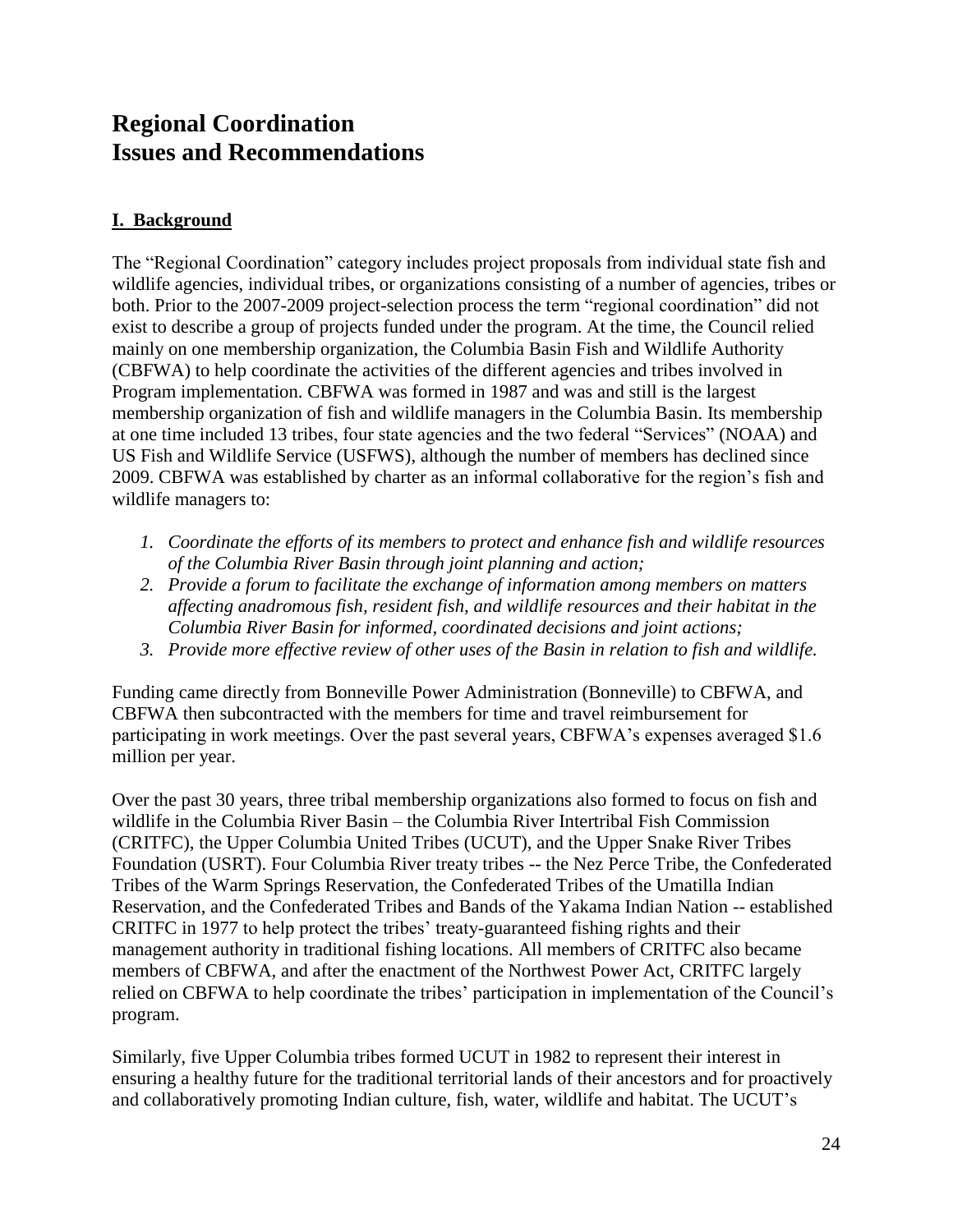members include by the Confederated Tribes of the Colville Reservation, the Kootenai Tribe of Idaho, the Coeur d'Alene Tribe, Spokane Tribe of Indians and the Kalispel Tribe of Indians. Prior to 2009, UCUT relied largely on CBFWA to help coordinate its member's participation in the implementation of the Council's program.

More recently, in 2008, USRT formed to represent three upper Snake River tribes in much the same way that UCUT does. USRT members include the Shoshone Bannock Tribes of the Fort Hall Reservation, Shoshone-Paiute Tribes of the Duck Valley Indian Reservation, the Burns Paiute Tribe and the Ft. McDermitt Paiute and Shoshone Tribe. USRT strives to coordinate a unified Tribal response to address common resource issues within the Snake River Basin, which protect and nurture the Tribal languages, cultures and traditions.

Until recently CRITFC, UCUT and USRT did not directly receive Bonneville funding for coordination. But as these membership organizations became more engaged in the Council's program, they began to receive coordination funding directly from Bonneville, and the Council has lumped their funding into a general regional coordination category. Meanwhile, many of the original state and tribal members of CBFWA have withdrawn from that organization and began receiving and spending coordination funding directly from Bonneville. CBFWA still receives coordination funding allocated to CBFWA by its new and remaining members. While all these coordination projects have been lumped together into one category, there is a great deal of variation between the activities that are performed by the entities and projects included in this category.

All these agencies and tribes and organizations now propose to continue to perform coordination functions, either as single entities or, in some cases, by allocating a portion of their share of coordination funding to one or more of the larger membership organizations described above. CBFWA recently split its functions into 2 separate entities, CBFWA and Columbia Basin Fish and Wildlife Foundation (Foundation). CBFWA continues to serve its membership needs and continues to receive Bonneville funding as allocated from its 10 members. The Foundation proposed facilitation services work in FY2013 and beyond, however, does not have funding secured for membership services beyond March 31, 2013.

### **Post 2007-2009 Project Review: Coordination funding allocated to and by individual agencies and tribes**

Following the 2007-2009 project review process, as the Council continued to review and discuss the Program's coordination needs, a proposal by the Kalispel and Spokane Tribes advanced an "equal share" approach to all members of CBFWA. Specifically the proposal would allow any member of CBFWA wishing to withdraw its membership to receive  $1/19<sup>th</sup>$  "share" of the CBFWA budget (therefore reducing the overall contracted amount with CBFWA), and that entity would then be allowed to determine how best to allocate their coordination funds. That proposal was supported by both the Council and Bonneville. As fish and wildlife agencies and tribes withdrew their funding from CBWFA, they were given a choice by Bonneville as to what they could do with their "share" of the funding. They could either keep the funding, or choose to contribute all or part to CBFWA, or to another membership organization. The Council agreed with the notion of the  $1/19<sup>th</sup>$  share for any entity that did not want to remain as a member of CBFWA, amounting to about \$132,000 per entity. This amount, while forming a basis for how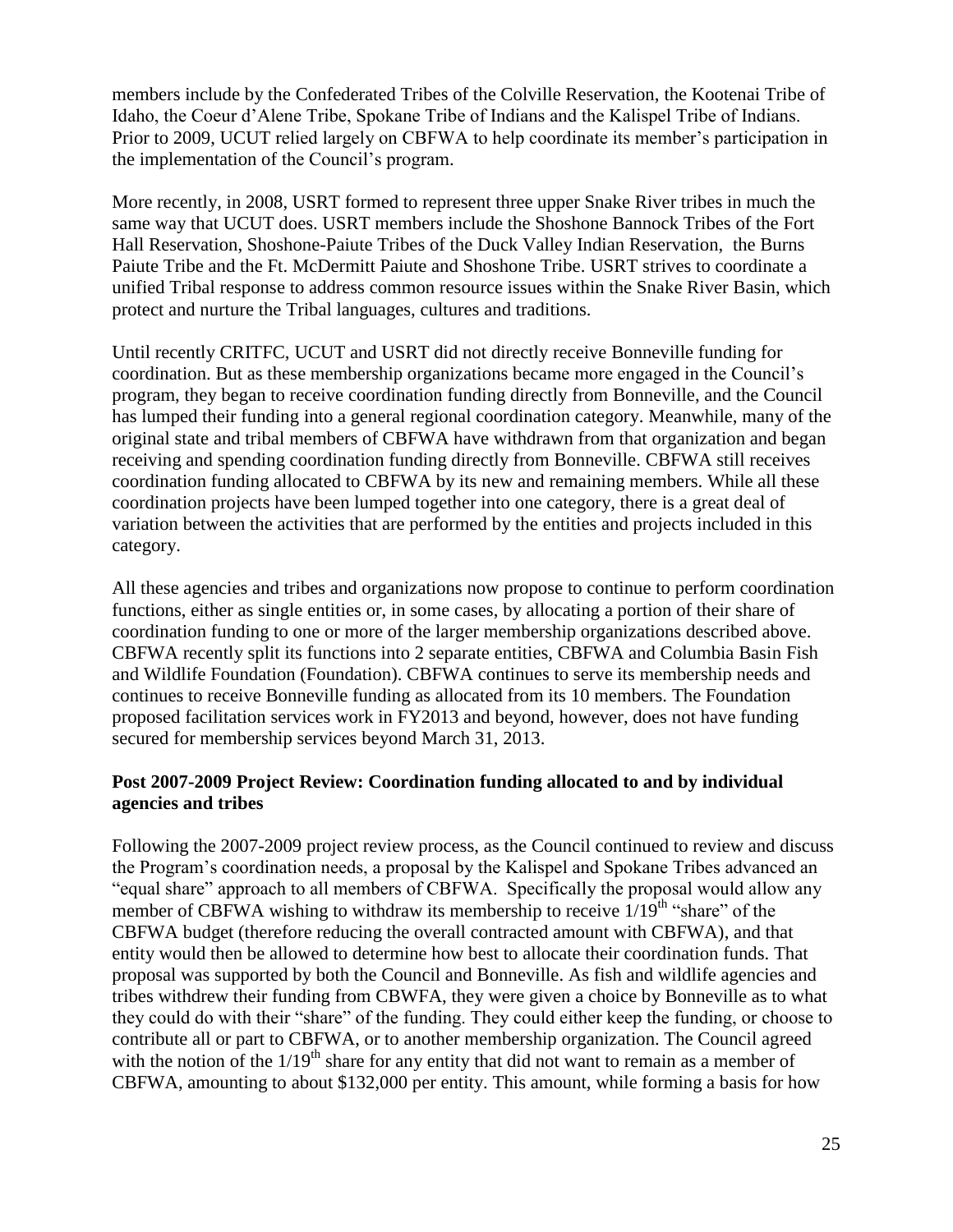much funding each fish and wildlife state or tribe might receive, was not directly linked to clearly defined Program needs or tasks.

The "share" concept behind "regional coordination" work has so far been based more on a budget number than on what it costs for addressing Program needs and functions. In addition, differences in work and overhead costs between a single entity and CBFWA have not been fully considered. Generally, the work CBFWA performed is different than the work being performed by an individual entity. CBFWA work focused on providing technical data assistance to members as well as providing facilitation and convening services on behalf of all the members and in an advocacy role for budgets and programs some of its' members proposed. In many cases, individual entities are focused more locally or for internal coordination needs (see objectives in proposals at [http://www.cbfish.org/Review.mvc/Display/543\)](http://www.cbfish.org/Review.mvc/Display/543).

During the 2007-2009 review, the ISRP recommended a set of metrics for use in evaluating projects aimed at coordination activities. The ISRP suggested metrics for measuring success, member satisfaction, and the quality and quantity of coordination work being accomplished outside of the more traditional mitigation, protection or restoration-type projects. Some examples of the ISRP's recommended metrics are listed below and were later incorporated into the guidance for the 2010-2012 project review:

*When describing objectives for your coordination project consider and discuss value added by your proposed project in terms of:*

- *changes in behavior*
- *value to members*
- *user evaluation of product utility*
- *lack of redundancy*

 $\overline{a}$ 

- *member assessment of effectiveness and impact*
- *benefits to fish and wildlife of enhanced coordination activities.* 
	- o *Specific projects or resources benefited by the project*
	- o *Specific effect of coordination on conservation and management*

## **2009 Program Amendments and the 2011 Category Review of Research, Monitoring and Evaluation Projects**

In 2007 many of the fish and wildlife agencies and tribes developed a guidance document to define differences between regional coordination and watershed or project coordination<sup>4</sup>. The managers defined regional coordination as work having implications at a basin or at minimum, province-level scale, although the document is not always clear in its description of when an activity seeks to benefit a local or "internal" function as opposed to activities that target a more regional, provincial, or basinwide scale. As part of the 2009 program amendment process, the Council worked to on improve the guidance provided for "regional coordination" The 2009 Fish and Wildlife Program included language in the section titled "Program Coordination" that sought

<sup>&</sup>lt;sup>4</sup> CBFWA. 2007. Regional Coordination for the Fish and Wildlife Program Today and Tomorrow: Current status and proposed future definitions. http://www.cbfwa.org/Committees/MAG/meetings/2007\_0821/DRAFTCoordinationDefinitions\_8-13- 07release.pdf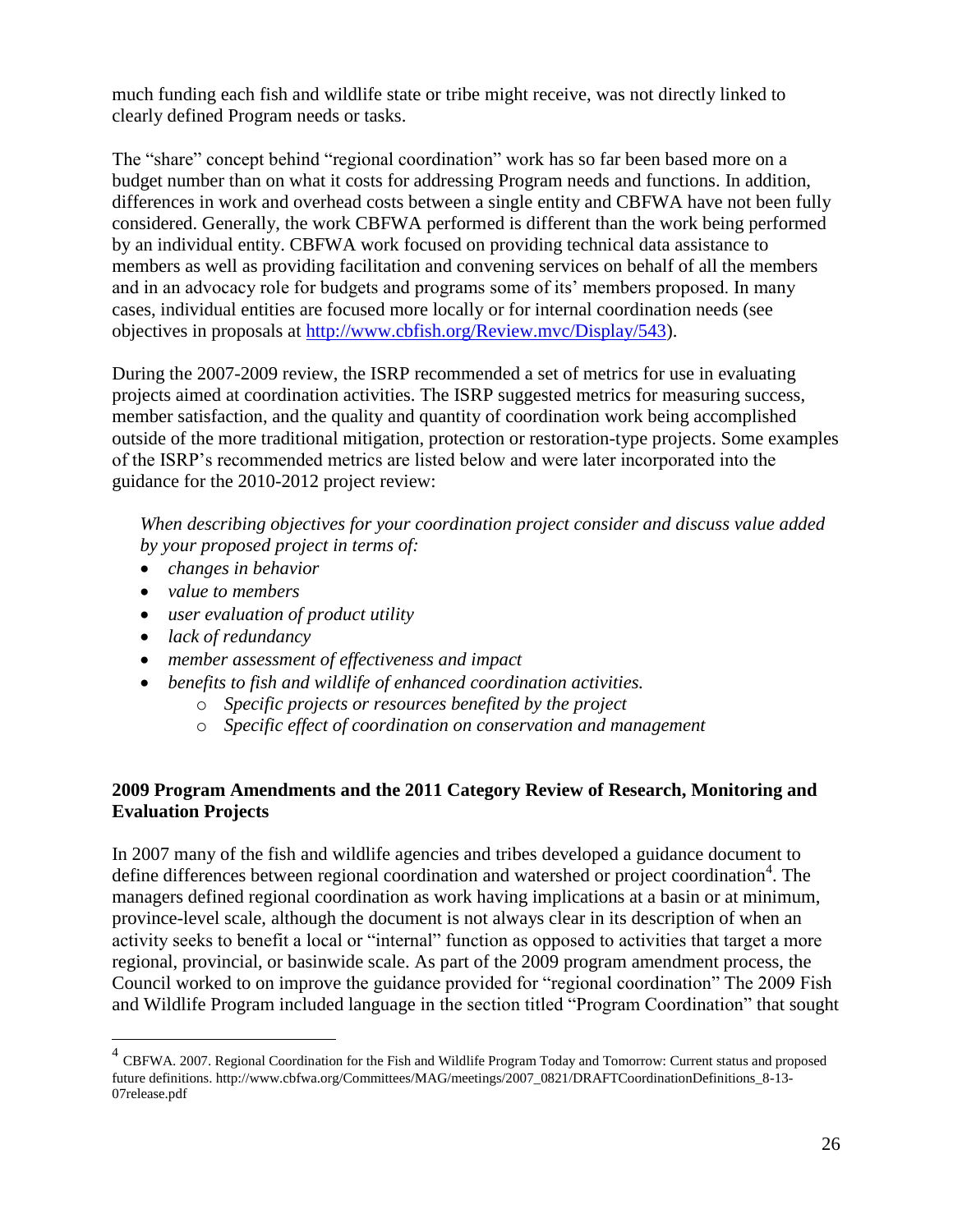to define the functions of "regional coordination" to help guide the work toward accountable and truly "regional" program functions and needs.

The Council further advanced the direction for regional coordination work during the programmatic review of research, monitoring, evaluation and artificial production projects that included in 2011. The ISRP and Council both called out specific needs for coordination and participation in particular subject areas over the next 2-3 years to assist with program development, implementation, and policy development at both regional and basinwide levels. See an excerpt below from the programmatic recommendation on coordination out of the RME review:

*What are known as "regional coordination" projects will be reviewed as a category after the RME/AP review. But this review has highlighted a set of coordination issues under the Fish and Wildlife Program that could use focused attention. For one thing, the ISRP often noted a significant lack of necessary coordination among projects aimed at the same end, often compounded by a lack of a strategic plan tying together the work. This includes projects involving ocean research, the projects aimed at estuary habitat improvements and the monitoring and evaluation of effectiveness in the estuary, the projects making up the program's effort at assessing and improving conditions for lamprey, the various predation projects, and the monitoring and evaluation of conservation enforcement activities. Other areas within the monitoring and evaluation and artificial production activities exhibit extensive and necessary efforts at coordination (e.g., the habitat effectiveness work), involving personnel from federal, state, tribal and other entities. And yet little or none of this coordination takes place under the umbrella of or involves the coordination elements of the entities funded under the "regional coordination" projects. These factors illustrate in high relief the Fish and Wildlife Program's recognition that coordination efforts and funding should be focused through a set of functional activities that need coordination, and not necessarily on the basis of entities desiring coordination funding.* 

*As noted in many of the programmatic issues above, the ISRP identified a range of topic areas that suffered from a lack of coordination in a number of ways, and the Panel often recommended a similar set of solutions intended to increase coordinated efficiencies and effectiveness. This includes developing coordinated synthesis reports; sharing data and information through scientific papers and science/policy forums; holding regular workshops focused on specific species, methods, or geographic areas, and on several topics; and the drafting of basin-wide management plans.* 

*Council recommendation: The Council concurs with many of the recommendations the ISRP made for increased coordination. As a result, the Council's recommendations address these needs on (1) a project-specific basis; (2) through programmatic recommendations; (3) as a follow-up item to consider in the future (e.g. holding a technical forum on a particular topic in the next year or two).* 

*In addition, during the upcoming category review of regional coordination, the staff will extract the coordination components from the research, monitoring and evaluation and artificial production projects (and other functional projects, such as habitat activities) to help bring about a consistent review of all coordination activities under the Fish and Wildlife Program. The Council will be closely guided in this review by the provision on Program*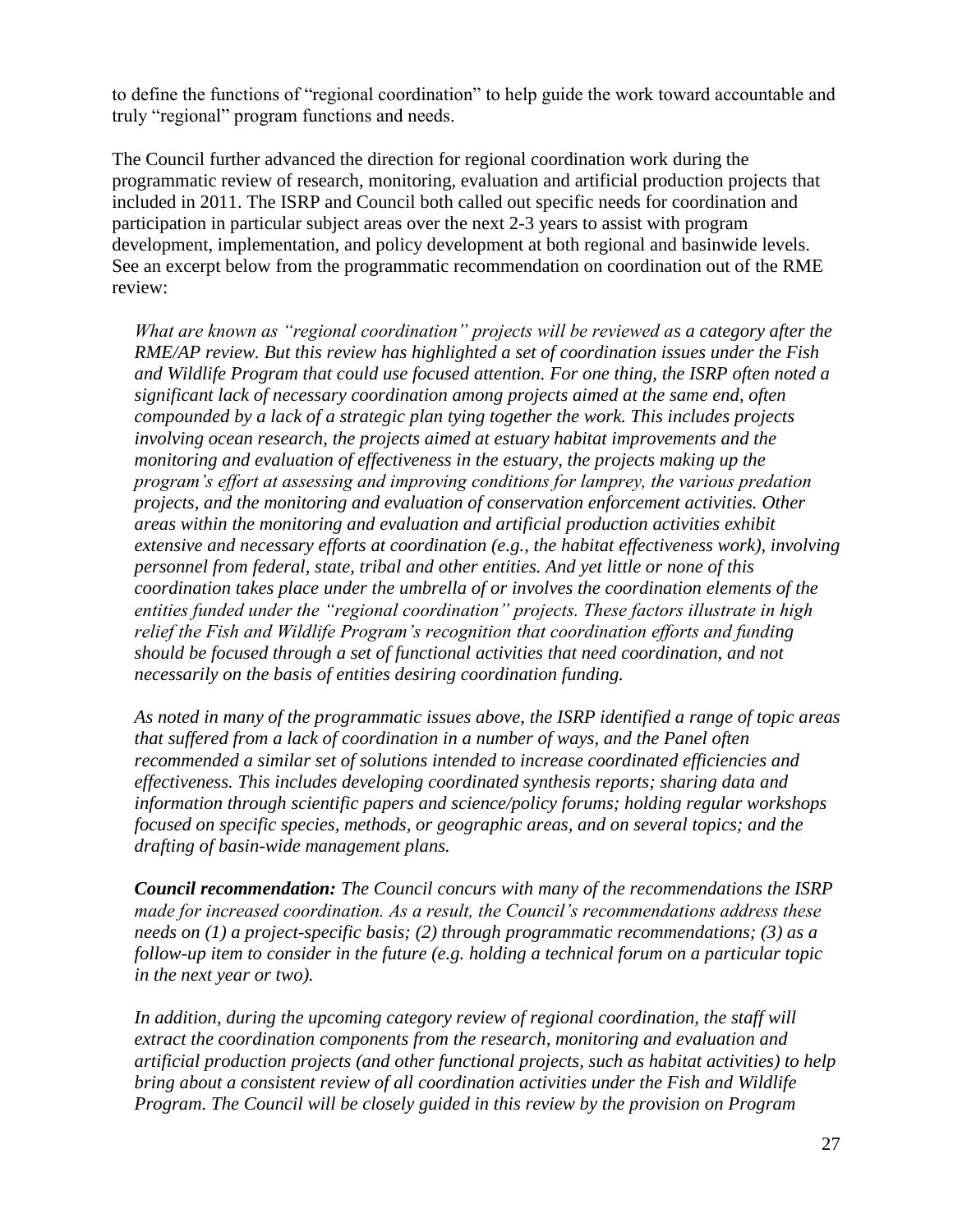*Coordination in the 2009 Fish and Wildlife Program, Section VIII(F). The Council will also take a careful look at the regional coordination projects, to see how well they line up with the coordination needs of the program. As the Council and Bonneville review the regional coordination projects, we may find it appropriate to contract with the recipients of regional coordination funding to take on specific tasks identified in this review to increase basin wide understanding of our collective work and accomplishments for fish and wildlife.* **[www.nwcouncil.org/fw/budget/2010/rmeap/2011\\_06decision.pdf](http://www.nwcouncil.org/fw/budget/2010/rmeap/2011_06decision.pdf)** (programmatic issue 12).

## **II. 2011-2012 Category Review of Regional (Program) Coordination Projects**

All of the information outlined above then fed into the review of the "regional coordination" category of projects in this combined review process. The Council built upon three main sources to further refine the work needs under regional coordination activities:

1) 2009 Fish and Wildlife Program language on Program Coordination"

2) Metrics for coordination activities recommended by the ISRP in its report during the 2007-09 project review process (ISRP 2007-14)

3) Final Council Recommendations for Research, Monitoring, Evaluation, and Artificial Production Projects for FY 2012 and beyond -- Programmatic Issue #12.

Based on these sources, the Council provided the following guidance to those developing coordination project proposals for this review:

*The Council benefits from the coordinated efforts of many groups, committees, and organizations in implementing the Council's Program on an ongoing basis. Continued coordination of various Program elements is expected, supported, and in some cases financed by Bonneville. The elements below represent the key areas in which the Council seeks continued coordinated efforts from fish and wildlife managers and interested parties throughout the region. Coordination funding should be focused on the following activities that support Program implementation at a Program level:*

- *Data management (storage, management, and reporting)*
- *Monitoring and evaluation (framework and approach)*
- *Developing and tracking biological objectives*
- *Review of technical documents and processes*
- *Project proposal review*
- *Coordination of projects, programs, and funding sources within subbasins*
- *Facilitating and participating in focus workgroups on Program issues*
- *Information dissemination (technical, policy, and outreach)*

*Any entity or organization receiving funding for coordination of Program activities must develop a work plan detailing the coordination elements, objectives, deliverables, and budget. All coordination work will be reviewed as part of the Council's project review process and as necessary, scientific, and administrative review. The Council will recommend to Bonneville the level and type of coordination required to implement the Program.*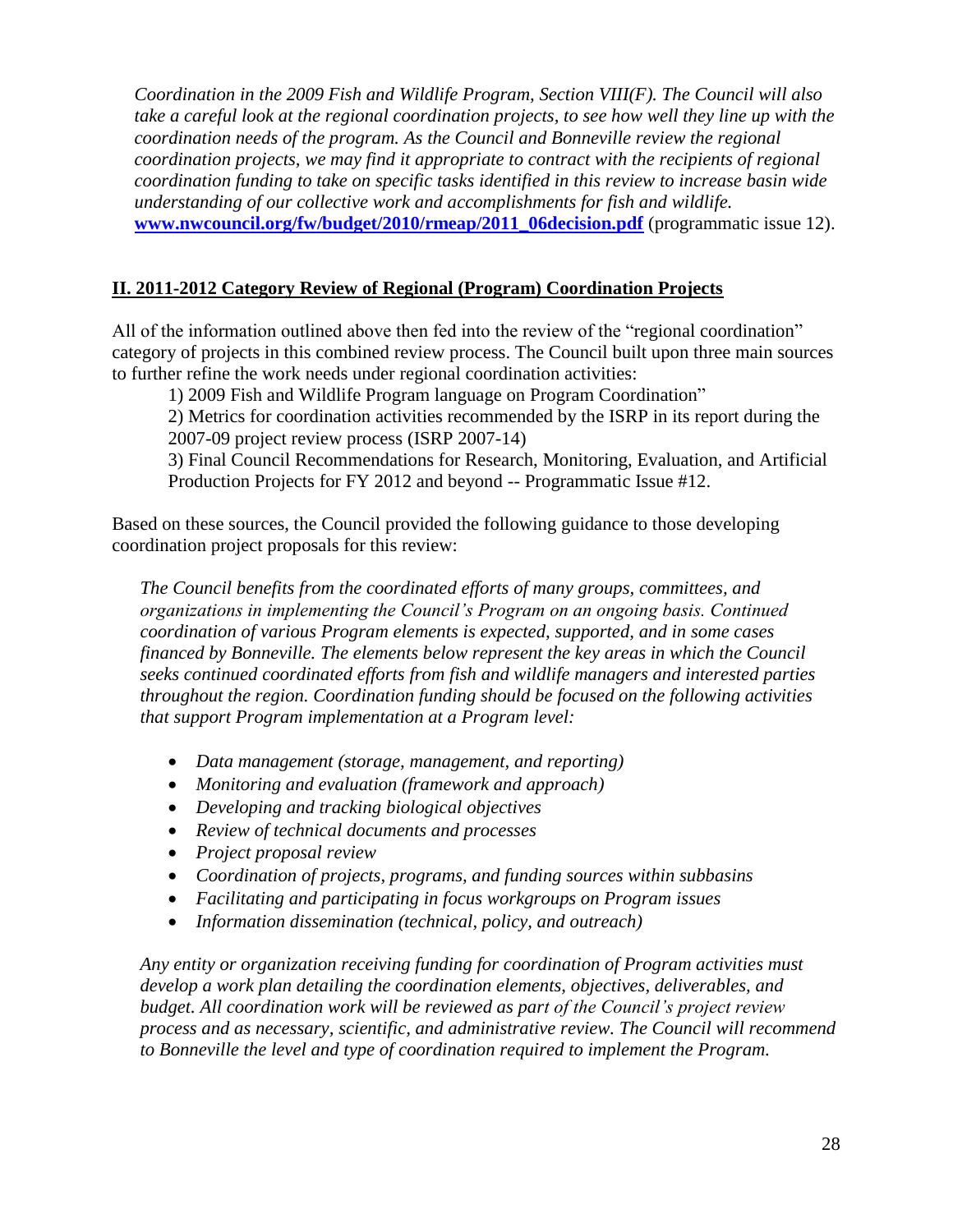### *Review Objectives:*

*To evaluate and recommend activities and tasks (under the above categories) that directly informs and supports Fish and Wildlife Program implementation, reporting, and policy development at the Program level.*

*In an attempt to distinguish Program coordination activities from individual project implementation coordination, we include guidance to help make that distinction. Either way, there should be a strong nexus between the coordination activities and the program.*

*A strong nexus would contribute to or inform Program policy development; lead to broadscale Program implementation; and be reportable back to the Council. A weaker nexus (or no nexus) would be an activity that would still be performed absent the Program; internal to the funded organization; or, related to individual project management and coordination.* 

*Proponents will be asked to describe their proposed activities for program coordination that should include but are not limited to:*

### *General:*

- *Convener/facilitation services for Council-requested workgroups and forums*
- *Participation at Program-related workgroups, forums, and meetings that serve to inform Program priorities as requested*
- *Participation in a regularly-scheduled Council-convened processes to coordinate information and issues with all coordinating entities within the Council's Fish and Wildlife Program*
- *Support for collecting, maintaining, and disseminating raw and derived data (redd counts, population estimates, etc.) from the Basin to inform broader reporting needs (e.g., provincial or ESU/DPS, basinwide, and Program-level)*
- *Assist the Council in organizing and facilitating science reviews for the Council and ISRP; including site visits, project presentations, and special meetings*
- *Support and participation in subbasin plan, provincial, or Program progress reporting*

# *Specific:*

- *New and continued synthesis/management plans/RM&E development on ISRP/Council topics of interest: lamprey, sturgeon, tagging, estuary, ocean, etc.*
- *Participating in the Council's Fish Tagging Forum*
- *Participation in ongoing development of the Program's M&E framework and approach* 
	- o *MERR Plan and development of its sub-components such as related RME Implementation strategy (e.g., draft Anadromous Salmonid Monitoring Strategy and the associated coordinated assessment process for data sharing and the draft resident fish implementation strategy,)*
	- o *Support for synthesis/analysis of data*
- *For Council high-level indicators, Council objectives, etc.*
- *Participation in wildlife-related issues: wildlife forum, NHI data, HEP, landmanagement issues (e.g. weed control)*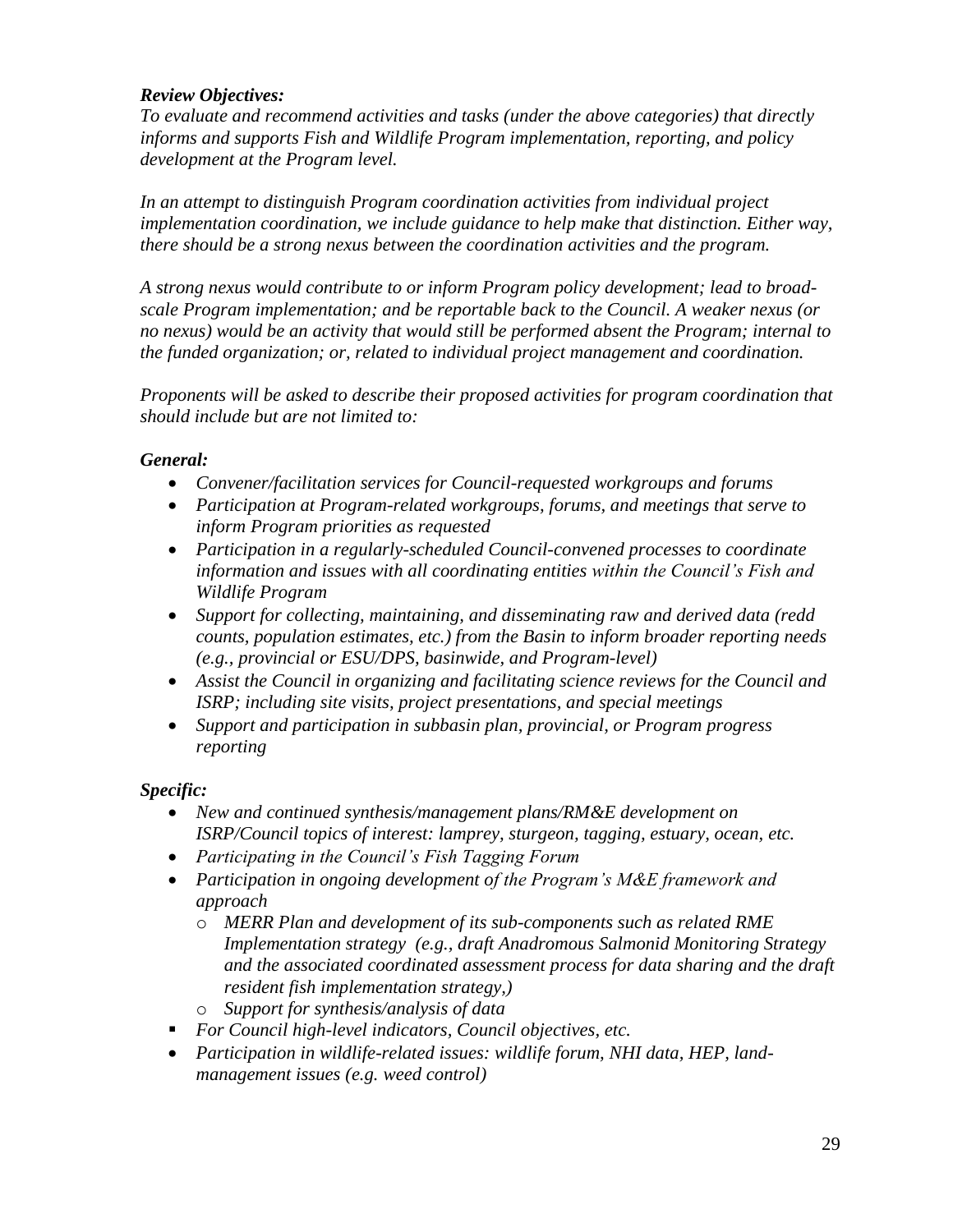### **Final ISRP Programmatic Recommendation**

The ISRP, in its Preliminary Review of the Proposals in the Resident Fish, Data Management, and Regional Coordination Category Review, labeled each regional coordination proposal as "Qualified (see Programmatic Issue)." The ISRP's conclusions were based primarily on the fact that the ISRP did not consider the proposed work to be scientific in nature. But the panel did offer suggestions on how "the development of meaningful indicators to measure success could provide ways to effectively and efficiently carry out the objectives of the Fish and Wildlife Program".

The ISRP also encouraged the Council to decide whether regional coordination is an area for scientific investigation and by whom. The ISRP identified four alternatives, and others may be identified as this issue gets policy discussion.

1. Continue with the emerging model of formula-funded coordination without including scientific investigation.

2. Encourage those making regional coordination proposals to identify important research questions for study along with their coordination efforts.

3. Hire an outside contractor to evaluate the regional coordination process and the effectiveness and efficiency of its outcomes.

4. Have Council engage in more monitoring of regional coordination outcomes and analyze whether these outcomes are contributing to achievement of Fish and Wildlife Program goals and objectives.

The ISRP further commented that the main deficiency of all regional coordination proposals is that they do not place "emphasis on outcomes". The sponsors do not discuss hypotheses; include quantitative (and qualitative) measures and metrics; or present summary tables, graphs, and trends. Key questions, hypotheses, relationships, data gathering and analysis, reporting of results, and revisions based on what is learned may be desirable, even for projects funding coordination activities. The ISRP recommended greater emphasis on trying to measure outcomes and include in the proposal an adaptive management framework for designing, implementing, evaluating, and revising coordination activities.

### **III. Committee approach for Regional Coordination Projects recommendations**

This section outlines the issues the Council needs to address to form recommendations for this category. The three subsections are as follows:

- A. Council priority work anticipated over the next two years;
- B. A list of entities with coordination proposals, including budget requests; and
- C. Council recommendations.

### **A. Council's current and anticipated priority coordination work for FY2013-2014**

Table 1 lists what the Council believes are the priority needs for program coordination for the next two years, FY2013-2014. In other words, these activities are well-suited for program-level regional coordination funding since the Council will need the assistance from partners throughout the region. All of the work below is intended to be of benefit at a basinwide or regional scale and should inform the Council for policy, program performance evaluation, and implementation decisions. In contracts, coordination needs for individual projects should be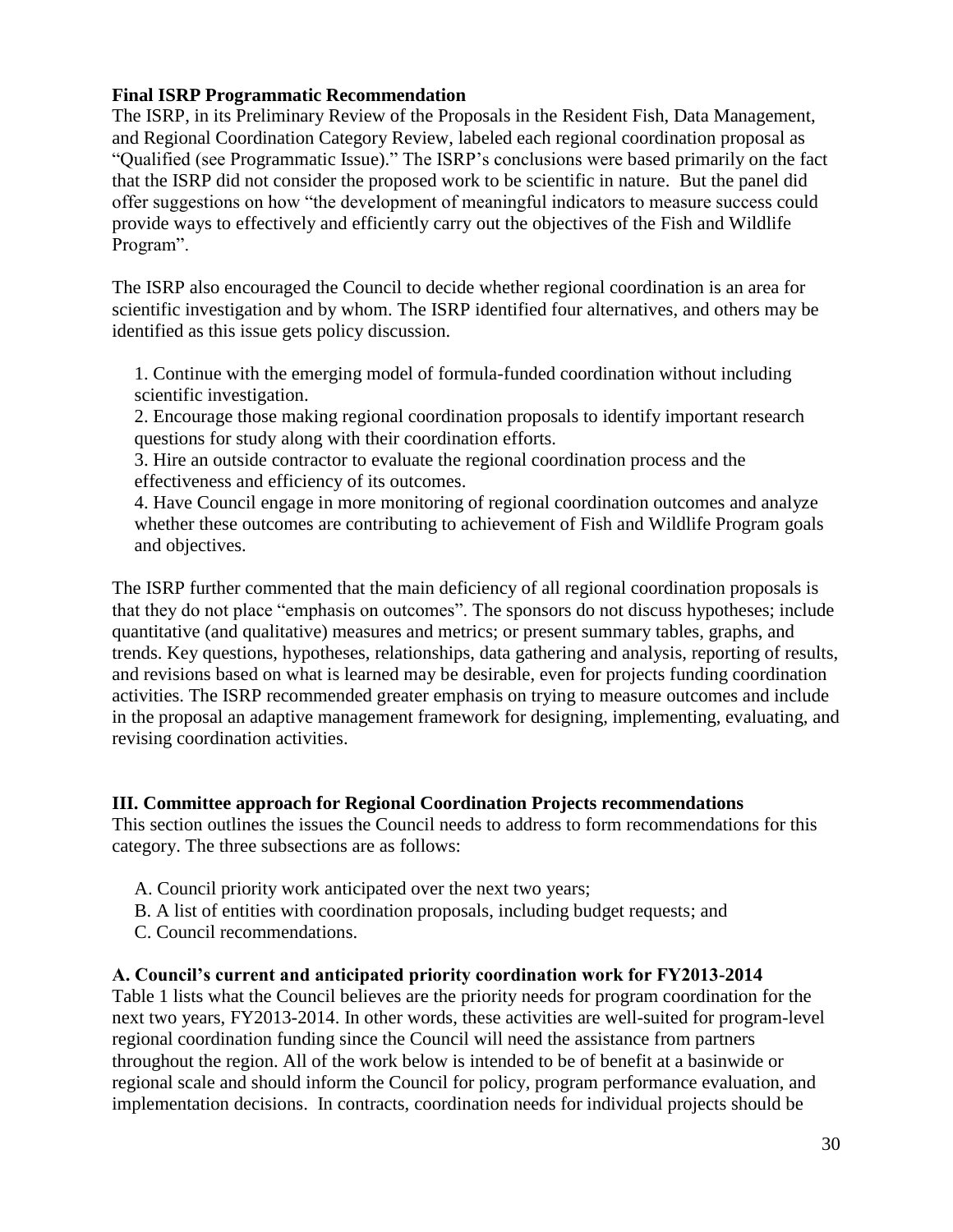funded from project budgets.

|  |  |  | Table 1. Council Priority Work for FY2013-14 for Regional Participation/Coordination |
|--|--|--|--------------------------------------------------------------------------------------|
|  |  |  |                                                                                      |

| <b>Function</b>                                                                                                                                                                                 | <b>Deliverables or Outcomes</b>                                                                                                                                                                                                                                                                                                                                                                                                                                                                                                                                                                                                                                                                                                                                                                                                                                                                                          |
|-------------------------------------------------------------------------------------------------------------------------------------------------------------------------------------------------|--------------------------------------------------------------------------------------------------------------------------------------------------------------------------------------------------------------------------------------------------------------------------------------------------------------------------------------------------------------------------------------------------------------------------------------------------------------------------------------------------------------------------------------------------------------------------------------------------------------------------------------------------------------------------------------------------------------------------------------------------------------------------------------------------------------------------------------------------------------------------------------------------------------------------|
| Participate and contribute to Council-<br>sponsored/requested topical forums,<br>reports and workgroups to aid in<br>program development and<br>implementation                                  | Planning, preparation and logistics for geographic<br>reviews (presentations and site visits) as requested by<br>Council.<br>Predation workshops on invasive species, Non-Native<br>٠<br>species<br>Columbia Basin Sturgeon Workshops<br>٠<br>Fish Tagging Forum<br>$\bullet$<br>PERC to develop recommendations on program data<br>needs, sharing and accessibility<br>Wildlife Crediting Forum<br>٠<br>Council's Research Plan<br>$\bullet$<br>Track Council's Fish and Wildlife Committee meetings<br>$\bullet$<br>and disseminate relevant information to<br>members/stakeholder groups.<br>Regularly check on updates to the Council's website for<br>$\bullet$<br>relevant Council/ISRP/ISAB reports and disseminate<br>relevant information to members/stakeholder groups.<br>Development of management plans, synthesis and<br>$\bullet$<br>retrospective reports that are responsive to the Council<br>and ISRP |
| Participate and contribute to ongoing<br>work to improve program reporting,<br>evaluation and assessment including<br>(PERC, coordinated assessment<br>meetings, Committees to develop<br>HLI's | Forums<br>Lamprey workgroup meetings<br><b>Resident fish Committee</b><br><b>Anadromous Fish Committee</b><br><b>Wildlife Committee</b><br>$\bullet$<br>Fish Screening Oversight Committee<br>$\bullet$                                                                                                                                                                                                                                                                                                                                                                                                                                                                                                                                                                                                                                                                                                                  |
|                                                                                                                                                                                                 | Products<br>Continued development of MERR and related products<br>(e.g., HLIs, Biological Objectives, Research Plan,<br>effectiveness reporting, and monitoring design)<br>Development, refining and updating of the fish and<br>wildlife indicators reported in the Status of the Resource<br>(SOTR) that serve to inform Council HLIs<br>Monitoring Design or Protocol in development of<br>$\bullet$<br>approach(s) for regional habitat status and trend and<br>effectiveness monitoring<br>Protocol and Method Development<br>$\bullet$<br>Data Management Strategy and Data Steward<br>Coordination                                                                                                                                                                                                                                                                                                                |
|                                                                                                                                                                                                 | <b>Policy Guidance</b><br>Prioritize data needs for the program<br>Recommendations for data sharing and accessibility<br>Provide technical and policy comments or<br>recommendations to Council-related documents and/or                                                                                                                                                                                                                                                                                                                                                                                                                                                                                                                                                                                                                                                                                                 |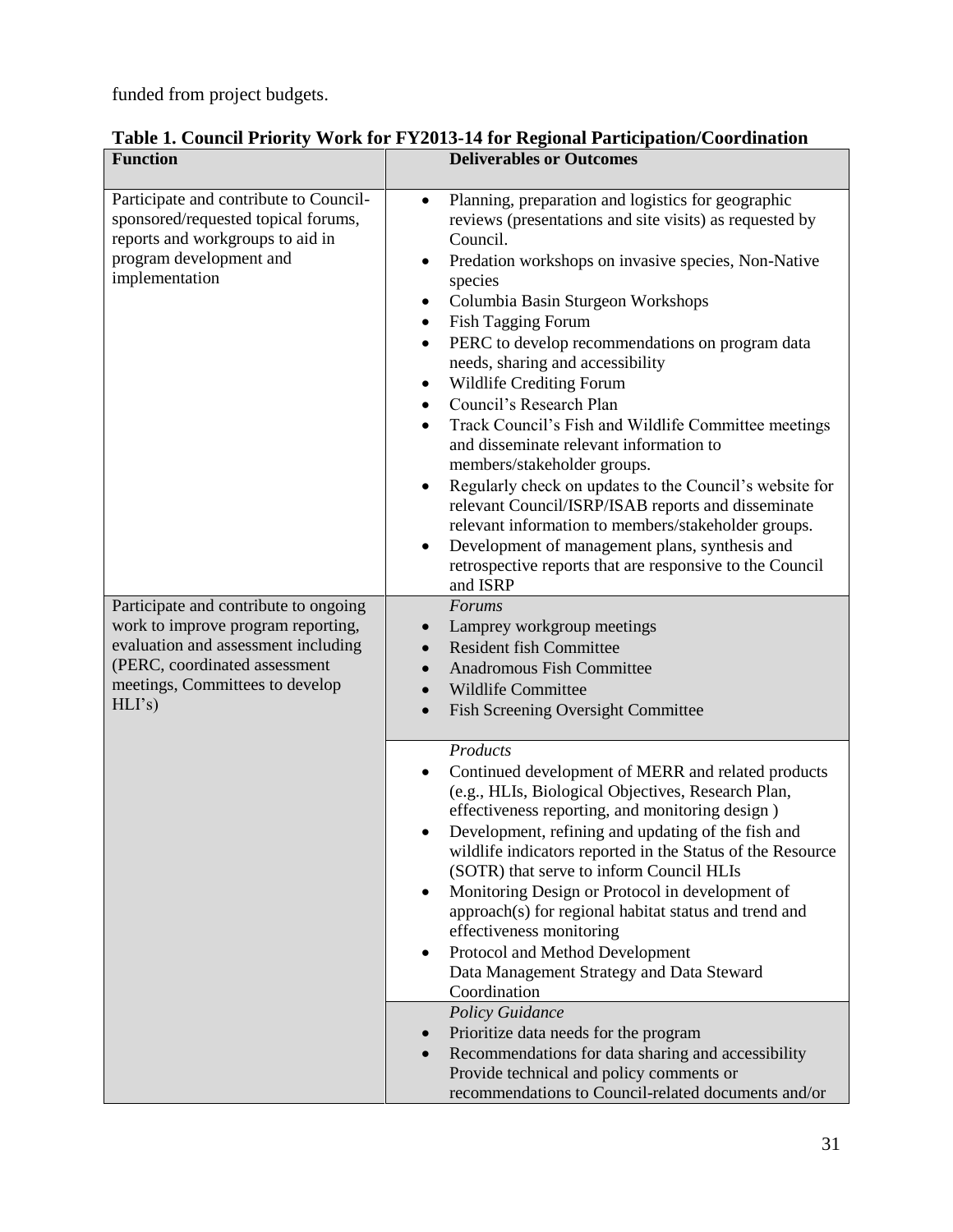|                                                                                                                                                                      | processes                                                                                                                                                                                                                                                                            |
|----------------------------------------------------------------------------------------------------------------------------------------------------------------------|--------------------------------------------------------------------------------------------------------------------------------------------------------------------------------------------------------------------------------------------------------------------------------------|
| Attend and participate in key<br>program-related regional forums<br>where policies, programs, and actions<br>affect fish and wildlife are planned<br>and implemented | Planning and preparation to present and/or implement<br>program-funded conferences, or program-funded<br>programs such as AFEP, YKFP, CRITFC, CREC, Lake<br>Roosevelt Forum, LSRCP, CHaMP, hatchery<br>evaluation and effects team.                                                  |
| Participate and contribute to subbasin<br>and/or provincial level coordination of<br>Program activities                                                              | Coordinate among entities within a subbasin and/or<br>province, projects, programs, and funding sources, for<br>the purpose to enhance collaboration among entities<br>receiving Bonneville implementation funding (e.g.<br>prioritization of work, efficient sharing of resources). |

# **B. Current coordination funding (FY 2012)**

Table 2 below lists the entities with current regional coordination funding. The table also shows the financial commitments from individual entities to membership organizations to assist with coordination functions on their behalf.

| Table 2. Bonneville's current FY12 Regional Coordination budget |  |  |  |
|-----------------------------------------------------------------|--|--|--|
|                                                                 |  |  |  |

| <b>FY12 Regional Coordination</b> |                                                  |                                                 |                              |                              |                                |           |  |  |  |  |
|-----------------------------------|--------------------------------------------------|-------------------------------------------------|------------------------------|------------------------------|--------------------------------|-----------|--|--|--|--|
| <b>Entity</b>                     | <b>Tribe/entity</b><br>project#<br>(if retained) | balance to<br><b>CBFWA</b><br>(1989-062-<br>01) | to UCUT<br>(2007-108-<br>00) | to USRT<br>(2007-407-<br>00) | to CRITFC<br>(1998-031-<br>00) | subtotal  |  |  |  |  |
| <b>NOAA</b>                       | \$0                                              | \$132,711                                       | \$0                          | \$0                          | \$0                            | \$132,711 |  |  |  |  |
| <b>USFWS</b>                      | \$0                                              | \$132,711                                       | \$0                          | \$0                          | \$0                            | \$132,711 |  |  |  |  |
| <b>Burns-Paiute</b>               | \$0                                              | \$72,711                                        | \$0                          | \$60,000                     | \$0                            | \$132,711 |  |  |  |  |
| <b>Sho-Bannock</b>                | \$0                                              | \$72,711                                        | \$0                          | \$60,000                     | \$0                            | \$132,711 |  |  |  |  |
| <b>Sho-Paiute</b>                 | \$0                                              | \$72,711                                        | \$0                          | \$60,000                     | \$0                            | \$132,711 |  |  |  |  |
| <b>Umatilla</b>                   | \$0                                              | \$82,926                                        | \$0                          | \$0                          | \$49,785                       | \$132,711 |  |  |  |  |
| Yakama                            | \$0                                              | \$82,926                                        | \$0                          | \$0                          | \$49,785                       | \$132,711 |  |  |  |  |
|                                   |                                                  |                                                 |                              |                              |                                |           |  |  |  |  |
| <b>Warm Springs</b>               | \$0                                              | \$82,926                                        | \$0                          | \$0                          | \$49,785                       | \$132,711 |  |  |  |  |
| <b>Nez Perce</b>                  | \$82,926                                         | \$0                                             | \$0                          | \$0                          | \$49,785                       | \$132,711 |  |  |  |  |
| Kootenai                          | \$0                                              | \$77,248                                        | \$55,463                     | \$0                          | \$0                            | \$132,711 |  |  |  |  |
| <b>Colville</b>                   | \$69,673                                         | \$0                                             | \$63,038                     | \$0                          | \$0                            | \$132,711 |  |  |  |  |
| <b>Kalispel</b>                   | \$78,797                                         | \$0                                             | \$53,914                     | \$0                          | \$0                            | \$132,711 |  |  |  |  |
| <b>Spokane</b>                    | \$78,078                                         | \$0                                             | \$54,633                     | \$0                          | \$0                            | \$132,711 |  |  |  |  |
| <b>Coeur d'Alene</b>              | \$78,078                                         | \$0                                             | \$54,633                     | \$0                          | \$0                            | \$132,711 |  |  |  |  |
| Salish-Kootenai                   | \$132,711                                        | \$0                                             | \$0                          | \$0                          | \$0                            | \$132,711 |  |  |  |  |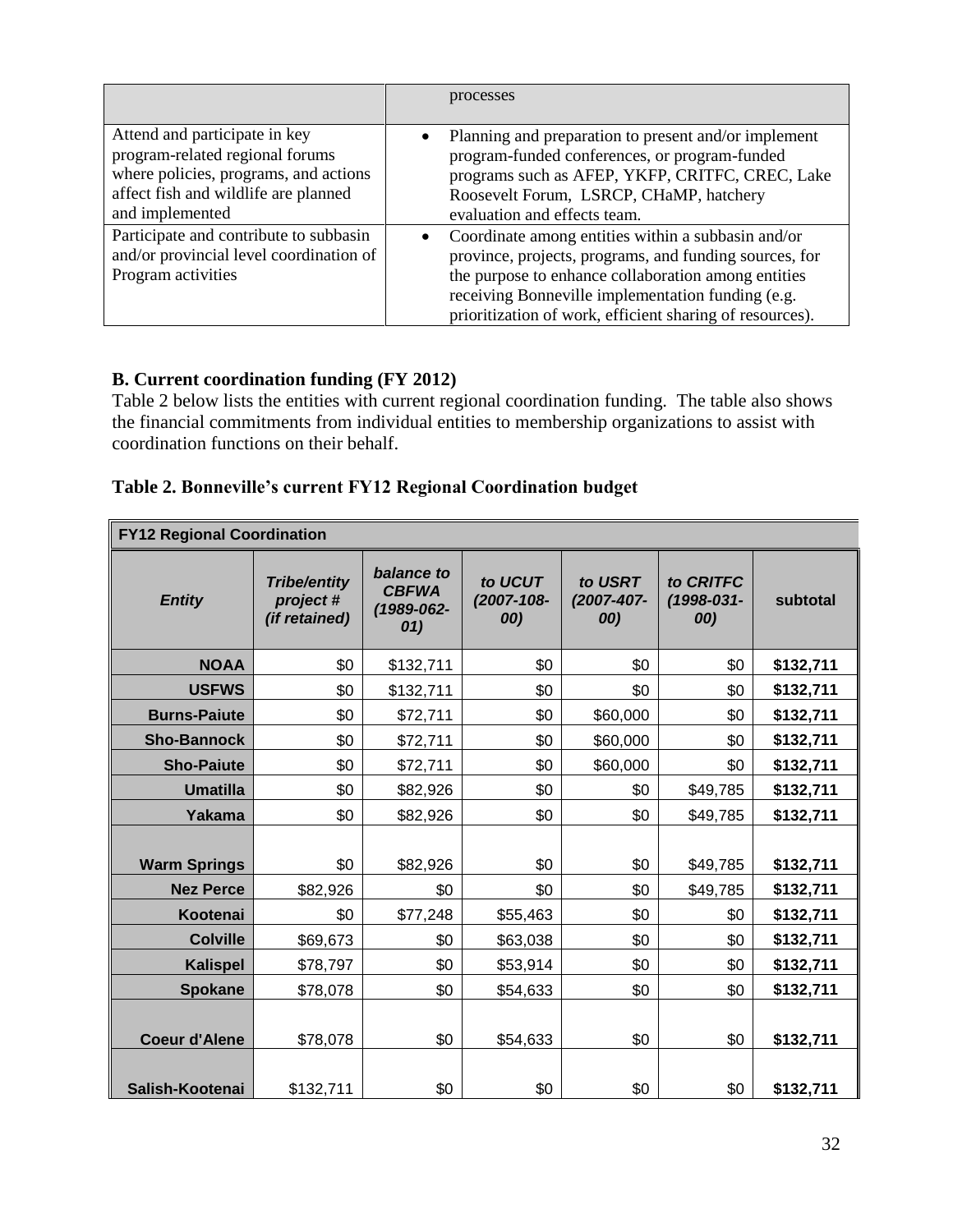| <b>IDFG</b>           | \$132,711   | \$0       | \$0       | \$0       | \$0       | \$132,711   |
|-----------------------|-------------|-----------|-----------|-----------|-----------|-------------|
| <b>Montana</b>        | \$82,711    | \$50,000  | \$0       | \$0       | \$0       | \$132,711   |
| <b>ODFW</b>           | \$132,711   | \$0       | \$0       | \$0       | \$0       | \$132,711   |
| <b>WDFW</b>           | \$132,711   | \$0       | \$0       | \$0       | \$0       | \$132,711   |
|                       |             |           |           |           |           |             |
| <b>Accord funding</b> |             |           |           |           | \$38,071  | \$38,071    |
|                       | \$1,001,107 | \$859,580 | \$281,679 | \$180,000 | \$237,212 | \$2,559,578 |
|                       |             |           |           |           |           |             |
| new partners:         |             |           |           |           |           |             |
|                       |             |           |           |           |           |             |
| <b>Grande Ronde</b>   | \$132,711   | \$0       | \$0       | \$0       | \$0       | \$132,711   |
| Cowlitz               | \$132,711   | \$0       | \$0       | \$0       | \$0       | \$132,711   |
| <b>Siletz</b>         | \$12,022    |           |           |           |           | \$12,022    |
| <b>Fort McDermitt</b> |             |           |           |           |           |             |
| <b>TOTAL:</b>         | \$1,278,551 | \$859,580 | \$281,679 | \$180,000 | \$237,212 | \$2,837,022 |

## **C. Council recommendations**

(1) Priority Coordination Work: The Council recommends that Bonneville use the list of work functions and work products in Table 1 above as the basis for developing contracted scopes of work with associated funding for regional coordination. This list of priority work needing regional coordination is intended to be of benefit to the Program at a basinwide or regional scale and should be developed to inform the Council for policy and implementation decisions. This list should be reviewed and updated every two years.

The Council does not expect that each entity funded will have interest, time or financial resources to participate in all the activities in this list of Council priority work (Table 1). The Council does expect that the entities receiving coordination funding use their coordination funding to participate in activities on the list (Table 1). In other words, each organization should undertake a subset of the work identified in Table 1, at their discretion, and with the funding received for regional coordination work. This work should be stated as specifically as possible in the contract scope of work.

*Council recommendation:* All work indentified in a regional coordination project scope of work should originate from Table 1.

(2) Regional Coordination Budget: From 2007 to 2012, the number of fish and wildlife agencies and tribes, and membership organizations receiving direct funds to perform regional coordination functions has grown. The number of entities receiving funding has grown primarily because entities have chosen to take on coordination functions on their own instead of deferring that responsibility to CBFWA. In 2009 Bonneville set a placeholder budget for this group of projects of \$2,825,000 dollars for all projects conducting this coordination work. The amount of the overall budget allocated by Bonneville to these regional coordination projects has remained close to this 2009 total through Bonneville's 2012 planning budget. The Council members have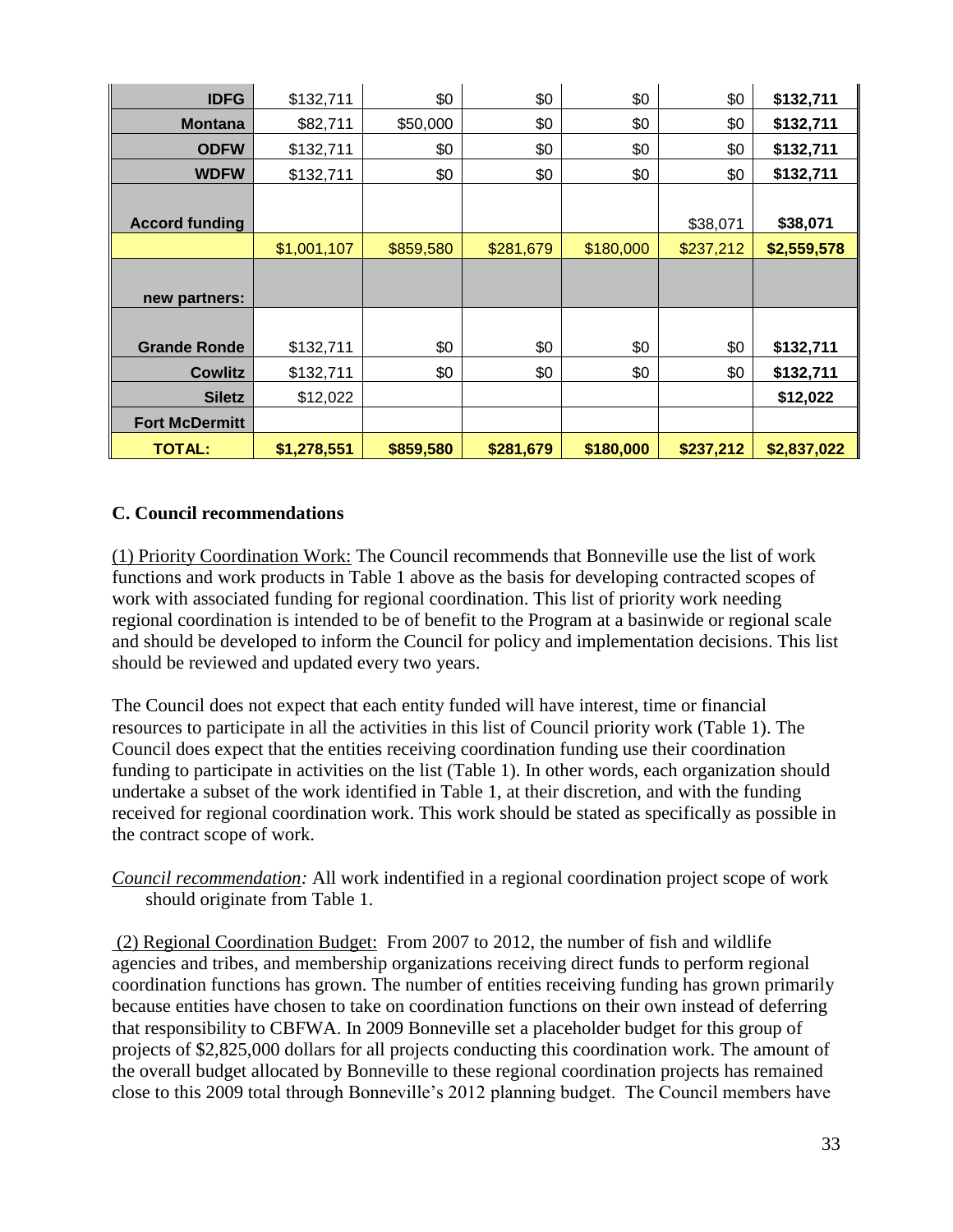agreed in the past to this placeholder. As directed in the 2009 Program, the Council is to recommend the *level and type* of coordination that is required to implement the program. Current FY 2012 funding is **\$2,837,022.** 

*Council recommendation: The Council recommends a two-year annual budget cap of \$2.7 million for all regional coordination funding. This number is generally based on a formula of \$132,000 x 20 (current number of individual tribes and states receiving direct coordination funding).* 

*Council recommendation:* Bonneville should continue to negotiate the individual budgets for entities receiving coordination funding based on work plan.

*Council recommendation:* Council and Bonneville should revisit/reassess the overall budget every two years.

### (3) Who does the work?

The Council benefits from participation by the fish and wildlife agencies and tribes and other organizations to implement work that is basin-wide or program-level in nature. The Council should focus on recommending the specific work and functions that need to be coordinated by any entity receiving coordination funding in the basin. In addition to the existing individual agencies and tribes (Table 2), there may be other entities in the basin that can help to accomplish this work, or to help facilitate coordination of the specific work products outlined in the table describing the Council's priority work (Table 1).

- *Council recommendation:* Bonneville should determine the most appropriate state fish and wildlife agencies and tribes to accomplish the work described in Table 1, which may include but should not be limited to those organizations listed in Table 2. The Council recommends that program coordination funding support for membership organizations (e.g. CBFWA, CRITFC, USRT and UCUT), be: 1) at the discretion of the individual members; and 2) from their individual allocations.
- *Council Recommendation:* The Council does not recommend direct funding to federal agencies for regional coordination activities. However, the Council recommends that the funding currently allocated to NOAA and USFWS for coordination be held in reserve to support reporting activities such as the HLI development , SOTR and coordinated assessments in FY2013 and beyond. The Council will make funding recommendations to Bonneville for these activities.

### (4*) Additional Council recommendations:*

Funding Period: Two-year contracts for this work with each entity who receives coordination funding.

Contract Starts: Bonneville should begin the contracts for all of the entities receiving coordination funding at or around the same timeframe (e.g., April and May) so they have similar start/end dates to expedite biannual review.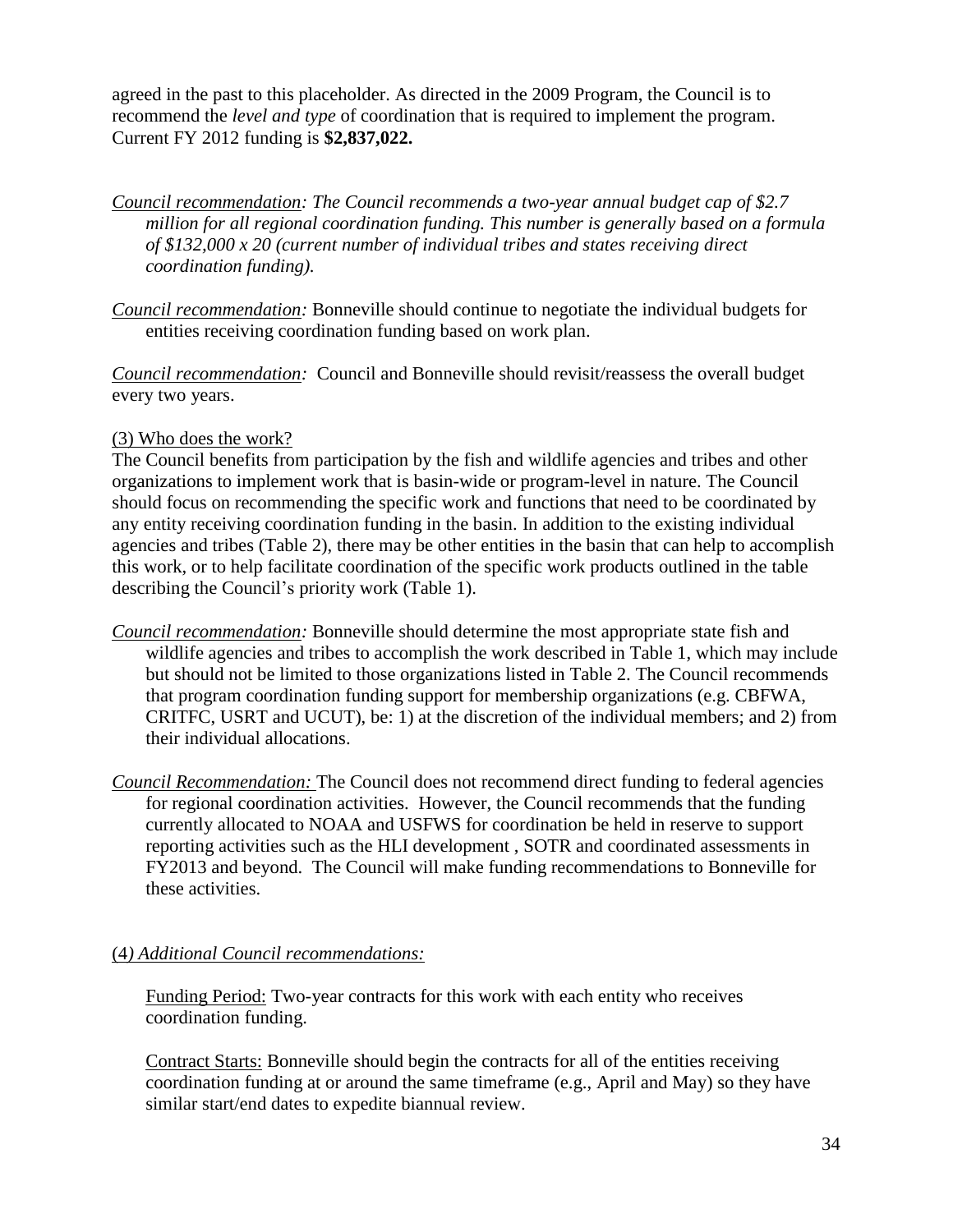Project-specific recommendations: Sponsors may be asked to provide a report that addresses project-specific ISRP recommendations and concerns contained with the final review for regional coordination projects as well as those in the 2007-2009 review, as applicable. Sponsors are encouraged to consider tracking and assessing coordination outcomes and measuring success, as feasible, over the next two years ahead of future review cycles (see ISRP suggestions in Programmatic Issue E of *ISRP 2012-06).*

#### Sponsor Reporting:

In the annual reports, sponsors should identify how the coordination funding was spent, including, but not limited to: what documents they contributed to and how; which meetings were attended; and what products resulted from their coordination activities, specifically in relation to the menu of options provided by the Council.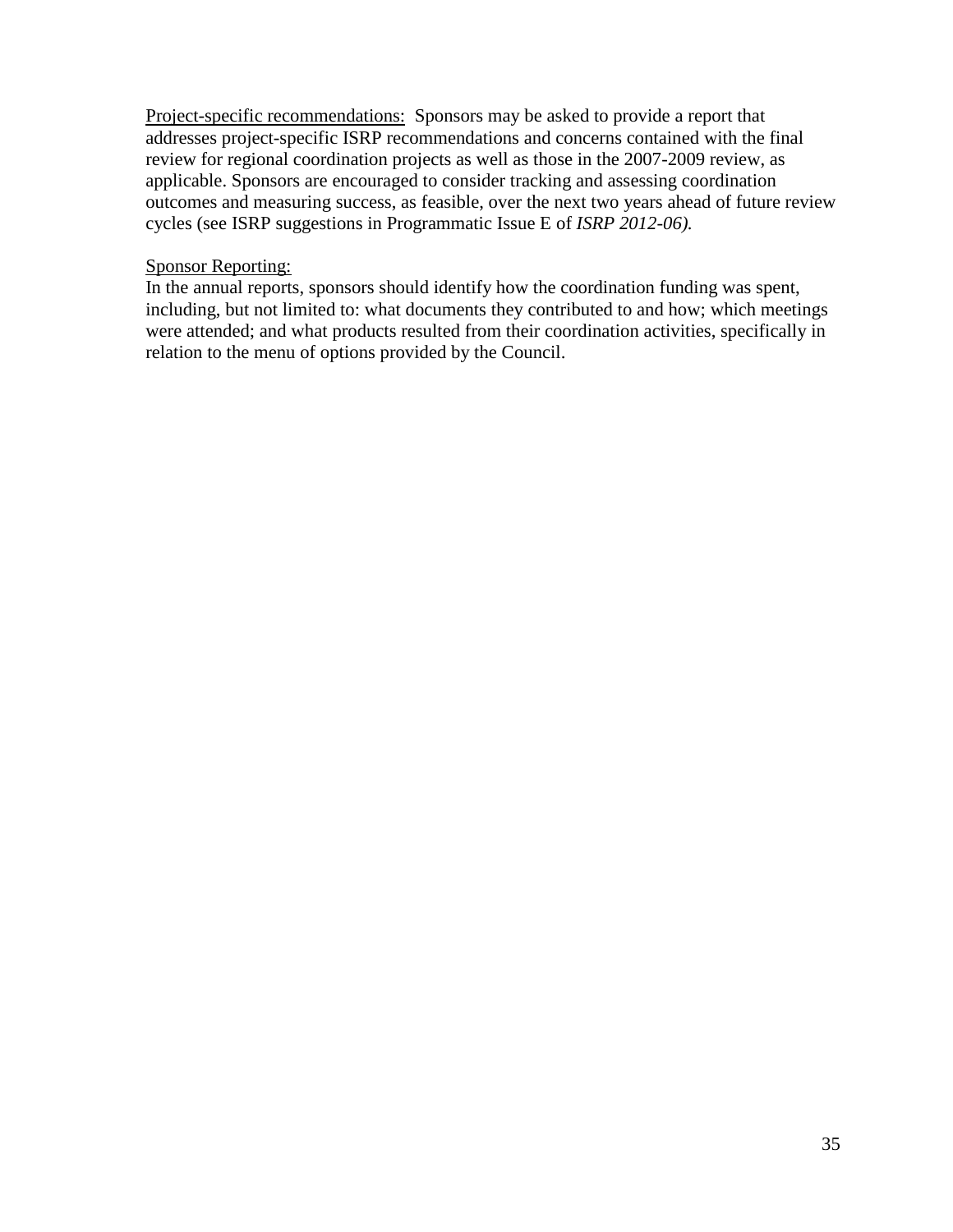# **Part 5: Project Specific Recommendations** *(Attached spreadsheet)*

- Resident Fish
- Data Management
- Regional Coordination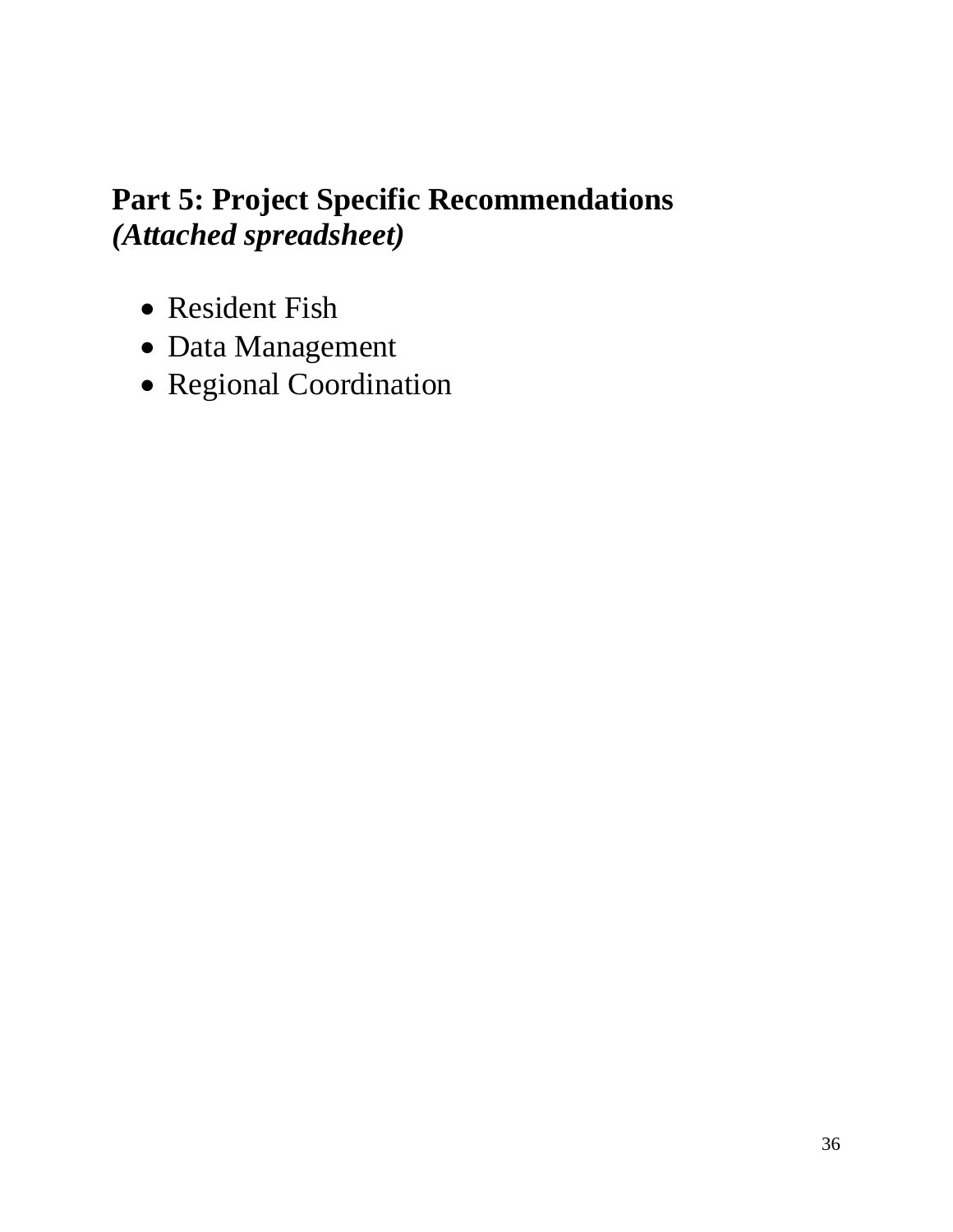| Ln Category ID | <b>Title</b>                                                          | Sponsor                          | <b>ISRPRec</b> | Acc Bi   | <b>FY12 Working FY13</b> |                  | <b>Council Recommendations</b>                                                        |
|----------------|-----------------------------------------------------------------------|----------------------------------|----------------|----------|--------------------------|------------------|---------------------------------------------------------------------------------------|
|                |                                                                       |                                  |                | ord Op   |                          | <b>Requested</b> |                                                                                       |
|                | 1 Resident 198503800 Colville Hatchery                                | Colville Confederated No         |                | <b>X</b> | \$1,403,419              |                  | \$1,550,452 Implement with conditions through FY 2014. Sponsor to develop a trout     |
| Fish           | <b>Operation and</b>                                                  | <b>Tribes</b>                    |                |          |                          |                  | stocking plan, including project specific concerns, as described by the ISRP, prior   |
|                | Maintenance (O&M)                                                     |                                  |                |          |                          |                  | to FY 2015. Funding recommendation beyond FY 2014 based on favorable ISRP             |
|                |                                                                       |                                  |                |          |                          |                  | and Council review of the trout stocking plan.                                        |
|                | 2 Resident 198806400 Kootenai River White                             | Kootenai Tribe                   |                |          | \$3,207,025              |                  | \$0 Contextual review. No new recommendation. Refer to Council decision for           |
| Fish           | Sturgeon Aquaculture                                                  |                                  |                |          |                          |                  | Step Review on October 14, 2010. Also refer to the Resident Fish Review and           |
|                | <b>Conservation Facility</b>                                          |                                  |                |          |                          |                  | Recommendations for White Sturgeon in Part 2.                                         |
|                |                                                                       |                                  |                |          |                          |                  |                                                                                       |
|                | 3 Resident 198806500 Kootenai River Fishery                           | <b>Idaho Department of</b>       | <b>Yes</b>     |          | \$1,015,894              |                  | \$967,244 Implement with condition through FY 2017. Sponsors to collaborate in the    |
| Fish           | Investigations                                                        | Fish and Game (IDFG) (Qualified) |                |          |                          |                  | development of a synthesis report for Kootenai River projects (1988-065-00,           |
|                |                                                                       |                                  |                |          |                          |                  | 1994-049-00, 2002-002-00, 2002-008-00, 2002-011-00) as described by the               |
|                |                                                                       |                                  |                |          |                          |                  | ISRP. By the end of calendar year 2012, sponsor to submit timeline and plan to        |
|                |                                                                       |                                  |                |          |                          |                  | Council for the development of the synthesis report.                                  |
|                |                                                                       |                                  |                |          |                          |                  |                                                                                       |
|                | 4 Resident 199001800 Lake Roosevelt Rainbow Colville Confederated Yes |                                  |                | <b>X</b> | \$1,563,010              |                  | \$794,746 Implement through FY 2017.                                                  |
| Fish           | <b>Trout Habitat and</b>                                              | <b>Tribes</b>                    |                |          |                          |                  |                                                                                       |
|                | Passage Improvement                                                   |                                  |                |          |                          |                  |                                                                                       |
|                | 5 Resident 199004400 Coeur D'Alene                                    | Coeur D'Alene Tribe              | Yes            |          | \$1,549,288              |                  | \$1,775,697 Implement through FY 2017.                                                |
| Fish           | <b>Reservation Fisheries</b>                                          |                                  |                |          |                          |                  |                                                                                       |
|                | <b>Habitat</b>                                                        |                                  |                |          |                          |                  |                                                                                       |
|                | 6 Resident 199101901 Hungry Horse                                     | Salish and Kootenai              | Yes            |          | \$533,350                |                  | \$628,500 Implement with condition through FY 2017. Prior to FY 2015, sponsors to co- |
| Fish           | Mitigation/Flathead                                                   | <b>Confederated Tribes</b>       | (Qualified)    |          |                          |                  | lead in the development and submission of a retrospective report for the              |
|                | Lake Restoration and                                                  |                                  |                |          |                          |                  | interconnected Flathead River system, as described by the ISRP for Project #          |
|                | Research, Monitoring                                                  |                                  |                |          |                          |                  | 199101903 and to include a joint M&E plan as described for project #                  |
|                | and Evaluation (RM&E)                                                 |                                  |                |          |                          |                  | 199101904 and that addresses ISRP comments. Do not implement Lake Trout               |
|                |                                                                       |                                  |                |          |                          |                  | reduction program (Deliverable 3) until the ISRP has reviewed the Flathead            |
|                |                                                                       |                                  |                |          |                          |                  | Lake Environmental Assessment and has favorable Council review to proceed             |
|                |                                                                       |                                  |                |          |                          |                  | with full implementation.                                                             |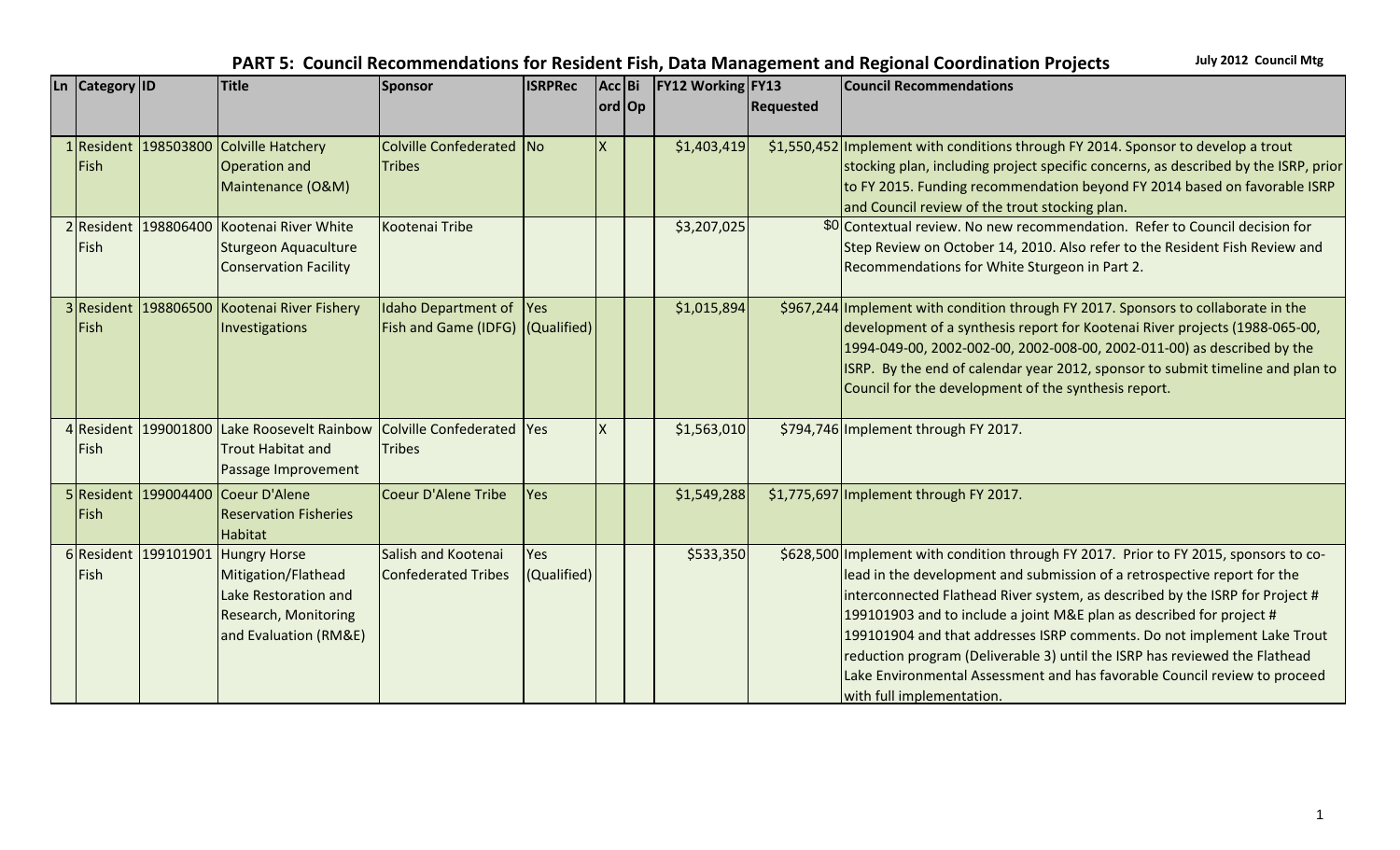| PART 5: Council Recommendations for Resident Fish, Data Management and Regional Coordination Projects | July 2012 Council Mtg |
|-------------------------------------------------------------------------------------------------------|-----------------------|
|-------------------------------------------------------------------------------------------------------|-----------------------|

| Ln Category ID      | <b>Title</b>                                                                                                                              | Sponsor                                   | <b>ISRPRec</b>         | Acc Bi | <b>FY12 Working FY13</b> |                  | <b>Council Recommendations</b>                                                                                                                                                                                                                                                                                                                                                                                                                                                                                                                                                                                                                                                                                                                                                                                                                                                                                                                                                                                                                |
|---------------------|-------------------------------------------------------------------------------------------------------------------------------------------|-------------------------------------------|------------------------|--------|--------------------------|------------------|-----------------------------------------------------------------------------------------------------------------------------------------------------------------------------------------------------------------------------------------------------------------------------------------------------------------------------------------------------------------------------------------------------------------------------------------------------------------------------------------------------------------------------------------------------------------------------------------------------------------------------------------------------------------------------------------------------------------------------------------------------------------------------------------------------------------------------------------------------------------------------------------------------------------------------------------------------------------------------------------------------------------------------------------------|
|                     |                                                                                                                                           |                                           |                        | ord Op |                          | <b>Requested</b> |                                                                                                                                                                                                                                                                                                                                                                                                                                                                                                                                                                                                                                                                                                                                                                                                                                                                                                                                                                                                                                               |
| 7 Resident<br>Fish  | 199101903 Hungry Horse Mitigation Montana Fish,<br><b>Habitat Restoration and</b><br><b>Research, Monitoring</b><br>and Evaluation (RM&E) | <b>Wildlife and Parks</b><br>(MFWP)       | In Part<br>(Qualified) |        | \$1,917,686              |                  | \$1,917,686 Implement with conditions through FY 2017. Prior to FY 2015, sponsors to co-<br>lead in the development and submission of a retrospective report for the<br>interconnected Flathead River system, as described by the ISRP for Project #<br>199101903 and to include a joint M&E plan as described for project #<br>199101904 and that addresses ISRP comments. Sponsor to address the ISRP<br>comments regarding deliverables 1, 3 and 4 in contracting. Implementation of<br>deliverable 9 to be coordinated with deliverable 3 in Project #199101901. See<br>Part 6 of the decision document for an explanation in support of deliverables 6<br>and 7 in light of the ISRP recommendation. This recommendation contains<br>some funding for Sekokini Springs. BPA shall continue to work with sponsor to<br>fully implement the Council's recommendations and budgets approved for<br>Sekokini Springs in April, 2011. BPA shall ensure timely and full implementation<br>for the overall project, including Sekokini Springs. |
| 8 Resident<br>Fish  | 199101904 Hungry Horse Mitigation-US Fish and Wildlife<br><b>Creston Hatchery</b>                                                         | Service (USFWS)                           | <b>No</b>              |        | \$156,893                |                  | \$160,822 Implement through FY2017 with condition. Sponsors to assist in the<br>development of a joint M&E plan as described by the ISRP as part of the<br>retrospective report for the interconnected Flathead River system, prior to<br>FY2015 (See recommendation for project # 1991-01-903). See Part 6 of the<br>decision document for an explanation supporting this project in light of the ISRP<br>review.                                                                                                                                                                                                                                                                                                                                                                                                                                                                                                                                                                                                                            |
| 9 Resident<br>Fish  | 199104600 Spokane Tribal Hatchery Spokane Tribe<br><b>Operations and</b><br>Maintenance (O&M)                                             |                                           | Yes<br>(Qualified)     |        | \$711,017                |                  | \$745,800 Implement with conditions through FY 2017. Sponsors to co-lead in the<br>development and submission of a Kokanee Plan for Lake Roosevelt with<br>partners WDFW (1991-047-00) and STOI (1991-046-00 and 1994-043-00) called<br>for in the current ISRP Review and the previous ISRP Review Document 2009-<br>16. Final plan to be submitted by March 2013 to inform implementation in<br>2014 and beyond.                                                                                                                                                                                                                                                                                                                                                                                                                                                                                                                                                                                                                            |
| 10 Resident<br>Fish | 199104700 Sherman Creek Hatchery Washington<br>Operations and<br>Maintenance (O&M)                                                        | Department of Fish<br>and Wildlife (WDFW) | Yes<br>(Qualified)     |        | \$325,229                |                  | \$325,229 Implement with conditions through FY 2017. Sponsors to co-lead in the<br>development and submission of a Kokanee Plan for Lake Roosevelt with<br>partners WDFW (1991-047-00) and STOI (1991-046-00 and 1994-043-00) called<br>for in the current ISRP Review and the previous ISRP Review Document 2009-<br>16. Final plan to be submitted by March 2013 to inform implementation in<br>2014 and beyond.                                                                                                                                                                                                                                                                                                                                                                                                                                                                                                                                                                                                                            |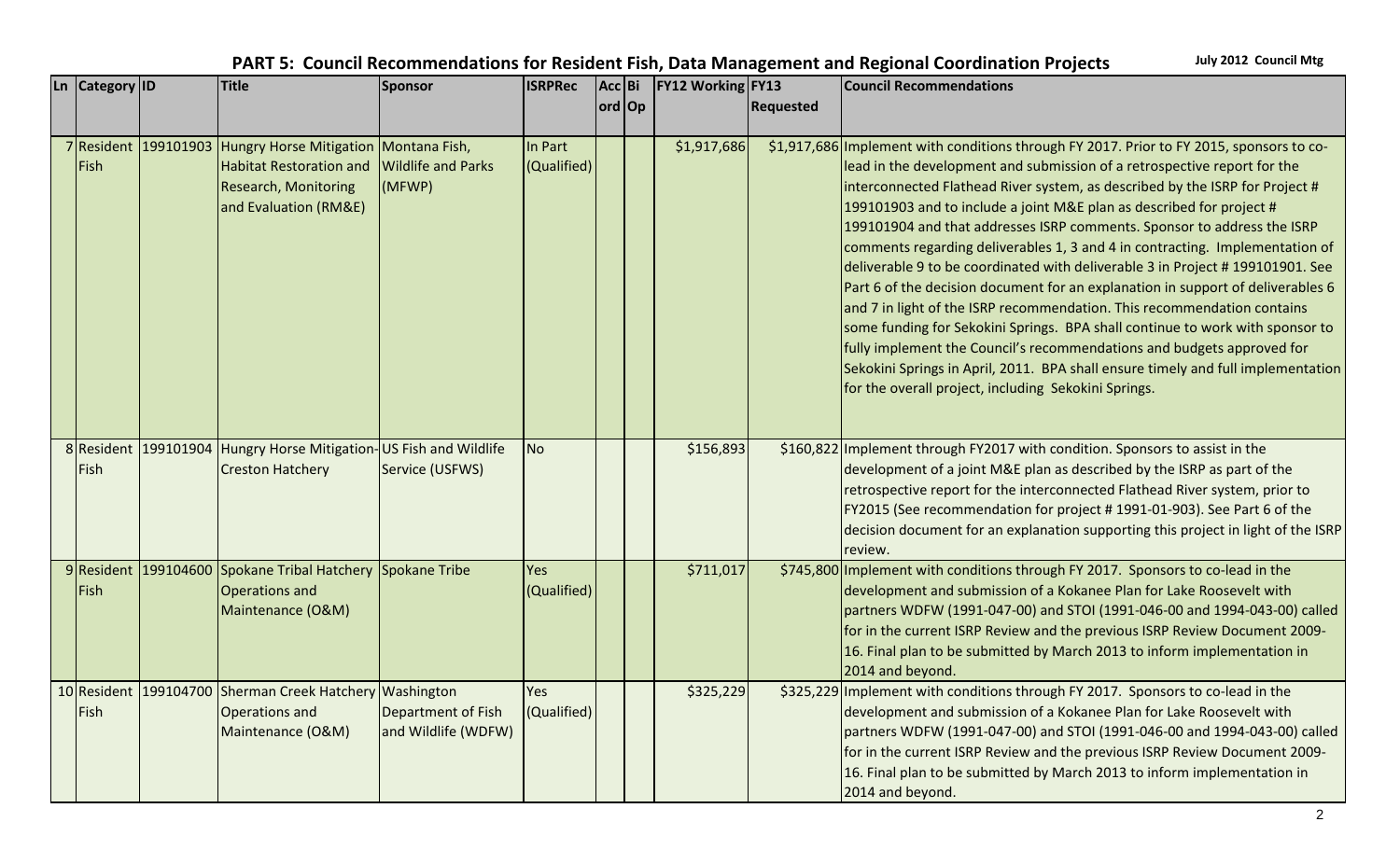| <b>Ln</b> | <b>Category</b> ID | <b>Title</b>                                                                                                                   | Sponsor                                              | <b>ISRPRec</b>     | Acc Bi | <b>FY12 Working FY13</b> |                  | <b>Council Recommendations</b>                                                                                                                                                                                                                                                                                                                                                                                                                                                                                                                                                                                                                                                                              |
|-----------|--------------------|--------------------------------------------------------------------------------------------------------------------------------|------------------------------------------------------|--------------------|--------|--------------------------|------------------|-------------------------------------------------------------------------------------------------------------------------------------------------------------------------------------------------------------------------------------------------------------------------------------------------------------------------------------------------------------------------------------------------------------------------------------------------------------------------------------------------------------------------------------------------------------------------------------------------------------------------------------------------------------------------------------------------------------|
|           |                    |                                                                                                                                |                                                      |                    | ord Op |                          | <b>Requested</b> |                                                                                                                                                                                                                                                                                                                                                                                                                                                                                                                                                                                                                                                                                                             |
|           | Fish               | 11 Resident 199201000 Fort Hall Habitat<br><b>Restoration</b>                                                                  | Shoshone-Bannock<br><b>Tribes</b>                    | Yes<br>(Qualified) |        | \$441,250                |                  | \$323,111 Implement with condition through FY 2014. By March 2014, sponsors to<br>develop and submit for a ISRP review a comprehensive habitat restoration plan<br>to address ISRP qualifications. Council funding recommendation beyond 2014<br>based on favorable ISRP and Council review of the plan.                                                                                                                                                                                                                                                                                                                                                                                                    |
|           | l Fish             | 12 Resident 199404300 Lake Roosevelt Data<br>Collection                                                                        | Spokane Tribe                                        | Yes<br>(Qualified) |        | \$1,314,199              |                  | \$1,924,991   Implement with conditions through FY 2017. Sponsors to co-lead in<br>development and submission of a Kokanee Plan for Lake Roosevelt with<br>partners WDFW (1991-047-00) and STOI (1991-046-00 and 1994-043-00) called<br>for in the current ISRP Review and previous ISRP Review Document 2009-16.<br>Final plan to be submitted by March 2013 to inform implementation in 2014<br>and beyond. ISRP qualifications 3 and 4 to be addressed in contracting. Council<br>expects that sponsors will coordinate with other BPA-funded native western<br>mussel activities in the Basin. Refer to Data Mgmt Review and Rec's (Part 3) for<br>data collection and database aspects of the project. |
|           | Fish               | 13 Resident 199404700 Lake Pend Oreille<br><b>Kokanee Mitigation</b>                                                           | Idaho Department of<br><b>Fish and Game (IDFG)</b>   | Yes                |        | \$1,000,995              |                  | \$975,000 Implement through FY 2017.                                                                                                                                                                                                                                                                                                                                                                                                                                                                                                                                                                                                                                                                        |
|           | Fish               | 14 Resident 199404900 Kootenai River<br><b>Ecosystem Restoration</b>                                                           | Kootenai Tribe                                       | Yes<br>(Qualified) |        | \$1,797,685              |                  | \$2,140,625 Implement with condition through FY 2017. Sponsors to develop a synthesis<br>report for Kootenai River projects (1988-065-00, 1994-049-00, 2002-002-00,<br>2002-008-00, 2002-011-00) as described by the ISRP. By the end of calendar<br>year 2012, sponsor to submit timeline and plan to Council for the development<br>of the synthesis report.                                                                                                                                                                                                                                                                                                                                              |
|           | Fish               | 15 Resident 199500100 Kalispel Tribe Resident<br><b>Fish Program</b>                                                           | Kalispel Tribe                                       | Yes<br>(Qualified) |        | \$602,190                |                  | \$613,040 Implement with conditions through FY2017. Prior to reintroduction, Sponsors<br>to develop monitoring plan for reintroduction of westslope cutthroat trout to<br>Goose Creek for ISRP review. Prior to FY2015, progress report on bass<br>production and fishery to be submitted to the ISRP for review.                                                                                                                                                                                                                                                                                                                                                                                           |
|           | Fish               | 16 Resident 199500400 Libby Reservoir<br><b>Mitigation Restoration</b><br>and Research,<br>Monitoring and<br>Evaluation (RM&E) | Montana Fish,<br><b>Wildlife and Parks</b><br>(MFWP) | Yes                |        | \$894,401                |                  | \$890,000 Implement through 2017. Sponsor should consider developing a retrospective<br>report as described by the ISRP, following the completion and review of the<br>Hungry Horse Mitigation Retrospective and for the next review cycle.                                                                                                                                                                                                                                                                                                                                                                                                                                                                 |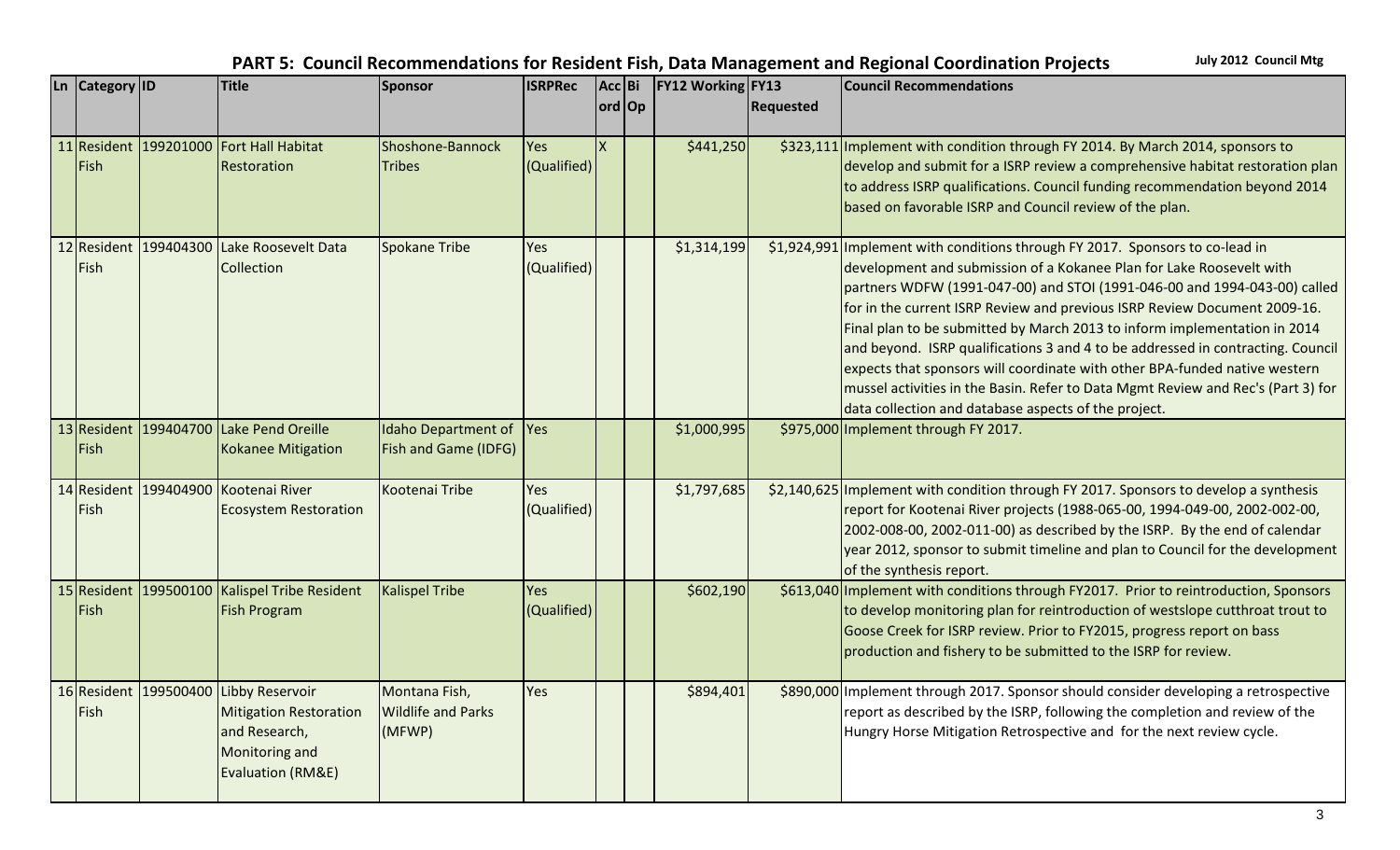| Ln Category ID | <b>Title</b>                                                                                     | Sponsor                                      | <b>ISRPRec</b>     | Acc Bi |        | <b>FY12 Working FY13</b> |                  | <b>Council Recommendations</b>                                                                                                                                                                                                                                                                                                                                                                                                                                                                                                                                                                                                                                                                                                                                                                                    |
|----------------|--------------------------------------------------------------------------------------------------|----------------------------------------------|--------------------|--------|--------|--------------------------|------------------|-------------------------------------------------------------------------------------------------------------------------------------------------------------------------------------------------------------------------------------------------------------------------------------------------------------------------------------------------------------------------------------------------------------------------------------------------------------------------------------------------------------------------------------------------------------------------------------------------------------------------------------------------------------------------------------------------------------------------------------------------------------------------------------------------------------------|
|                |                                                                                                  |                                              |                    |        | ord Op |                          | <b>Requested</b> |                                                                                                                                                                                                                                                                                                                                                                                                                                                                                                                                                                                                                                                                                                                                                                                                                   |
| Fish           | 17 Resident 199500900 Lake Roosevelt Rainbow<br><b>Trout Net Pens</b>                            | Lake Roosevelt<br>Development<br>Association | Yes<br>(Qualified) |        |        | \$182,644                |                  | \$185,384 Implement through FY 2017. See recommendations for related projects WDFW<br>(1991-047-00) and STOI (1991-046-00 and 1994-043-00).                                                                                                                                                                                                                                                                                                                                                                                                                                                                                                                                                                                                                                                                       |
| Fish           | 18 Resident 199501100 Chief Joseph Kokanee<br><b>Habitat Enhancement</b>                         | Colville Confederated   Yes<br><b>Tribes</b> |                    | X.     |        | \$754,484                |                  | \$760,731 Implement through FY 2017. Refer to Data Managment Review and<br>Recommendations (Part 3) for database development aspects of the project.                                                                                                                                                                                                                                                                                                                                                                                                                                                                                                                                                                                                                                                              |
| Fish           | 19 Resident 199501300 Nez Perce Trout Ponds                                                      | Nez Perce Tribe                              | Yes<br>(Qualified) |        |        | \$212,016                |                  | \$218,950 Implement with condition through FY 2017. Sponsor to address ISRP<br>qualifications as part of contracting.                                                                                                                                                                                                                                                                                                                                                                                                                                                                                                                                                                                                                                                                                             |
| Fish           | 20 Resident 199501500 Duck Valley Reservation<br><b>Reservoir Fish Stocking</b><br>O&M and M&E   | Shoshone-Paiute<br><b>Tribes</b>             | Yes<br>(Qualified) |        |        | \$534,239                |                  | \$1,108,320 Implement with condition through FY2017. Sponsors to develop and submit a<br>Three-Reservoir Mgmt plan as described by the ISRP to help inform<br>implementation in the FY2015 and beyond. The Plan should be submitted by<br>March 2014.                                                                                                                                                                                                                                                                                                                                                                                                                                                                                                                                                             |
| <b>Fish</b>    | 21 Resident 199502700 Lake Roosevelt Sturgeon Spokane Tribe<br>Recovery                          |                                              | Yes<br>(Qualified) |        |        | \$505,982                |                  | \$628,522 Implement with conditions through 2017. 1) Not to exceed current<br>infrastructure and sturgeon production level (experimental phase: with 10,000<br>naturally produced post-hatch sturgeon (deliverable 6)) until initial step review<br>complete in Project 2007-272-00. 2). As part of step review, sponsor to<br>address ISRP qualification 2. 3) Prior to implementation of food web/predation<br>activities, sponsor to submit for ISRP review design and approach methods for<br>predation (deliverable 4) and food web (deliverable 5) components as<br>requested by ISRP in qualification #1. Refer to Data Managment Review and<br>Recs (Part 3) for database development aspects of the project. Also refer to the<br>Resident Fish Review and Recommendations for White Sturgeon in Part 2. |
| Fish           | 22 Resident 199700400 Resident Fish above<br><b>Chief Joseph and Grand</b><br><b>Coulee Dams</b> | <b>Kalispel Tribe</b>                        | Yes<br>(Qualified) |        |        | \$762,842                |                  | \$800,237 Implement with condition through 2017. Sponsor to address ISRP qualifications<br>1&3 in contracting. Refer to Data Managment Review and Recommendations<br>(Part 3) for database development aspects of the project.                                                                                                                                                                                                                                                                                                                                                                                                                                                                                                                                                                                    |
| Fish           | 23 Resident 199701100 Duck Valley Reservation<br><b>Habitat Enhancement</b>                      | Shoshone-Paiute<br><b>Tribes</b>             | Yes<br>(Qualified) |        |        | \$328,187                |                  | \$328,000 Implement with condition through 2017. Sponsor to address ISRP qualifications<br>in contracting.                                                                                                                                                                                                                                                                                                                                                                                                                                                                                                                                                                                                                                                                                                        |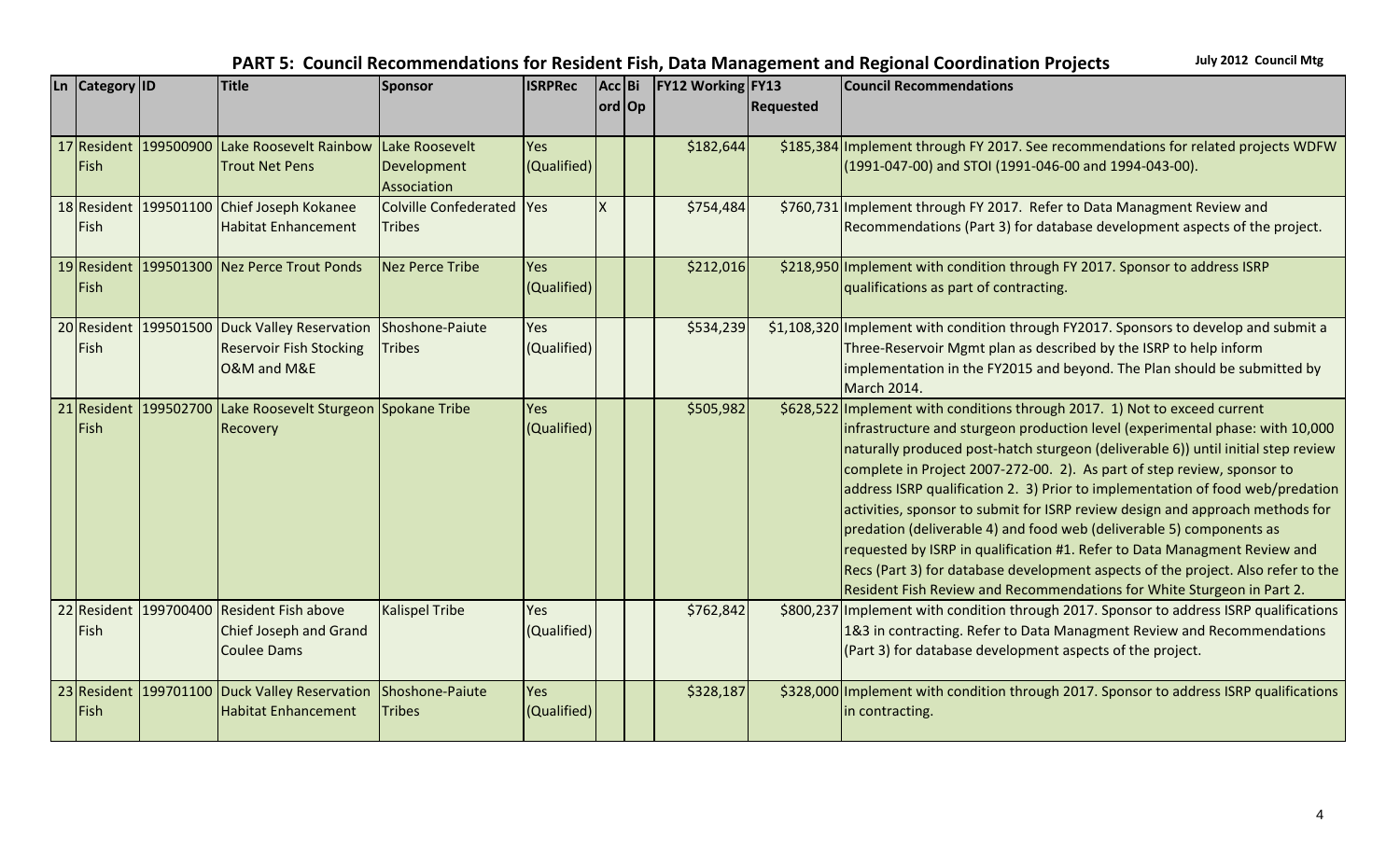| Ln   Category   ID  |           | <b>Title</b>                                                                               | Sponsor                                                 | <b>ISRPRec</b>     | Acc Bi | <b>FY12 Working FY13</b> |                  | <b>Council Recommendations</b>                                                                                                                                                                                                                                                                                                                                                                                                                           |
|---------------------|-----------|--------------------------------------------------------------------------------------------|---------------------------------------------------------|--------------------|--------|--------------------------|------------------|----------------------------------------------------------------------------------------------------------------------------------------------------------------------------------------------------------------------------------------------------------------------------------------------------------------------------------------------------------------------------------------------------------------------------------------------------------|
|                     |           |                                                                                            |                                                         |                    | ord Op |                          | <b>Requested</b> |                                                                                                                                                                                                                                                                                                                                                                                                                                                          |
| 24 Resident<br>Fish |           | 199701900 Evaluate Life History of<br>Native Salmonids in<br><b>Malheur River Subbasin</b> | <b>Burns-Paiute Tribe</b>                               | Yes                |        | \$212,016                |                  | \$425,255 Implement through 2017.                                                                                                                                                                                                                                                                                                                                                                                                                        |
| 25 Resident<br>Fish |           | 200102800 Banks Lake Fishery<br>Evaluation                                                 | Washington<br>Department of Fish<br>and Wildlife (WDFW) | Yes<br>(Qualified) |        | \$276,940                |                  | \$382,000 Implement through FY2017 with condition. Sponsor to address ISRP<br>qualification (ten elements) in contracting.                                                                                                                                                                                                                                                                                                                               |
| 26 Resident<br>Fish |           | 200102900 Ford Hatchery<br><b>Operations and</b><br>Maintenance                            | Washington<br>Department of Fish<br>and Wildlife (WDFW) | Yes<br>(Qualified) |        | \$141,651                |                  | \$144,616 Implement through FY2017 with condition. Sponsor to address ISRP<br>qualification regarding creel methodologies in contracting.                                                                                                                                                                                                                                                                                                                |
| 27 Resident<br>Fish |           | 200103100 Resident Fish<br>Symposium                                                       | Lake Roosevelt Forum Yes                                | (Qualified)        |        | \$21,202                 |                  | \$20,750 Implement through 2017. Sponsors should consider adding relevant ISRP<br>programmatic issues from the Resident Fish Category Review to the list of<br>topics in future Forums.                                                                                                                                                                                                                                                                  |
| 28 Resident<br>Fish |           | 200103200 Coeur D'Alene Fisheries<br>Enhancement-Hangman<br><b>Creek</b>                   | Coeur D'Alene Tribe                                     | Yes<br>(Qualified) |        | \$300,000                |                  | \$434,919 Implement with condition through 2017. Sponsor to address ISRP qualifications<br>in contracting.                                                                                                                                                                                                                                                                                                                                               |
| Fish                |           | 29 Resident 200103300 Hangman Creek Wildlife Coeur D'Alene Tribe<br>Restoration            |                                                         | Yes                |        | \$310,000                |                  | \$386,033 Implement through 2017.                                                                                                                                                                                                                                                                                                                                                                                                                        |
| 30 Resident<br>Fish | 200200200 | Restore Natural<br><b>Recruitment of Kootenai</b><br><b>River White Sturgeon</b>           | Kootenai Tribe                                          | Yes<br>(Qualified) |        | \$5,850,000              |                  | \$14,118,584 Implement with condition through 2017. Sponsors to develop a synthesis<br>report for Kootenai River projects (1988-065-00, 1994-049-00, 2002-002-00,<br>2002-008-00, 2002-011-00) as described by the ISRP. By the end of calendar<br>year 2012, sponsor to submit timeline and plan to Council for the development<br>of the synthesis report. Also refer to the Resident Fish Review and<br>Recommendations for White Sturgeon in Part 2. |
| 31 Resident<br>Fish |           | 200200300 Secure and Restore Fish<br>and Wildlife Habitat in<br>Montana                    | Salish and Kootenai<br>Confederated Tribes              | Yes                |        | \$106,009                |                  | \$4,160,000 Implement through 2017.                                                                                                                                                                                                                                                                                                                                                                                                                      |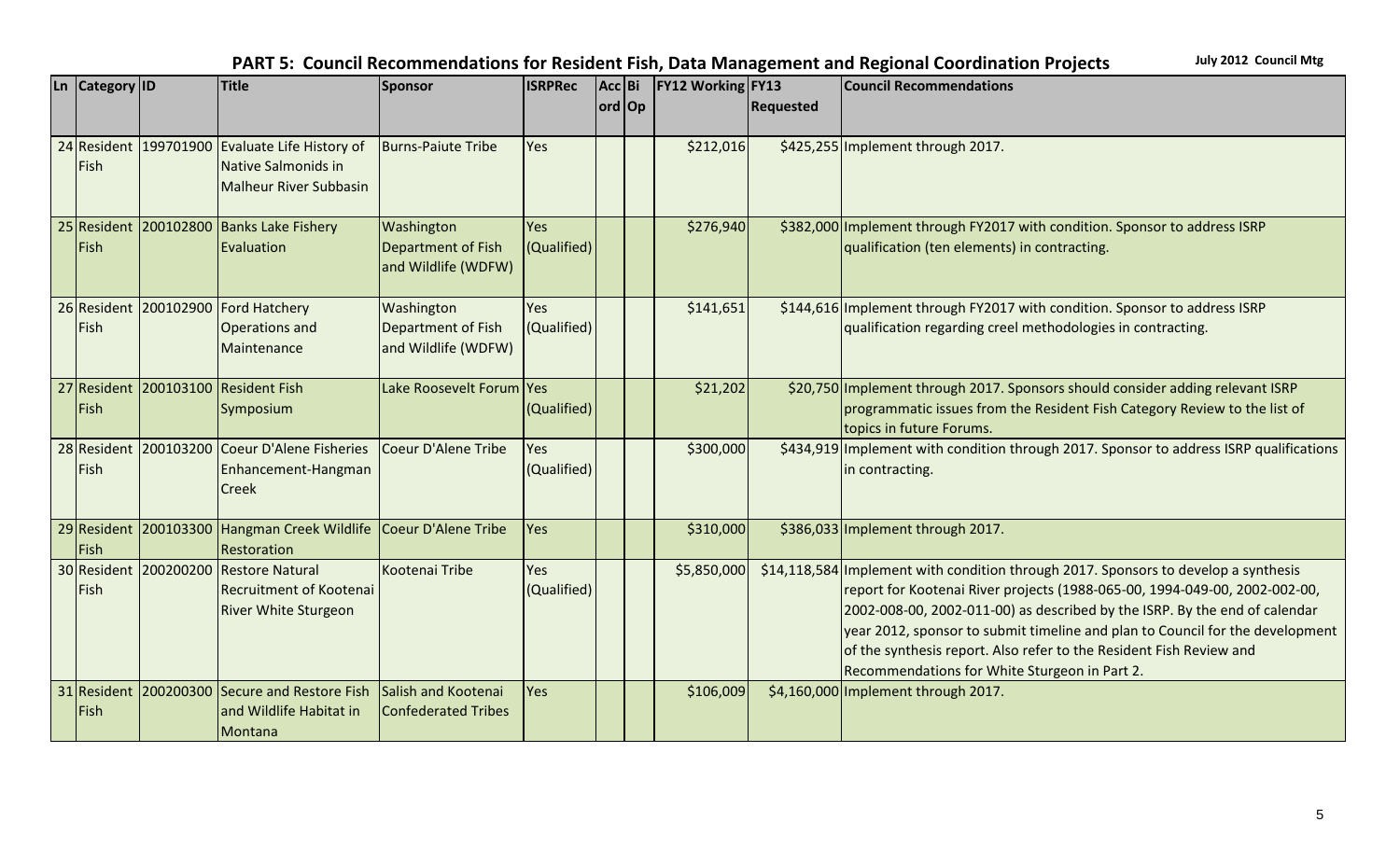$\begin{bmatrix} \text{Ln} \end{bmatrix}$  Category **ID Title Sponsor ISRPRec ord Op Acc** Bi **FY12 Working FY13 Requested Council Recommendations**  32 Resident 200200800 Reconnect Kootenai Fish River with Historic Floodplain Kootenai Tribe Yes (Qualified) \$521,478 \$596,606 Implement with condition through 2017. Sponsors to develop a synthesis report for Kootenai River projects (1988-065-00, 1994-049-00, 2002-002-00, 2002-008-00, 2002-011-00) as described by the ISRP. By the end of calendar year 2012, sponsor to submit timeline and plan to Council for the development of the synthesis report. In addition, sponsor to address ISRP qualification for a Objective 2. Implementation of future reconnect projects based on favorable ISRP review of prioritization approach. 33 Resident 200201100 Kootenai River Fish Operational Loss Assessment Kootenai Tribe <sup>1</sup> Contextual review. No new recommendation. Refer to Council decision for Wildlife Category Review decision in July 2009. 34 Resident 200203700 Freshwater Mussel Fish Research and Restoration Umatilla Confederated Tribes (CTUIR) Yes X | | \$297,684 \$280,583 | Implement through FY2017. Council will expect that sponsors will coordinate with other BPA-funded western mussel activities in the Basin. 35 Resident 200600800 Mainstem Columbia Fish Amendments Research at Libby Dam Montana Fish, Wildlife and Parks (MFWP) Yes (Qualified) \$356,718 \$476,750 Implement with condition through FY2017. Sponsor to address ISRP qualifications in contracting. 36 Resident 200700300 Dworshak Dam Resident Fish Fish Mitigation Idaho Department of Fish and Game (IDFG) In Part \$216,257 \$334,594 Implement through FY2017. Deliverable 2 (enclosure experiments) to be implemented for two years only through FY2014. See Part 6 of the decision document for an explanation supporting deliverable 2 in light of the ISRP review. 37 Resident 200702400 Coeur D'Alene Trout Fish Ponds Coeur D'Alene Tribe Yes (Qualified) \$63,038 \$61,268 Implement with condition through FY2017. Sponsor to address ISRP qualifications in contracting. 38 Resident 200714900 Non-Native fish Fish Suppression in Graham Creek Kalispel Tribe | In Part (Qualified) \$254,970 \$424,190 Implement with conditions through FY2017 with the exception of objective 3. Implement objective 3 through FY2013. Implementation of objective 3 beyond 2013 based on favorable ISRP of the coordinated effort by Kalispel Tribe and IDFG to address the ISRP concerns regarding the lake trout removal effort. Sponsor to address ISRP qualifications for objective 4 (progress report on Northern Pike suppression in Box Canyon) and submit for ISRP review prior to FY2015 to inform out year implementation.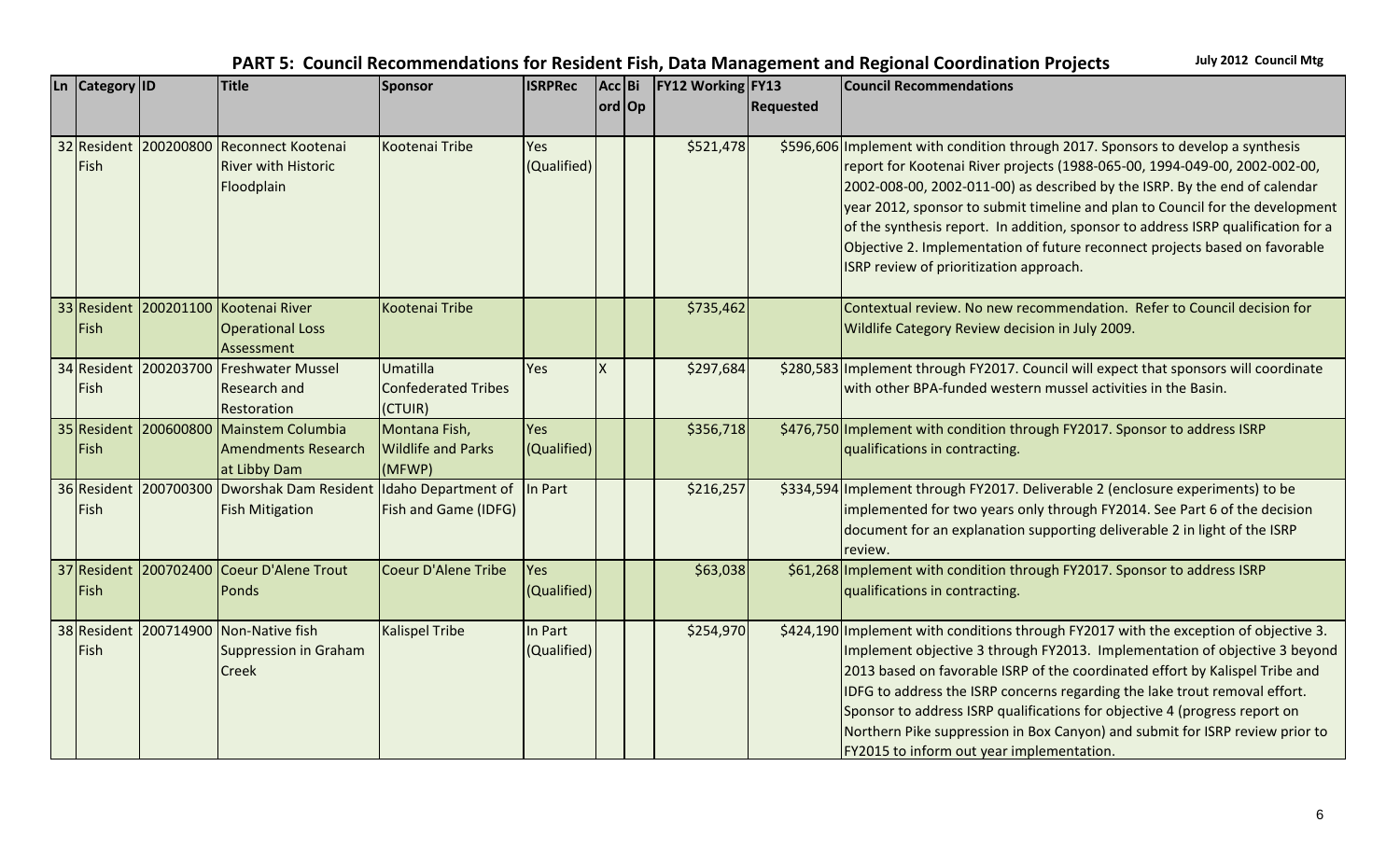$\begin{bmatrix} \text{Ln} \end{bmatrix}$  Category **ID Title Sponsor ISRPRec ord Op Acc** Bi **FY12 Working FY13 Requested Council Recommendations**  39 Resident 200715700 Bull Trout Status and Fish Abundance on Warm Springs Reservation Confederated Tribes Of Warm Springs Yes (Qualified)  $\vert x \vert$  |  $\vert$  \$148,842  $\vert$  \$151,938 Implement with condition through FY2017. Sponsor to address ISRP qualifications in contracting. 40 Resident 200717000 South Fork Snake River Fish Yellowstone Cutthroat Trout Recruitment and Survival Improvement Idaho Department of Fish and Game (IDFG) Yes \$267,909 \$268,000 Implement through FY2017. 41 Resident 200724600 Restoration of Bull Trout Fish Passage at Albeni Falls Dam Yes  $\parallel$   $\parallel$  \$406,580 \$430,756 Implement through FY2017. 42 Resident 200737200 Fish 200737200 Lake Roosevelt Sturgeon Spokane Tribe | Yes Hatchery (Qualified) \$262,656 \$269,733 Implement with conditions through completion of Step Review Process. (Also see related project 1995-027-00 - Lake Roosevelt Sturgeon Recovery.) Also refer to the Resident Fish Review and Rec's for White Sturgeon in Part 2. 43 Resident 200740500 Rufus Woods Fish Habitat/Passage Improvement, Creel and **Triploid** Supplementation Colville Confederated Tribes Yes (Qualified)  $X \parallel$  | \$233,497 \$288,298 | Implement with conditions through FY2014. Sponsor to develop and submit a report addressing ISRP issues and concerns for all aspects of project implementation. Funding recommendation beyond FY2014 based on favorable ISRP/Council review of the report. 44 Resident 200810900 Resident Fish Research, Fish Monitoring and Evaluation Colville Confederated **Tribes** X | | \$210,024 \$518,269 Contextual review. No new recommendation. Refer to Council decision on RM&E/AP review June 2011. 45 Resident 200811100 Twin Lakes Fish Enhancement Colville Confederated In Part **Tribes** (Qualified)  $\vert x \vert$   $\vert$  \$492,473  $\vert$  \$192,982 Implement North Twin Oxygenation activities through FY 2017. Sponsor to address current ISRP qualifications (ISRP 2012-2) to demonstrate progress in community efforts to reduce external nutrient loading in their next annual report. Expansion into South Twin Lake based on favorable ISRP review of statistical results from lake comparison study indicating both cost benefit and benefit to fish. 46 Resident 200811200 Resident Fish Loss Fish Assessment Colville Confederated Tribes Yes (Qualified)  $\vert x \vert$   $\vert$  \$463,426 \$467,000 Implement with condition through FY2013. Sponsor to develop assessment tools for methodologies assessing hydrosystem impacts. Funding recommendation beyond FY2013 based on favorable ISRP and Council review

of assessment tools.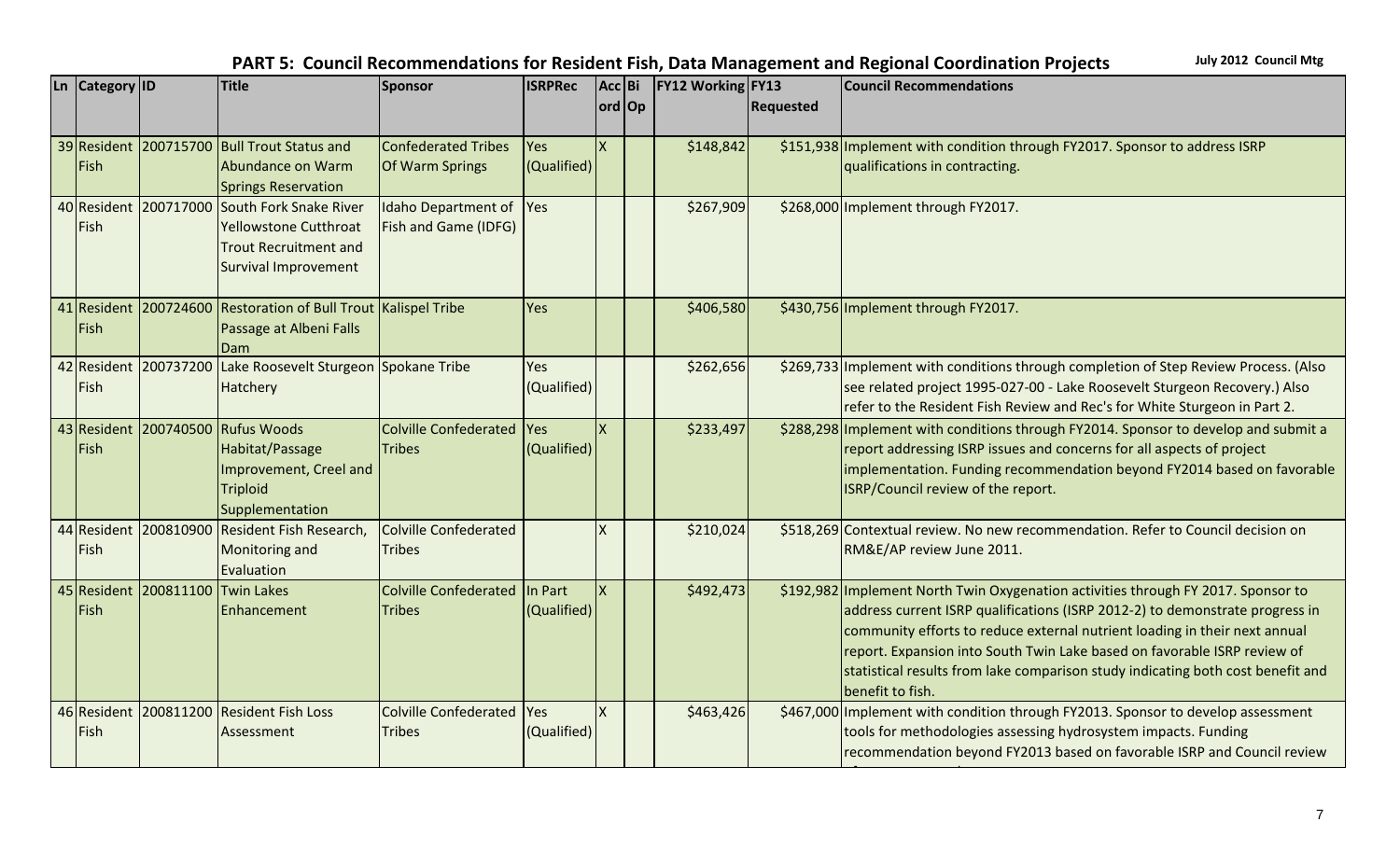| <b>Ln</b> | Category ID |                       | <b>Title</b>                                                     | Sponsor                       | <b>ISRPRec</b> | Acc Bi |              | <b>FY12 Working FY13</b> |                  | <b>Council Recommendations</b>                                                                                                                  |
|-----------|-------------|-----------------------|------------------------------------------------------------------|-------------------------------|----------------|--------|--------------|--------------------------|------------------|-------------------------------------------------------------------------------------------------------------------------------------------------|
|           |             |                       |                                                                  |                               |                | ord Op |              |                          | <b>Requested</b> |                                                                                                                                                 |
|           |             |                       |                                                                  |                               |                |        |              |                          |                  |                                                                                                                                                 |
|           |             |                       | 47 Resident 200811500 Lake Roosevelt Burbot                      | Colville Confederated In Part |                |        |              | 50                       |                  | \$435,140 Implement Objective 1, deliverable 1 only through completion and not beyond                                                           |
|           | Fish        |                       | <b>Population Assessment</b>                                     | <b>Tribes</b>                 |                |        |              |                          |                  | FY2017 (Analysis of Fall Walleye Index Netting Bycatch Data). Sponsor to submit                                                                 |
|           |             |                       |                                                                  |                               |                |        |              |                          |                  | revised proposal based on this analysis for ISRP/Council for review and                                                                         |
|           |             |                       |                                                                  |                               |                |        |              |                          |                  | recommendation prior to additional assessment efforts in Lake Roosevelt.                                                                        |
|           |             |                       | 48 Resident 200811600 White Sturgeon                             | <b>Colville Confederated</b>  | Yes            |        |              | \$414,398                |                  | \$1,018,469 Implement with condition through FY2017. Sponsor to submit to the ISRP,                                                             |
|           | Fish        |                       | Enhancement                                                      | Tribes                        | (Qualified)    |        |              |                          |                  | specific objectives and methods for physical habitat modeling (deliverable 4)                                                                   |
|           |             |                       |                                                                  |                               |                |        |              |                          |                  | and deliverables 5 and 6 (Determine behavioral impacts on larval sturgeon                                                                       |
|           |             |                       |                                                                  |                               |                |        |              |                          |                  | exposed to heavy metals; and Assess rates of contaminant bioaccumulation to                                                                     |
|           |             |                       |                                                                  |                               |                |        |              |                          |                  | assess recruitment failure) as requested by the ISRP in qualification #1.                                                                       |
|           |             |                       |                                                                  |                               |                |        |              |                          |                  | Implementation of deliverables 4, 5 and 6 based on favorable review by the                                                                      |
|           |             |                       |                                                                  |                               |                |        |              |                          |                  | ISRP. Refer to Data Managment Review and Recommendations (Part 3) for                                                                           |
|           |             |                       |                                                                  |                               |                |        |              |                          |                  | database development aspects of the project. Also refer to the Resident Fish                                                                    |
|           |             |                       | 49 Resident 200811700 Rufus Woods Redband                        | Colville Confederated No      |                |        |              | \$167,163                |                  | Review and Recommendations for White Sturgeon in Part 2.<br>\$310,818 Implement with conditions through FY2014. Sponsor to develop a trout      |
|           | Fish        |                       | <b>Net Pens</b>                                                  | <b>Tribes</b>                 |                |        |              |                          |                  | stocking plan, including project specific concerns, as described by the ISRP, prior                                                             |
|           |             |                       |                                                                  |                               |                |        |              |                          |                  | to FY2015. Funding recommendation beyond FY2014 based on favorable ISRP                                                                         |
|           |             |                       |                                                                  |                               |                |        |              |                          |                  | and Council review of the trout stocking plan.                                                                                                  |
|           |             |                       | 50 Resident 200900800 Climate Change Impacts                     | Columbia River Inter-         | Yes            |        |              | \$328,300                | \$346,481        | Implement with condition through FY2017. Sponsor to address ISRP                                                                                |
|           | Fish        |                       |                                                                  | <b>Tribal Fish</b>            | (Qualified)    |        |              |                          |                  | qualifications in contracting including a description of how data and models                                                                    |
|           |             |                       |                                                                  | Commission (CRITFC)           |                |        |              |                          |                  | produced by the project will be applicable and accessible to the region.                                                                        |
|           |             |                       |                                                                  |                               |                |        |              |                          |                  |                                                                                                                                                 |
|           |             |                       |                                                                  |                               |                |        |              | \$34,772,618             | \$46,707,119     |                                                                                                                                                 |
|           | $51$ Data   | 198810804 StreamNet - |                                                                  | <b>Pacific States Marine</b>  | <b>Yes</b>     |        | lх           | \$2,034,576              |                  | \$2,186,271 Refer to Data Managment Review and Recommendations - Part 3. Implement                                                              |
|           | Mgmt        |                       | Coordinated Information Fisheries Commission (Qualified)         |                               |                |        |              |                          |                  | with conditions through FY2013: See project specific recommendation in Part 3                                                                   |
|           |             |                       | System (CIS)/ Northwest (PSMFC)<br><b>Environmental Database</b> |                               |                |        |              |                          |                  | 3c. In addition, sponsors to assist in the development of regional data priorities,                                                             |
|           |             |                       |                                                                  |                               |                |        |              |                          |                  | storage and accessibility guidance for the Columbia Basin including data for                                                                    |
|           |             |                       | (NED)                                                            |                               |                |        |              |                          |                  | anadromous and resident fish and wildlife as described in 1A. Funding<br>recommendation beyond FY2013 based on the outcome of the regional data |
|           |             |                       |                                                                  |                               |                |        |              |                          |                  | discussion (PERC) and final Council recommendation.                                                                                             |
|           | 52 Data     |                       | 199008000 Columbia Basin Pit-Tag                                 | <b>Pacific States Marine</b>  |                |        | $\mathsf{x}$ | \$2,616,917              |                  | Contextual review (Council decision on RM&E/AP review June, 2011) with                                                                          |
|           | <b>Mgmt</b> |                       | Information                                                      | <b>Fisheries Commission</b>   |                |        |              |                          |                  | supplemental recommendation in Data Mgmt Review and Recommendations                                                                             |
|           |             |                       |                                                                  | (PSMFC)                       |                |        |              |                          |                  | Part 3-3e.                                                                                                                                      |
|           |             |                       |                                                                  |                               |                |        |              |                          |                  |                                                                                                                                                 |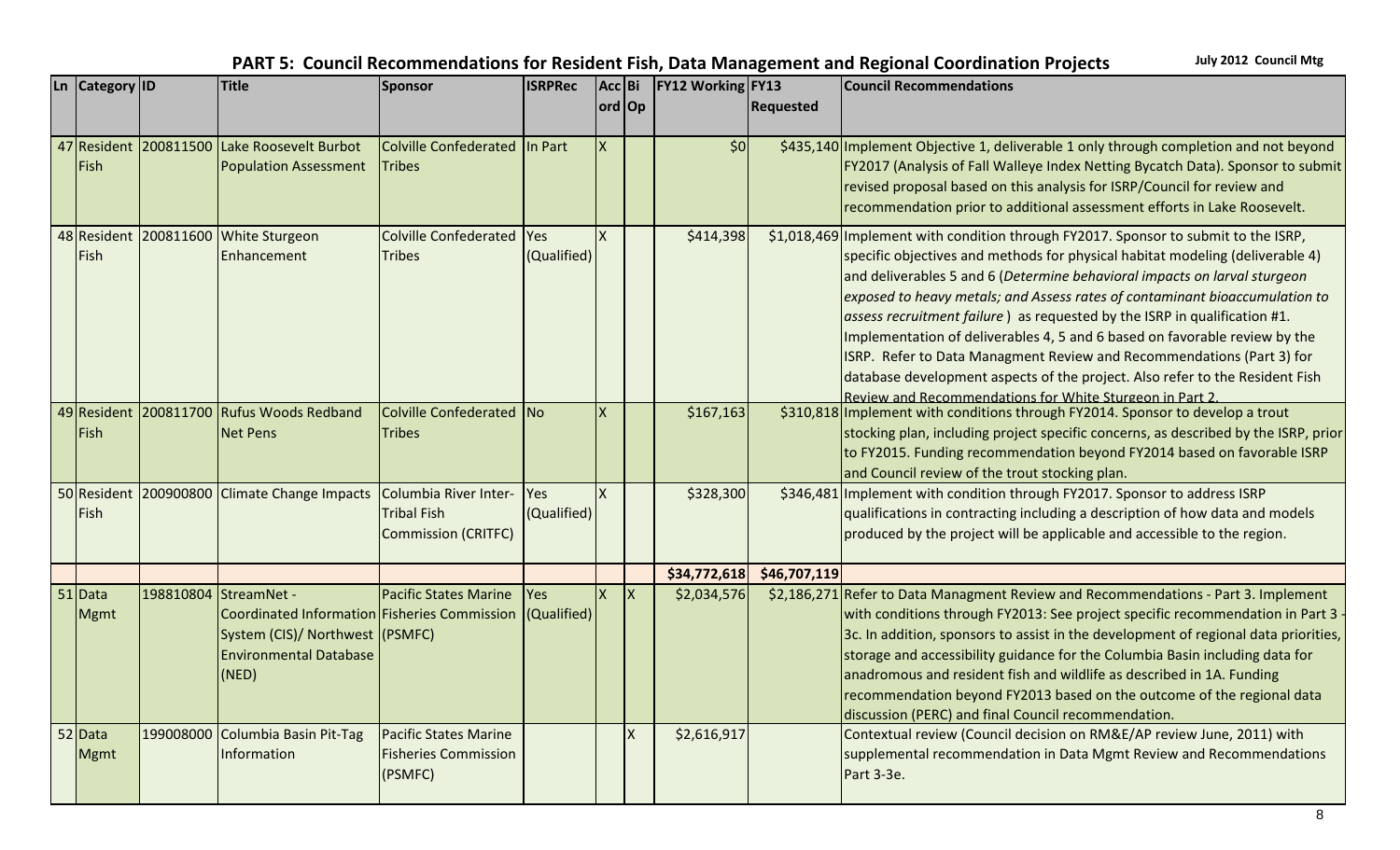| Ln | Category ID |           | <b>Title</b>                                     | Sponsor                      | <b>ISRPRec</b> | Acc Bi |    | <b>FY12 Working FY13</b> |                  | <b>Council Recommendations</b>                                                                                                                          |
|----|-------------|-----------|--------------------------------------------------|------------------------------|----------------|--------|----|--------------------------|------------------|---------------------------------------------------------------------------------------------------------------------------------------------------------|
|    |             |           |                                                  |                              |                | ord Op |    |                          | <b>Requested</b> |                                                                                                                                                         |
|    |             |           |                                                  |                              |                |        |    |                          |                  |                                                                                                                                                         |
|    | 53 Data     |           | 199403300 Fish Passage Center                    | Fish Passage Center,         |                |        |    | \$1,461,609              |                  | Contextual review. No new recommendation. Refer to Council decision on                                                                                  |
|    | Mgmt        |           |                                                  | <b>Pacific States Marine</b> |                |        |    |                          |                  | RM&E/AP review June, 2011.                                                                                                                              |
|    |             |           |                                                  | <b>Fisheries Commission</b>  |                |        |    |                          |                  |                                                                                                                                                         |
|    |             |           |                                                  | (PSMFC)                      |                |        |    |                          |                  |                                                                                                                                                         |
|    |             |           |                                                  |                              |                |        |    |                          |                  |                                                                                                                                                         |
|    | 54 Data     |           | 199601900 Data Access in Real Time University of |                              | Yes            |        | Ιx | \$293,938                |                  | \$333,387 Implement through 2017.                                                                                                                       |
|    | <b>Mgmt</b> |           | (DART)                                           | Washington                   |                |        |    |                          |                  |                                                                                                                                                         |
|    | 55 Data     | 199800401 | Columbia Basin Bulletin                          | Intermountain                | Yes            |        |    | \$148,412                |                  | \$148,412 Implement through 2017.                                                                                                                       |
|    | Mgmt        |           |                                                  | <b>Communications</b>        |                |        |    |                          |                  |                                                                                                                                                         |
|    | 56 Data     |           | 200307200 Habitat and Biodiversity               | Northwest Habitat            | Yes            |        | lχ | \$165,821                |                  | \$1,139,366 Refer to Data Managment Review and Recommendations in Part 3. Implement                                                                     |
|    | <b>Mgmt</b> |           | Information System for                           | <b>Institute</b>             | (Qualified)    |        |    |                          |                  | in part and with conditions through FY2013; see project specific                                                                                        |
|    |             |           | <b>Columbia River Basin</b>                      |                              |                |        |    |                          |                  | recommendation Part 3-3b. Funding recommendation beyond FY2013 based on                                                                                 |
|    |             |           |                                                  |                              |                |        |    |                          |                  | the outcome of the regional data discussion (PERC) and final Council                                                                                    |
|    |             |           |                                                  |                              |                |        |    |                          |                  | recommendation.                                                                                                                                         |
|    | 57 Data     |           | 200600600 Habitat Evaluation                     | Columbia Basin Fish          |                |        |    |                          |                  | Contextual review (Council Wildlife decision on July 2009). Continue funding                                                                            |
|    | <b>Mgmt</b> |           | Project                                          | and Wildlife Authority       |                |        |    |                          |                  | HEP survey work through FY2013 with supplemental recommendation: BPA to                                                                                 |
|    |             |           |                                                  | (CBFWA)                      |                |        |    |                          |                  | work with sponsor and NWHI to incorporate all HEP data into the NWHI                                                                                    |
|    |             |           |                                                  |                              |                |        |    |                          |                  | database by end of FY2013 (also see project-specific recommendation for NHI<br>in Part 3-3b). Funding recommendation beyond FY2013 based on the outcome |
|    |             |           |                                                  |                              |                |        |    |                          |                  | of the regional data discussion (PERC) and final Council recommendation.                                                                                |
|    |             |           |                                                  |                              |                |        |    |                          |                  |                                                                                                                                                         |
|    | 58 Data     |           | 200850500 Streamnet Library                      | Columbia River Inter-        | Yes            |        | Iχ | \$460,570                |                  | \$485,000 Refer to Data Managment Review and Recommendations. Implement with                                                                            |
|    | <b>Mgmt</b> |           |                                                  | Tribal Fish                  | (Qualified)    |        |    |                          |                  | conditions through FY2013; see project specific recommendation in Part 3-3c.                                                                            |
|    |             |           |                                                  | Commission (CRITFC)          |                |        |    |                          |                  | Funding recommendation beyond FY2013 based on the outcome of the                                                                                        |
|    |             |           |                                                  |                              |                |        |    |                          |                  | regional data discussion (PERC) and final Council recommendation.                                                                                       |
|    | 59 Data     |           | 200850700 Tribal Data Network                    | Columbia River Inter-        | Yes            |        |    | \$362,032                |                  | \$1,533,751 Refer to Data Managment Review and Recommendations in Part 3. Implement                                                                     |
|    | <b>Mgmt</b> |           |                                                  | Tribal Fish                  | (Qualified)    |        |    |                          |                  | with conditions through FY2013: See project specific recommendation in Part 3-                                                                          |
|    |             |           |                                                  | Commission (CRITFC)          |                |        |    |                          |                  | 3g. In addition, sponsor to participate on the PERC and assist in developing                                                                            |
|    |             |           |                                                  |                              |                |        |    |                          |                  | recommendations of the PERC. Funding recommendation beyond FY2013                                                                                       |
|    |             |           |                                                  |                              |                |        |    |                          |                  | based on the outcome of the regional data discussion (PERC) and final Council                                                                           |
|    |             |           |                                                  |                              |                |        |    |                          |                  | recommendation.                                                                                                                                         |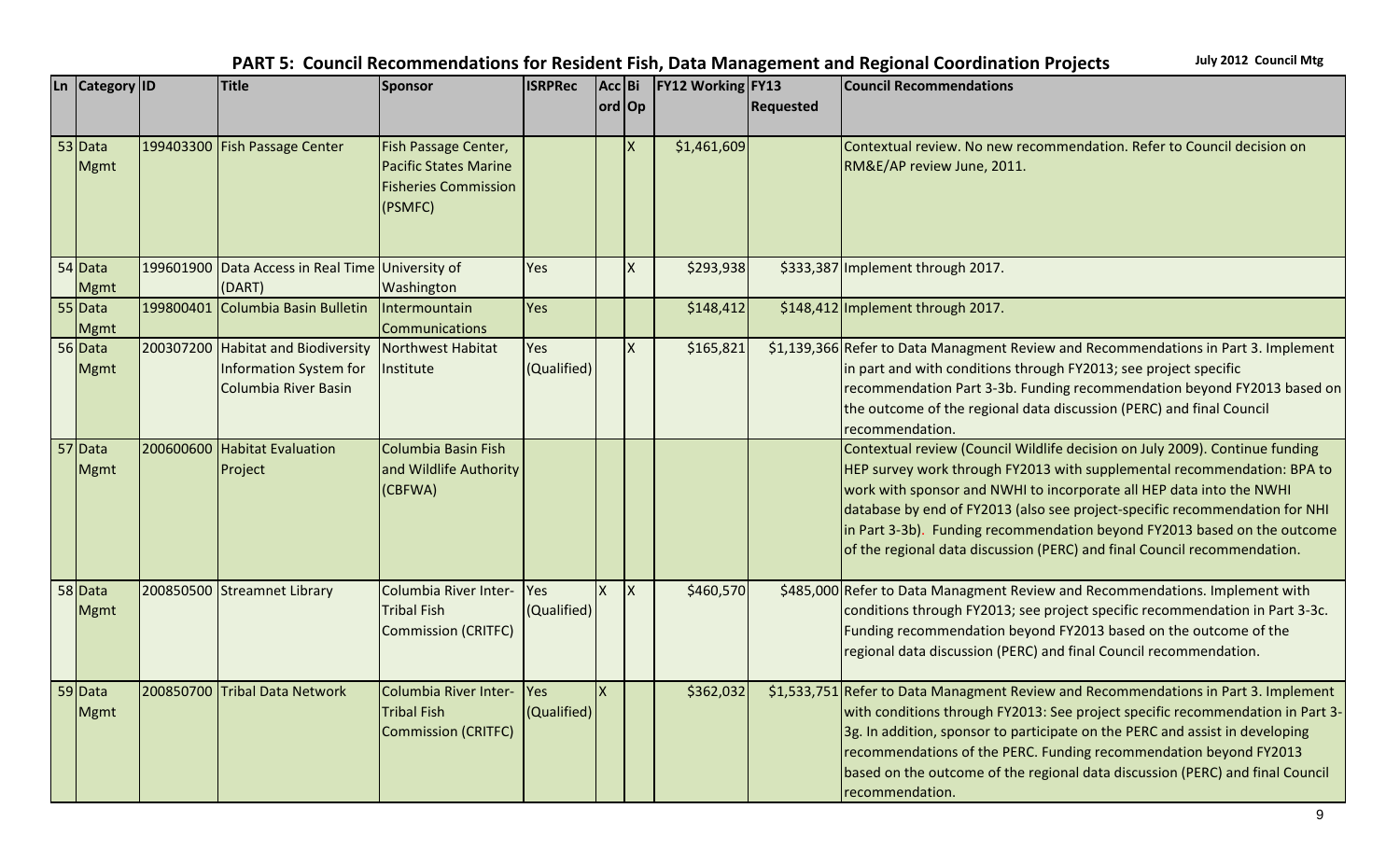| Ln Category ID             | <b>Title</b>                                                                                                                                                               | <b>Sponsor</b>                                                                                                                   | <b>ISRPRec</b>                              | Acc Bi |                 | <b>FY12 Working FY13</b> |                  | <b>Council Recommendations</b>                                                                                                                                                                                                                                                                                                                                                                                          |
|----------------------------|----------------------------------------------------------------------------------------------------------------------------------------------------------------------------|----------------------------------------------------------------------------------------------------------------------------------|---------------------------------------------|--------|-----------------|--------------------------|------------------|-------------------------------------------------------------------------------------------------------------------------------------------------------------------------------------------------------------------------------------------------------------------------------------------------------------------------------------------------------------------------------------------------------------------------|
|                            |                                                                                                                                                                            |                                                                                                                                  |                                             | ord Op |                 |                          | <b>Requested</b> |                                                                                                                                                                                                                                                                                                                                                                                                                         |
| 60 Data<br><b>Mgmt</b>     | 201007500 Upper Columbia<br>Implementation and<br><b>Action Effectiveness</b><br>Monitoring                                                                                | <b>Upper Columbia</b><br>Salmon Recovery<br>Board                                                                                |                                             |        |                 | \$154,000                |                  | \$319,436 Contextual review. No new recommendation. Refer to Council decision on<br>RM&E/AP review June, 2011. Also refer to Data Managment Review and<br>Recommendations; recommendations from regional data discussion process<br>described in Part 3-2 may inform the data Mgmt and sharing aspects of project<br>beyond 2013.                                                                                       |
| 61 Data<br><b>Mgmt</b>     | 201100600 Columbia Habitat and<br><b>Monitoring Program -</b><br>Pilot (CHaMP-P)                                                                                           | <b>Environmental Data</b><br>Services, NOAA,<br>Quantitative<br>Consultants Inc, South<br>Fork Research, Inc.,<br>Terraqua, Inc. |                                             |        | $\mathsf{\chi}$ | \$4,245,762              |                  | Contextual review. No new recommendation. Refer to Council decision on<br>RM&E/AP review June, 2011. Also refer to Data Managment Review and<br>Recommendations; recommendations from regional data discussion process<br>described in Part 3-2 may inform the data Mgmt and sharing aspects of project<br>beyond 2013.                                                                                                 |
| 62 Data<br><b>Mgmt</b>     | 200400200 Pacific Northwest<br><b>Aquatic Monitoring</b><br>Program (PNAMP)<br>Coordination                                                                                | <b>US Geological Survey</b><br>(USGS)                                                                                            | <b>Qualified</b><br>$ $ (see<br>Prgmtc)     |        |                 | \$583,045                |                  | \$793,853 Implement with condition through FY2013: In addition, sponsor to participate<br>on the PERC and assist in developing recommendations of the PERC as<br>described in Part 3-2.-Funding recommendation beyond FY2013 based on the<br>outcome of the regional data discussion (PERC) and final Council                                                                                                           |
| <b>Data</b><br><b>Mgmt</b> |                                                                                                                                                                            |                                                                                                                                  |                                             |        |                 | \$12,526,682             | \$6,939,476      |                                                                                                                                                                                                                                                                                                                                                                                                                         |
| 63 Regional<br>Coord       | 198906201 Program Coordination<br>and Facilitation Services                                                                                                                | Columbia Basin Fish<br>and Wildlife<br><b>Foundation (CBFWF)</b>                                                                 | <b>Qualified</b><br>$ $ (see<br>Prgmtc)     |        |                 | \$859,580                |                  | \$1,572,245 Implement in part and with conditions through 2013 for data-related functions:<br>see project specific recommendation in Part 3-3a. Funding recommendation for<br>the data aspects of project beyond FY2013 based on the outcome of the<br>regional data discussion (PERC) and final Council recommendation. See<br>Regional Coordination review (Part 4) for recommendations on coordination<br>functions. |
| 64 Regional<br>Coord       | 199506425 Policy, Plan and<br><b>Technical Support of</b><br>Washington Dept of Fish and Wildlife (WDFW)<br>and Wildlife -<br>Yakima/Klickitat<br><b>Fisheries Project</b> | Washington<br>Department of Fish                                                                                                 | <b>Qualified</b><br>$\sf I$ (see<br>Prgmtc) |        |                 | \$192,772                |                  | \$193,988 Implement through FY2017 with condition. Sponsor to assist in addressing ISRP<br>comments from the RM&E/AP review on YKFP projects #1995-063-25 and<br>#1997-013-25, as appropriate, during contracting.                                                                                                                                                                                                      |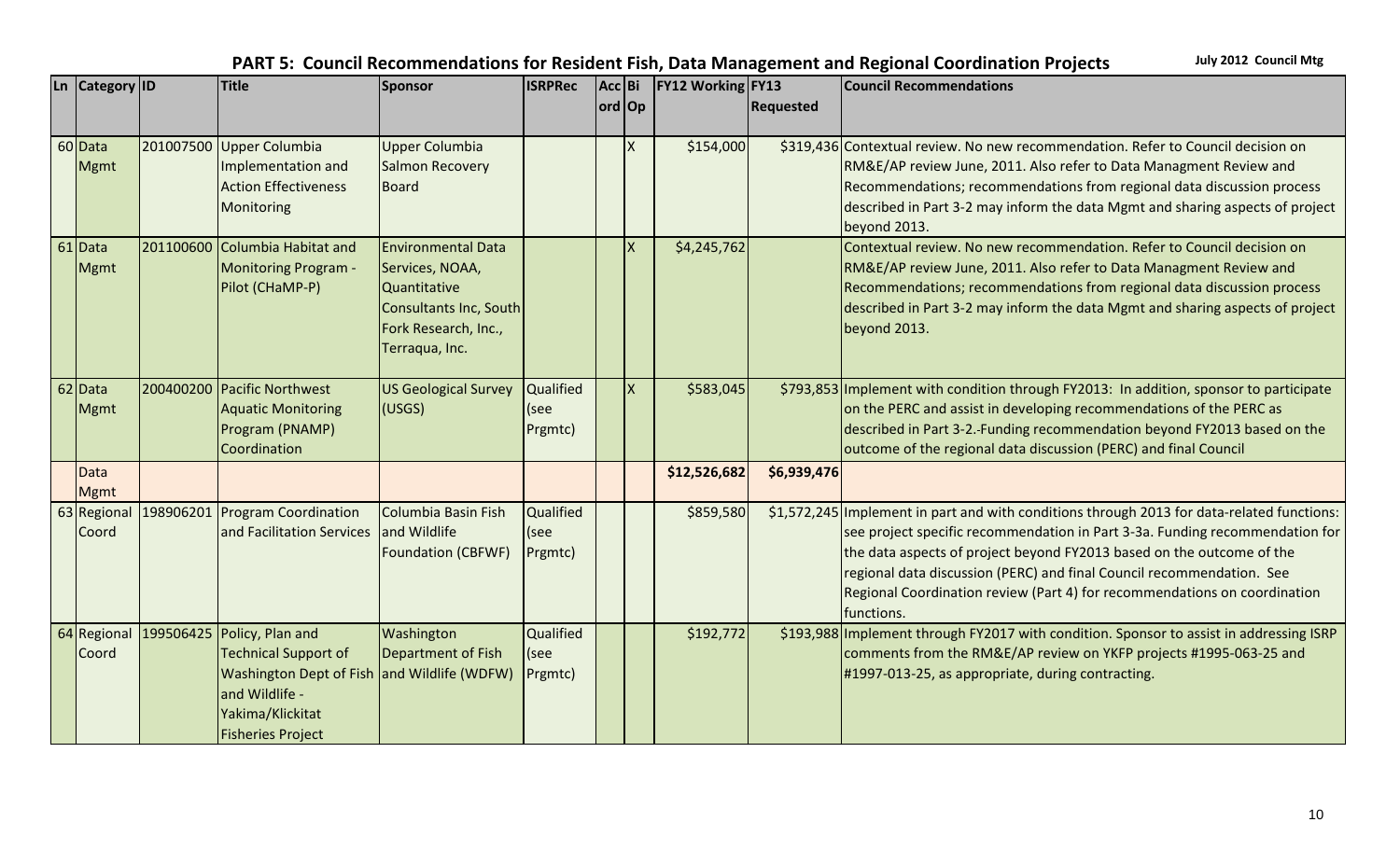| L <sub>n</sub> | <b>Category</b> ID | <b>Title</b>                                          | Sponsor                         | <b>ISRPRec</b>   | Acc Bi   |                         | <b>FY12 Working FY13</b> |                  | <b>Council Recommendations</b>                                           |
|----------------|--------------------|-------------------------------------------------------|---------------------------------|------------------|----------|-------------------------|--------------------------|------------------|--------------------------------------------------------------------------|
|                |                    |                                                       |                                 |                  | ord Op   |                         |                          | <b>Requested</b> |                                                                          |
|                |                    |                                                       |                                 |                  |          |                         |                          |                  |                                                                          |
|                | 65 Regional        | 199803100 Implement Wy-Kan-Ush- Columbia River Inter- |                                 | Qualified        | <b>X</b> | ΙX.                     | \$237,212                |                  | \$248,358 See Regional Coordination Review and Recommendations - Part 4. |
|                | Coord              | Mi Wa-Kish-Wit                                        | <b>Tribal Fish</b>              | (see             |          |                         |                          |                  |                                                                          |
|                |                    |                                                       | Commission (CRITFC)             | Prgmtc)          |          |                         |                          |                  |                                                                          |
|                | 66 Regional        | 200710600 Spokane Tribe                               | <b>Spokane Tribe</b>            | Qualified        |          |                         | \$78,078                 |                  | \$78,781 See Regional Coordination Review and Recommendations - Part 4.  |
|                |                    | Coordination                                          |                                 | (see             |          |                         |                          |                  |                                                                          |
|                | Coord              |                                                       |                                 | Prgmtc)          |          |                         |                          |                  |                                                                          |
|                |                    | 67 Regional 200710800 Upper Columbia United           | Upper Columbia                  | Qualified        |          |                         | \$281,679                |                  | \$288,721 See Regional Coordination Review and Recommendations - Part 4. |
|                | Coord              | Tribes (UCUT)                                         | United Tribes (UCUT)            | (see             |          |                         |                          |                  |                                                                          |
|                |                    | Coordination                                          |                                 | Prgmtc)          |          |                         |                          |                  |                                                                          |
|                | 68 Regional        | 200716200 Kalispel Tribe                              | <b>Kalispel Tribe</b>           | Qualified        |          |                         | \$78,797                 |                  | \$78,797 See Regional Coordination Review and Recommendations - Part 4.  |
|                | Coord              | Coordination                                          |                                 | (see             |          |                         |                          |                  |                                                                          |
|                |                    |                                                       |                                 | Prgmtc)          |          |                         |                          |                  |                                                                          |
|                | 69 Regional        | 200740700 Upper Snake River Tribe                     | Upper Snake River               | <b>Qualified</b> |          | $\overline{\mathsf{x}}$ | \$148,341                |                  | \$280,000 See Regional Coordination Review and Recommendations - Part 4. |
|                | Coord              | (USRT) Coordination                                   | Tribes Foundation               | (see             |          |                         |                          |                  |                                                                          |
|                |                    |                                                       |                                 | Prgmtc)          |          |                         |                          |                  |                                                                          |
|                | 70 Regional        | 200901000 Coeur D'Alene Tribe                         | Coeur D'Alene Tribe             | Qualified        |          |                         | \$78,078                 |                  | \$82,030 See Regional Coordination Review and Recommendations - Part 4.  |
|                | Coord              | Coordination                                          |                                 | (see             |          |                         |                          |                  |                                                                          |
|                |                    |                                                       |                                 | Prgmtc)          |          |                         |                          |                  |                                                                          |
|                | 71 Regional        | 200902500 Grand Ronde Tribe                           | Confederated Tribes             | Qualified        |          |                         | \$132,711                |                  | \$131,020 See Regional Coordination Review and Recommendations - Part 4. |
|                | Coord              | Coordination                                          | of Grand Ronde                  | (see             |          |                         |                          |                  |                                                                          |
|                |                    |                                                       |                                 | Prgmtc)          |          |                         |                          |                  |                                                                          |
|                | 72 Regional        | 201004400 Colville Regional                           | Colville Confederated Qualified |                  |          |                         | \$69,673                 |                  | \$71,130 See Regional Coordination Review and Recommendations - Part 4.  |
|                | Coord              | Coordination                                          | <b>Tribes</b>                   | (see             |          |                         |                          |                  |                                                                          |
|                |                    |                                                       |                                 | Prgmtc)          |          |                         |                          |                  |                                                                          |
|                | 73 Regional        | 201101200 Cowlitz Tribe                               | <b>Cowlitz Indian Tribe</b>     | <b>Qualified</b> |          |                         | \$132,711                |                  | \$153,332 See Regional Coordination Review and Recommendations - Part 4. |
|                | Coord              | Coordination                                          |                                 | (see             |          |                         |                          |                  |                                                                          |
|                |                    |                                                       |                                 | Prgmtc)          |          |                         |                          |                  |                                                                          |
|                | 74 Regional        | 201200200 Oregon Regional                             | <b>Oregon Department</b>        | <b>Qualified</b> |          |                         | \$132,711                |                  | \$132,711 See Regional Coordination Review and Recommendations - Part 4. |
|                | Coord              | Coordination                                          | <b>Of Fish and Wildlife</b>     | (see             |          |                         |                          |                  |                                                                          |
|                |                    |                                                       | (ODFW)                          | Prgmtc)          |          |                         |                          |                  |                                                                          |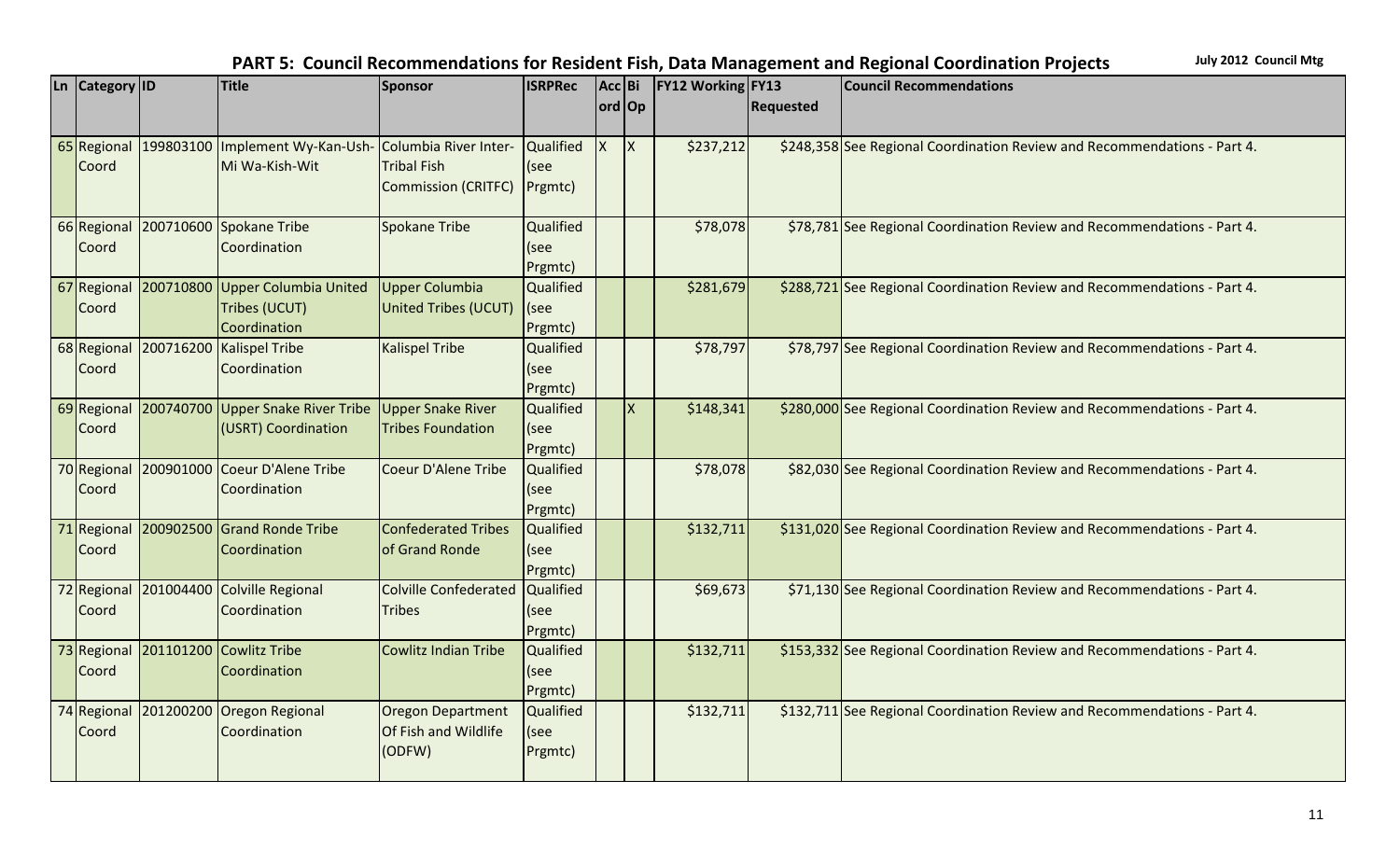| Ln Category ID |                       | <b>Title</b>                                         | Sponsor                   | <b>ISRPRec</b>   | Acc Bi  | <b>FY12 Working FY13</b> |                  | <b>Council Recommendations</b>                                           |
|----------------|-----------------------|------------------------------------------------------|---------------------------|------------------|---------|--------------------------|------------------|--------------------------------------------------------------------------|
|                |                       |                                                      |                           |                  | ord  Op |                          | <b>Requested</b> |                                                                          |
|                |                       |                                                      |                           |                  |         |                          |                  |                                                                          |
|                |                       | 75 Regional 201200300 Washington Regional            | <b>Washington</b>         | Qualified        |         | \$132,711                |                  | \$132,711 See Regional Coordination Review and Recommendations - Part 4. |
| <b>Coord</b>   |                       | Coordination                                         | Department of Fish        | (see             |         |                          |                  |                                                                          |
|                |                       |                                                      | and Wildlife (WDFW)       | Prgmtc)          |         |                          |                  |                                                                          |
|                |                       |                                                      |                           |                  |         |                          |                  |                                                                          |
|                | 76 Regional 201200400 | Idaho Regional                                       | Idaho Department of       | <b>Qualified</b> |         | \$132,711                |                  | \$132,710 See Regional Coordination Review and Recommendations - Part 4. |
| <b>Coord</b>   |                       | Coordination                                         | Fish and Game (IDFG) (see |                  |         |                          |                  |                                                                          |
|                |                       |                                                      |                           | Prgmtc)          |         |                          |                  |                                                                          |
| 77 Regional    |                       | 201200500 Siletz Tribe Coordination Bonneville Power |                           | Qualified        |         | \$0                      |                  | \$130,771 See Regional Coordination Review and Recommendations - Part 4. |
| <b>Coord</b>   |                       |                                                      | Administration            | (see             |         |                          |                  |                                                                          |
|                |                       |                                                      |                           | Prgmtc)          |         |                          |                  |                                                                          |
|                |                       | 78 Regional 201200600 Nez Perce Tribe                | Nez Perce Tribe           | <b>Qualified</b> |         | \$0                      |                  | \$132,711 See Regional Coordination Review and Recommendations - Part 4. |
| <b>Coord</b>   |                       | Coordination                                         |                           | (see             |         |                          |                  |                                                                          |
|                |                       |                                                      |                           | Prgmtc)          |         |                          |                  |                                                                          |
| 79 Regional    |                       | 201200800 Montana Regional                           | Montana Fish,             | Qualified        |         | \$0                      |                  | \$132,711 See Regional Coordination Review and Recommendations - Part 4. |
| <b>Coord</b>   |                       | Coordination                                         | <b>Wildlife and Parks</b> | (see             |         |                          |                  |                                                                          |
|                |                       |                                                      | (MFWP)                    | Prgmtc)          |         |                          |                  |                                                                          |
| 80 Regional    |                       | 201200900 Salish-Kootenai Tribe                      | Salish and Kootenai       | <b>Qualified</b> |         | \$0                      |                  | \$132,000 See Regional Coordination Review and Recommendations - Part 4. |
| Coord          |                       | Coordination                                         | Confederated Tribes       | (see             |         |                          |                  |                                                                          |
|                |                       |                                                      |                           | Prgmtc)          |         |                          |                  |                                                                          |
|                |                       |                                                      |                           |                  |         | \$2,687,765              | \$4,104,727      |                                                                          |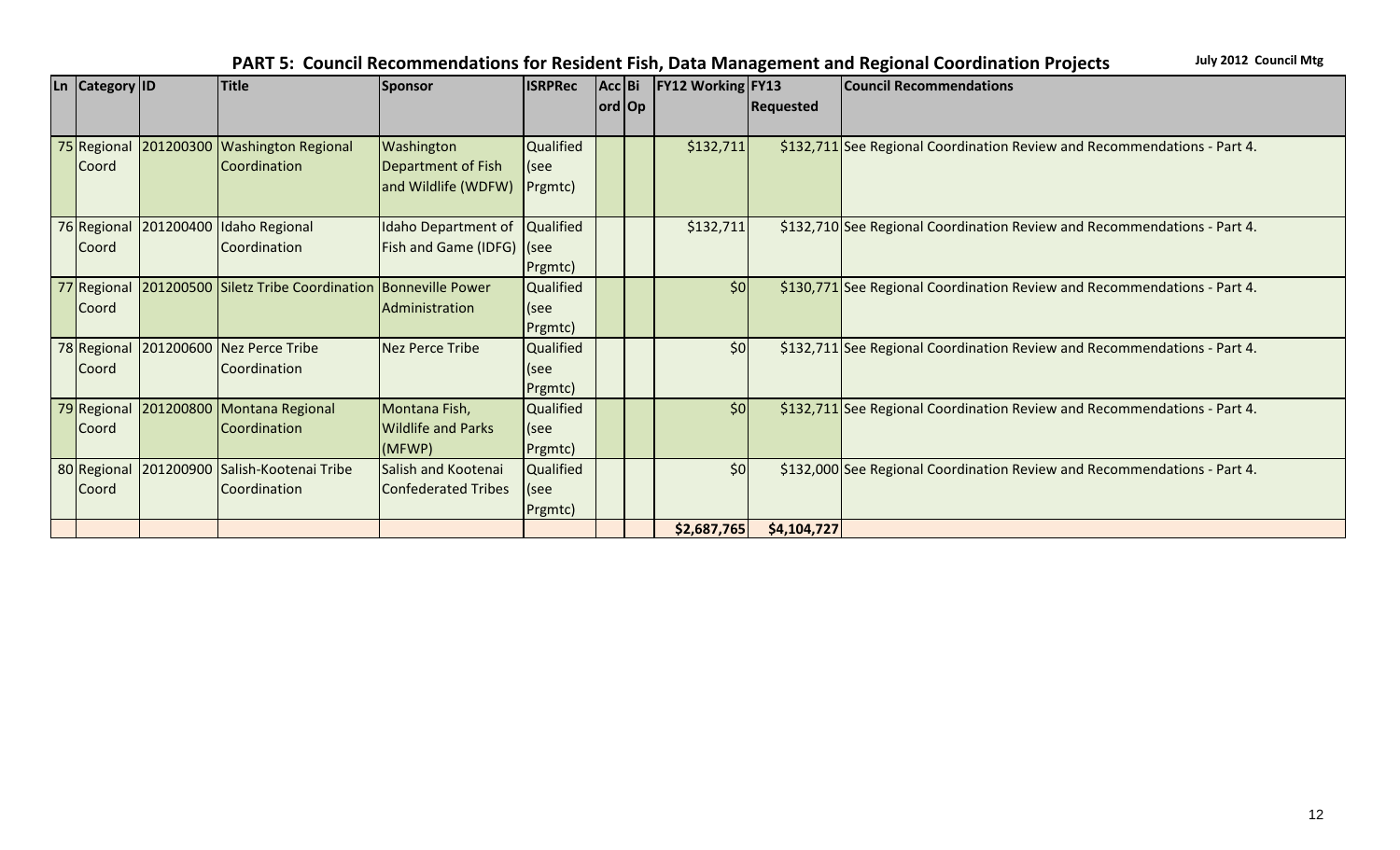**Part 6: Council explanations addressing the formal requirements of Section 4h(10)(D) of the Northwest Power Act**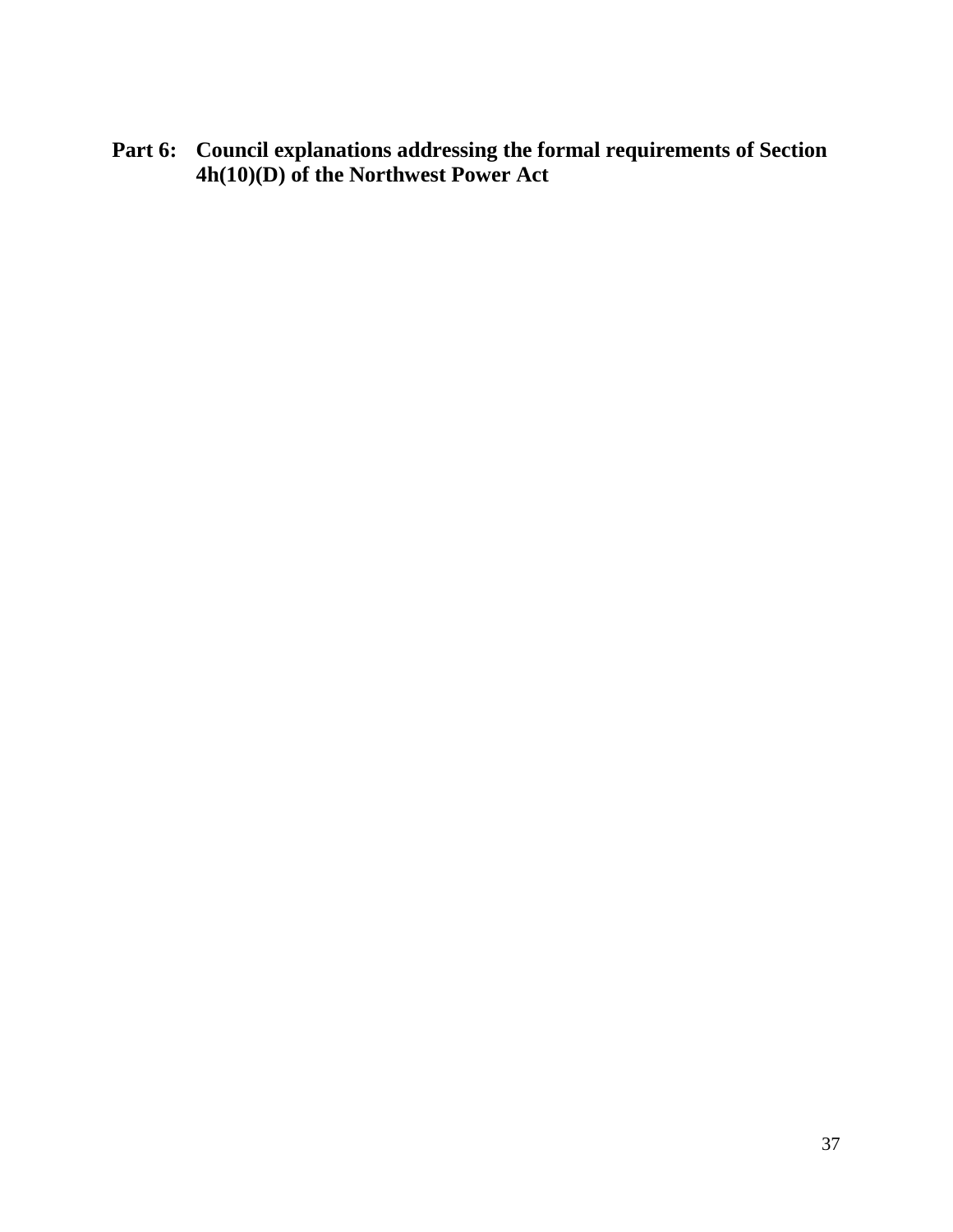# **Council explanations addressing the formal requirements of Section 4h(10)(D) of the Northwest Power Act**

Part 6 contains the formal explanations by the Council responsive to certain specific requirements of Section 4(h)(10)(D) of the Northwest Power Act. This includes the written explanations required of the Council in those few instances in which the Council's project funding recommendations do not follow the recommendations of the Independent Scientific Review Panel. The Council also explains how it complied with the requirements in Section 4(h)(10)(D) to "consider the impact of ocean conditions on fish and wildlife populations" and "determine whether the projects employ cost-effective measures to achieve program objectives" when making project-funding recommendations.

### **Explanations as to how the Council responded to the recommendations of the Independent Scientific Review Panel**

Section  $4(h)(10)(D)$  requires the Council to "fully consider the recommendations of the Panel when making its final recommendations of projects to be funded through BPA's annual fish and wildlife budget." If the Council "does not incorporate a recommendation of the Panel, the Council shall explain in writing its reasons for not accepting Panel recommendations." Finally, "[t]he Council, after consideration of the recommendations of the Panel and other appropriate entities, shall be responsible for making the final recommendations of projects to be funded through BPA's annual fish and wildlife budget." The Council has carefully and fully considered the project review reports of the ISRP, and with the few exceptions explained here, the Council has followed the panel's recommendations in formulating the Council's project funding recommendations. The few exceptions requiring an explanation all come from the resident fish category.

### **Hungry Horse Mitigation Habitat Restoration and Research, Monitoring and Evaluation (1991-019-03)**

As one aspect of this many-faceted project, the Montana Department of Fish, Wildlife and Parks proposed to assess the after-effects of the treatment of mountain lakes in the Flathead River basin with rotenone, part of the overall effort to recover the habitat capacity for and thus abundance of native cutthroat trout. The two relevant work elements or deliverables proposed included an effort to quantify the environmental determinants indicating rotenone decay and to assess the rate and diversity of the recolonization of macroinvertebrate and zooplankton communities after rotenone treatment. The ISRP concluded that these two work elements did not meet scientific review criteria largely because there is already a basis in the existing scientific literature for understanding the fate and persistence of rotenone and the nature and rate of recolonization. The project proposal did not identify unique circumstances or uncertainties requiring assessment in the field rather than relying on work done elsewhere.

Montana Fish, Wildlife and Parks responded partly by questioning the underlying basis for the ISRP's conclusion. The agency provided information indicating contradictory findings from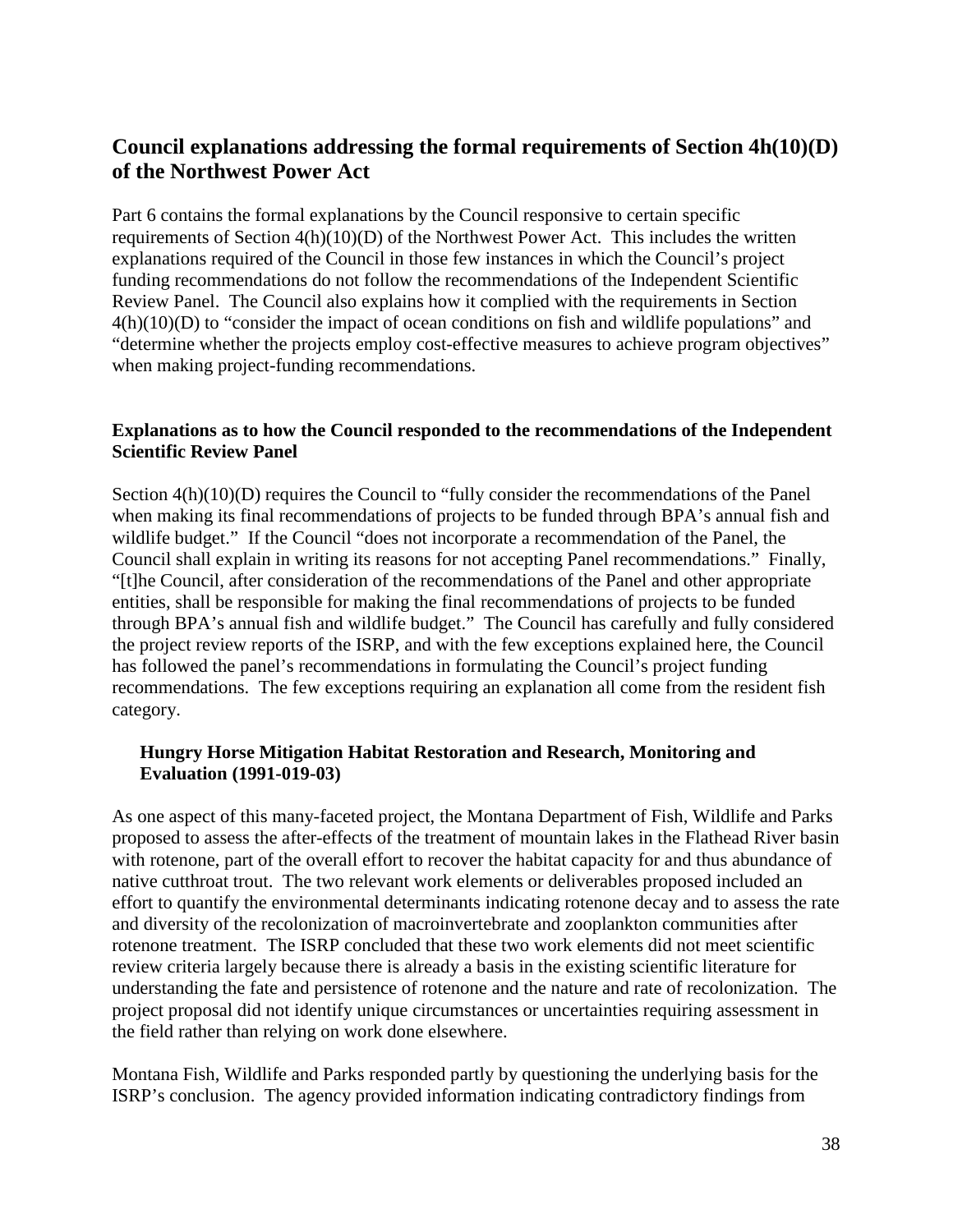previous rotenone studies that in their view preclude making general conclusions about the effects of rotenone on aquatic invertebrates. More important, Fish, Wildlife and Parks provided information indicating a commitment by the agency and its partners -- in an environmental impact statement, in records of decisions, and in community outreach -- to monitor and evaluate the impact of rotenone treatment on lake conditions. The Council has been informed that rotenone treatment of lakes was a controversial step in the cutthroat recovery effort, and the agency helped to gain approval for this step by promising its partners and the public that it would provide direct monitoring and evaluation evidence of the recovery of healthy lake conditions as described in the environmental reviews associated with the project. To support this commitment, the Council decided to recommend these work elements along with other elements of the project that the ISRP did not dispute.

### **Hungry Horse Mitigation -- Creston National Fish Hatchery (1991-019-04)**

As a related part of the Hungry Horse mitigation effort noted above, in this project the U.S. Fish and Wildlife Service proposes to continue allowing the use of its Creston National Fish Hatchery to produce fish for lake harvest. The lead sponsors of this work are actually the Montana Department of Fish, Wildlife and Parks and the Confederated Salish-Kootenai Tribes.

The ISRP concluded that the proposal did not meet scientific review criteria, stating that the Hungry Horse Mitigation sponsors have "not provided the kind of information necessary for a scientific review of the biological or fishery benefits and costs." The primary basis for the ISRP's conclusion was the lack of "a monitoring and evaluation plan [] against which to evaluate claimed success and mitigation benefits." This meant, among other things, that there is "no direct support for the sponsor's claim that the lake fisheries divert harvest pressure from local sensitive areas…." The ISRP called for a comprehensive monitoring and evaluation plan within the overall context of the Hungry Horse Mitigation project and then "an evaluation summary of biological and fishery data; and evidence of diverted pressure benefiting the local sensitive populations. While the sponsor provided some very basic information which the ISRP identified for inclusion in results reporting, for example the sites stocked and health/pathogen certifications, the broader reporting requested based on a foundational M&E plan was not provided."

The Council agrees with and supports the ISRP's conclusion about the need for an adequate monitoring and evaluation plan, and a project evaluation based on that plan, if this production program is to continue. The Council is recommending as a condition of continued project implementation that the agencies leading the mitigation effort collaborate over the next two years on the development of a monitoring and evaluation plan as described by the ISRP and a retrospective evaluation of the work in the Flathead River basin, for review by the ISRP and Council. Continued implementation of this production project in and beyond FY 2015 depends on a favorable outcome of this plan and review.

The Council does not consider this recommendation to be inconsistent with the ISRP's conclusion. But the Council is providing this explanation because the Council's project recommendation does allow the project to continue to be implemented for another two years on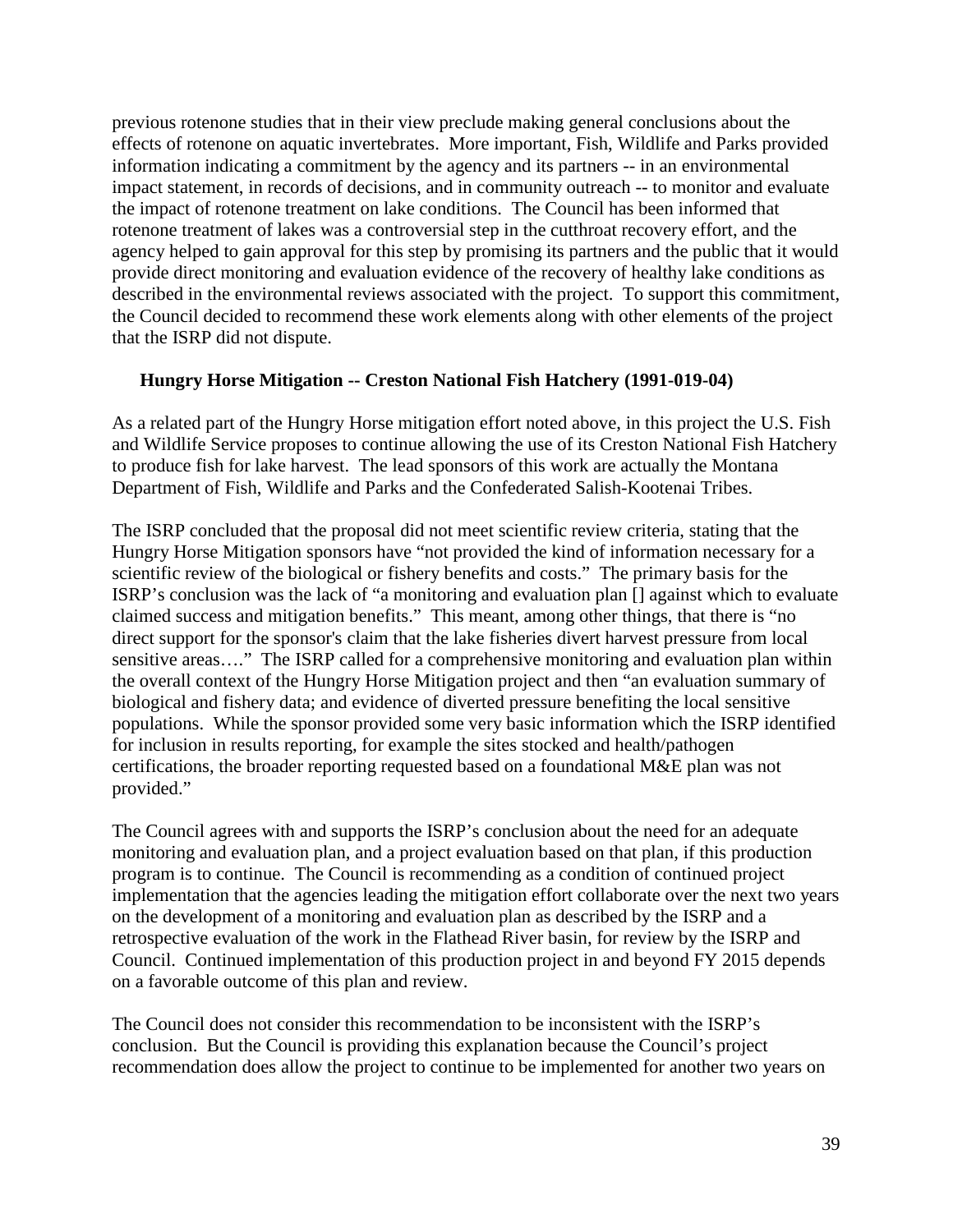these conditions, despite the ISRP's conclusion that the project does not meet scientific review criteria.

### **Dworshak Dam Resident Fish Mitigation (2007-003-00)**

One work element or deliverable in this project proposed to continue what are known as the "enclosure experiments," experimental work in enclosures in the reservoir by the project sponsor (the Idaho Department of Fish and Game) to assess the effects of nitrogen fertilization on the growth of blue-green algae. The ISRP concluded that this work element did not meet scientific review criteria, commenting that the enclosure experiments are not adequately justified especially given what is already known in the scientific literature about the effects of fertilization.

For reasons similar to those described above with regard to the evaluation of the effects of rotenone treatment in the Flathead River basin, the Council is recommending that the experiments continue to conclusion as designed, for two further years only through FY 2014 (other aspects of the project are to continue through FY 2017). The recommendation reflects the information the Council received about the need Idaho Fish and Game has to respond to public concerns expressed about the proposed addition of nitrogen to the reservoir for fertilization. The experiments are intended to fulfill a commitment to demonstrate to the public and to the agency partners at Dworshak Dam (including the Corps of Engineers) that nitrogen fertilization is not the cause of and does not exacerbate the blue-green algae blooms that currently affect the reservoir.

# **Non-Native Fish Suppression in Graham Creek** (2**007-149-00)**

One objective proposed in this multi-objective project is to maintain stable or reduced numbers of lake trout, with a related work element focused on removing lake trout. The ISRP concluded that this aspect of this project did not meet scientific review criteria. In the ISRP's view, "[b]ased on the apparent lack of success of past efforts to decrease lake trout and increase bull trout abundance, and the problems posed by recreational activities to trapping lake trout [], success of future efforts is highly uncertain."

Based on the ISRP review and other information, the Council has recommended funding for the lake trout removal objective for one year only, through FY 2013. Implementation of this objective beyond FY 2013 depends on the success of the Kalispel Tribe and the Idaho Department of Fish and Game in reshaping the proposed work to address the ISRP's concerns and receiving a favorable review of that reshaped proposal from the ISRP.

As with the Hungry Horse fish production project, the Council does not consider this recommendation to be inconsistent with the ISRP's conclusion. But the Council is providing this explanation because the Council's project funding recommendation does allow an objective and deliverable to receive funding for one further year despite the ISRP's conclusion that the objective does not meet scientific review criteria.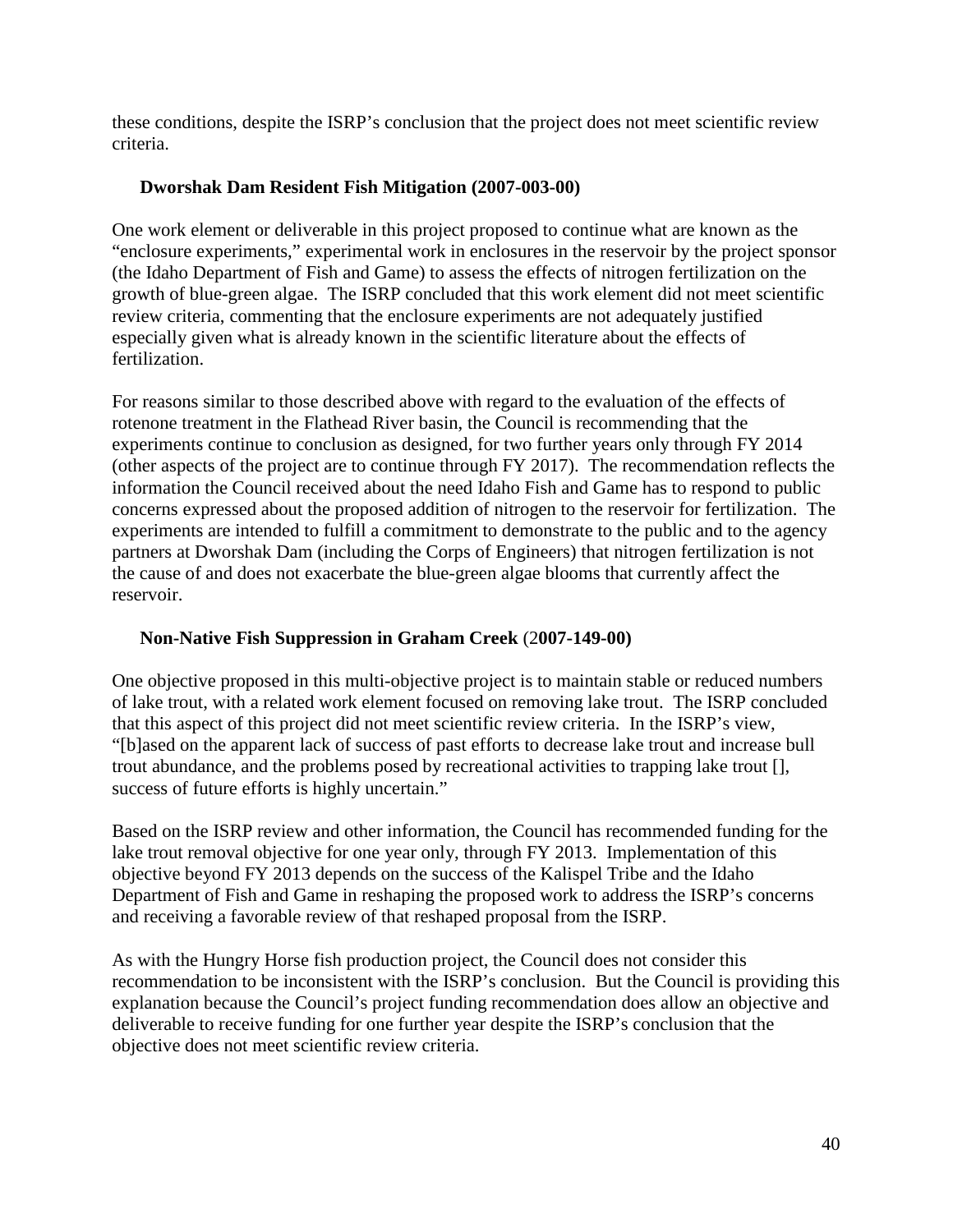### **Colville Hatchery Operation and Maintenance (1985-038-00) and Rufus Woods Net Pens (2008-117-00)**

The ISRP concluded that the trout production aspects of these coordinated projects did not meet scientific review criteria, commenting that "[t]he sponsor needs to develop a trout stocking master plan which guides the annual stocking, provides a basis for Fish and Wildlife Program proposal review, and provides for evaluation of the success of the program." The Council agreed with the views of the ISRP, recommending that implementation of this project require the project sponsor to develop a trout stocking plan as described by the ISRP prior to FY 2015. Implementation beyond FY 2014 will be dependent on a favorable ISRP and Council review of the trout stocking plan.

Again, the Council does not consider this recommendation to be inconsistent with the ISRP's conclusion. But the Council is providing this explanation because the Council's project recommendation does allow the project to continue to be implemented for another two years on these conditions to develop the stocking plan, despite the ISRP's conclusion that the project does not meet scientific review criteria.

### **Consideration of ocean conditions**

Section 4(h)(10)(D) provides that "in making its recommendations" to Bonneville, the Council is to "consider the impact of ocean conditions on fish and wildlife populations." Congress provided no other guidance as to the meaning of this consideration. The Council's initial policy response to this charge came in an issue paper titled *Consideration of ocean conditions in the Columbia River Basin Fish and Wildlife Program* (Council Document No. 97-6; [http://www.nwcouncil.org/reports/1997/97-6\)](http://www.nwcouncil.org/reports/1997/97-6/). This paper continues to guide how the Council responds to the direction to consider ocean conditions in its project funding recommendations.

Our regional understanding as to how ocean conditions affect Columbia River salmon and other anadromous fish populations continues to increase, even while much uncertainty remains both about how ocean conditions affect Columbia populations and about the management implications of that information. Our increasing knowledge does include greater appreciation for the impact of the ocean on salmon abundance and the degree of variation in the marine environment. The key scientific principle guiding the Council's consideration is that salmon and steelhead handle environmental variation throughout their life cycle and over time, including within the ocean portion of their lives, by having a broad array of biological characteristics within and between populations.

In addition, while the fish and wildlife program and projects cannot influence the ocean environment, actions can be taken to improve water quality and habitat in the estuary and nearshore environments. These transition zones are critical to the survival of young salmon.

Consequently, the Council's 2009 Fish and Wildlife Program describes the ocean environment as an integral component of the Columbia River ecosystem. The primary strategy called for in the program is to "identify the effects of ocean conditions on anadromous fish survival and use this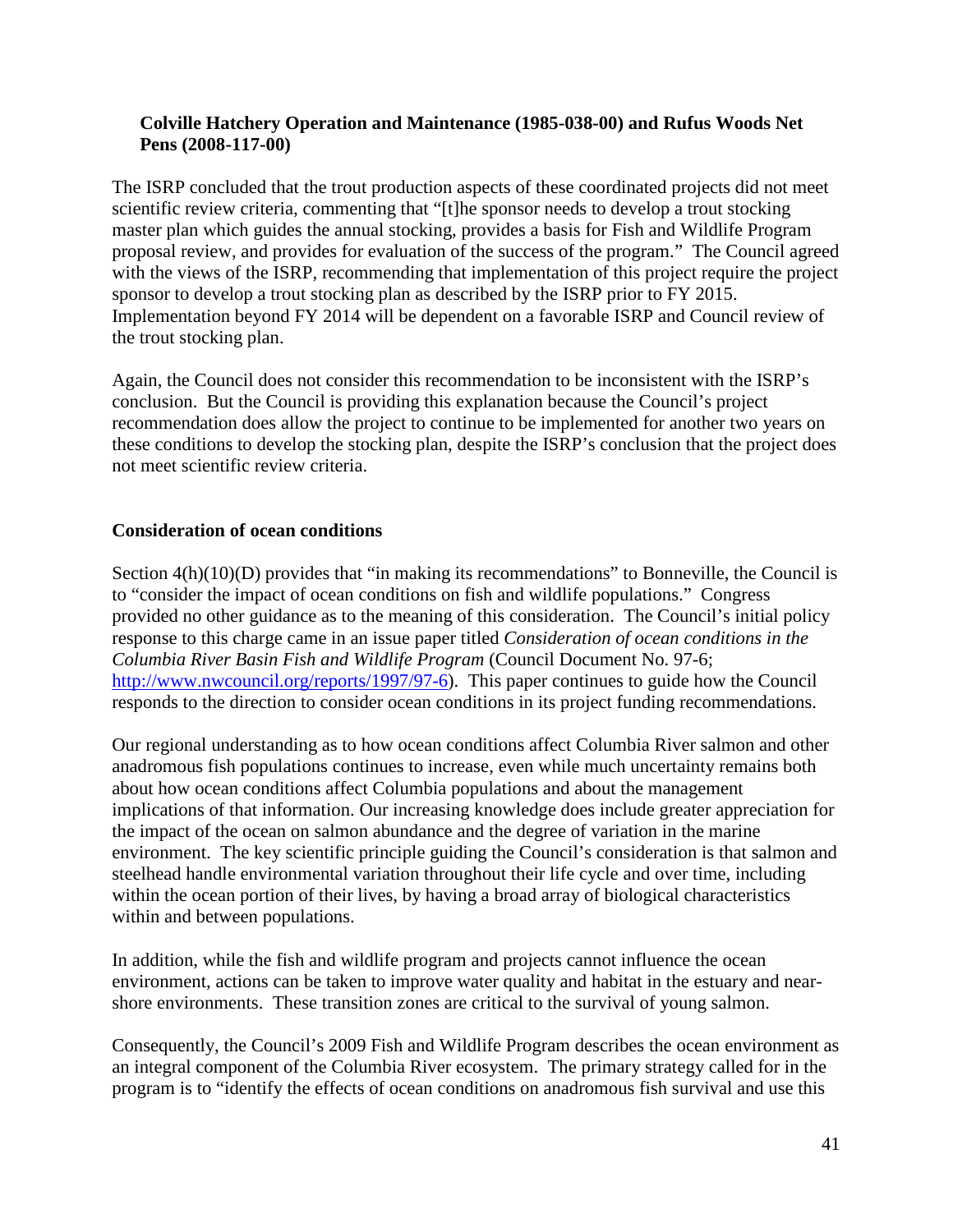information to evaluate and adjust inland actions." The Fish and Wildlife Program then included set forth two strategies to guide the program's activities with regard to the freshwater plume, the near-shore ocean, and the high seas:

### *1. Manage for Variability*

Management actions should strive to help anadromous fish and other species accommodate a variety of ocean conditions by providing a wide range of life history strategies. Continue monitoring and evaluation of the Columbia River plume and ocean conditions for impacts on salmonid survival. Monitor salmon returns and climate-change impacts on ocean conditions in order to identify factors affecting survival in the ocean and plume.

# *2. Distinguish Ocean Effects from Other Effects*

Monitoring and evaluation actions should recognize and take into account the effect of varying ocean conditions and, to the extent feasible, separate the effects of ocean related mortality from that caused in the freshwater part of the life cycle.

The Fish and Wildlife Program's biological objectives for population and environmental characteristics and its strategies for the mainstem, estuary, habitat, and artificial production add further consideration of relevance. Taken together, the three primary ways the Council acting under the program can take into account ocean conditions in general and influence salmon survival in the ocean are to evaluate proposals and recommending funding for projects that: (1) further improve our understanding of the effects of ocean conditions on salmon populations; (2) improve productivity and preserve and extend life-history diversity in salmon populations; and (3) improve estuarine and near-shore conditions.

Turning to these particular reviews, however, the relevance of the obligation to consider ocean conditions is minimal. Coordination and data management projects are not affected by environmental conditions of any type, obviously, while by definition resident fish reside in freshwater environments and marine environments are relevant, if at all, in only a highly indirect way.

Meanwhile, as an outcome of the Council's recent review of all the monitoring, evaluate, research and artificial production projects, the Council is currently in the middle of an effort to reshape the ocean research under the Fish and Wildlife Program, based on recent synthesis of research and information to date. The point of that reshaping will be to take what we have learned about ocean effects so far and use that information to refocus the research on what are still the key uncertainties that relate to program management.

### **Cost-effectiveness measures**

Section 4(h)(10)(D) further provides that in making the project funding recommendations, the Council is to "determine whether the projects employ cost-effective measures to achieve program objectives." As with the command to "consider ocean conditions," Congress did not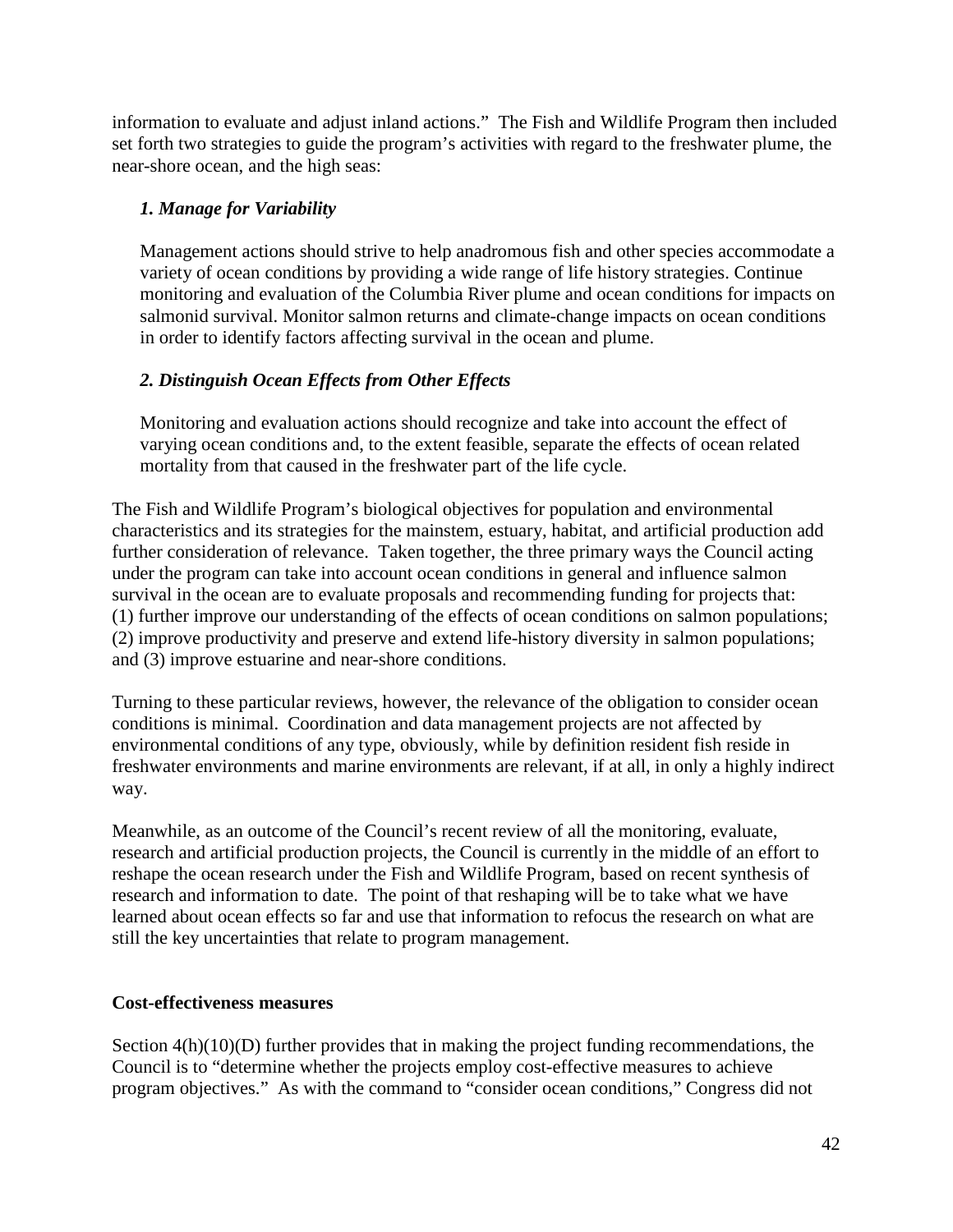provide any further explanation or guidance as to the meaning of this provision. The legislation did not specify any particular approach to cost-effectiveness analysis or define in any particular what is meant by a "cost-effective measure." The provision does not require, for example, the use of a single measure of biological effectiveness as a basis for comparison among projects, nor the use of strictly quantitative analysis. And while the logic of the Council's program might focus most of the cost effectiveness analysis among and between project proposals, the literal wording calls for a cost-effectiveness analysis only *within* projects, that is, whether any particular project employs the best of possible alternative methods to meet its objectives.

Given this context, the Council has worked over the years to understand the state of the art in natural resource economics and cost-effectiveness analyses to help guide the Council in making the determination required. Soon after Congress adopted this amendment to the Power Act in 1997, the Council, with the help of its staff economists and its newly-formed Independent Economic Analysis Board (IEAB), developed an approach to the cost-effectiveness analysis in a document tiled *Methods of Economic Analysis for Salmon Recovery Programs*, Council Document No. 97-12 (July 1997) ("methods analysis"). The Council first used this methods analysis to initiate the cost-effectiveness determination in the project review process for Fiscal Year 1998. It remains the basis today for the analysis and determination.

The methods analysis concluded that several problems make it difficult for the Council to undertake a quantitative cost-effectiveness comparison between Columbia River fish and wildlife projects using a single, quantified measure of benefits to determine which projects produce the greatest benefits per dollar. The problems include the lack of agreement on measures of biological effectiveness; the fact that the complex life-cycle of anadromous and resident fish makes it difficult to isolate the biological effects of particular activities or to compare different biological effects of different kinds of projects; and the fact that in the project review process, different project sponsors propose vastly different types of activities, and thus different kinds of cost and economic information, which makes cost comparisons difficult.

These observations remain valid. There are sound reasons to believe projects produce benefits to fish and wildlife, as explained below, but not in a directly predictable single quantity. A quantitative cost-effectiveness comparison still requires a greater understanding of the direct biological effectiveness of individual actions than we have now.

The methods analysis noted, however, that there is much more to cost effectiveness than a quantitative comparison of the costs of alternative ways to achieve a single biological objective. Much can be done to review the efficiency of projects, to improve the likelihood that the projects selected will be the most cost effective, and to improve project management. Cost-effectiveness review drives toward procedures for project review, selection, and management that emphasize efficiency and accountability.

Based on these considerations, the methods analysis recommended four strategies to improve the likelihood that the projects recommended for funding are those that employ cost-effective measures to the greatest degree: